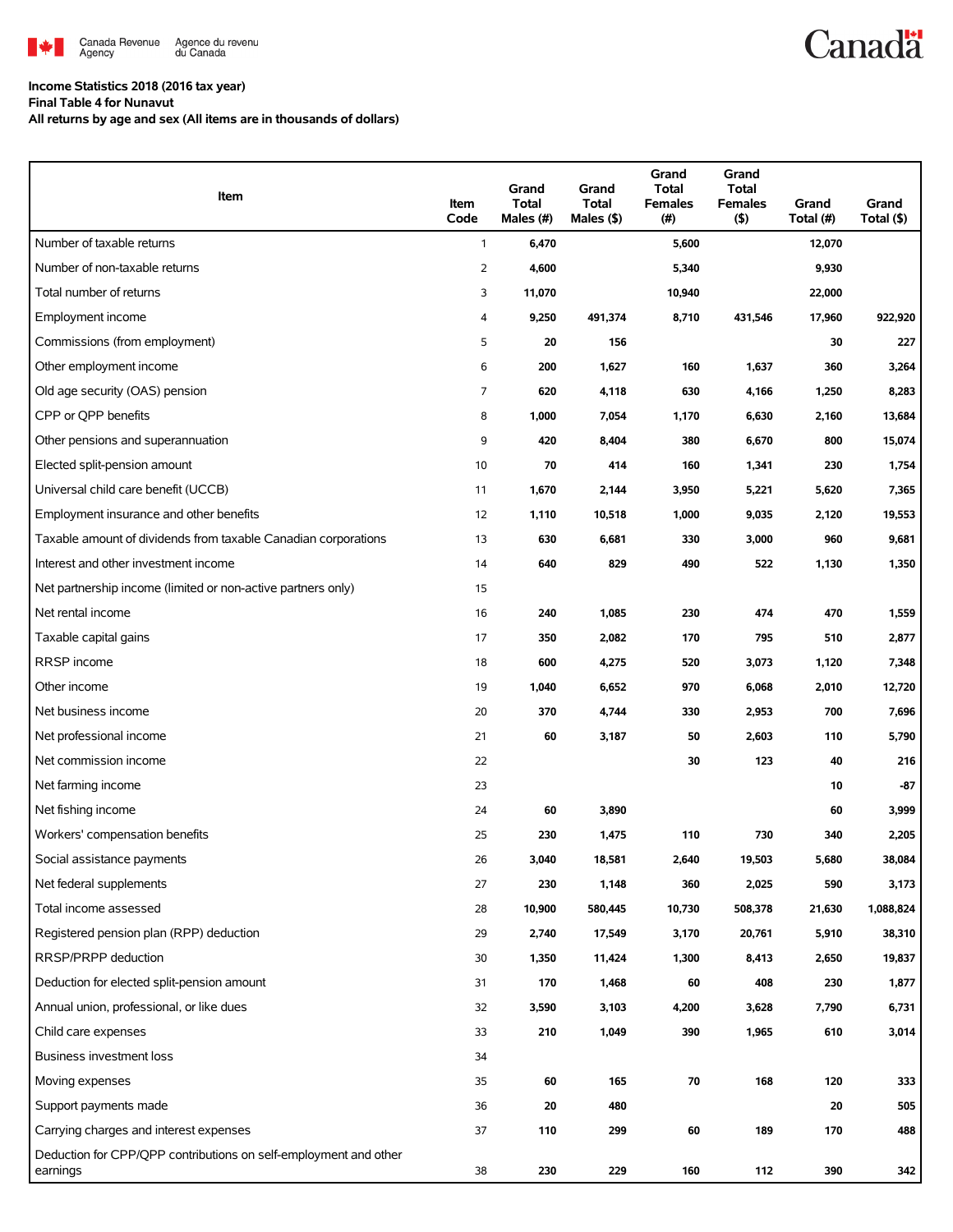

## **Income Statistics 2018 (2016 tax year)**

**Final Table 4 for Nunavut**

**All returns by age and sex (All items are in thousands of dollars)**

| Item                                                                                          | Item<br>Code | Grand<br>Total<br>Males (#) | Grand<br><b>Total</b><br>Males (\$) | Grand<br><b>Total</b><br><b>Females</b><br>(#) | Grand<br><b>Total</b><br><b>Females</b><br>(5) | Grand<br>Total (#) | Grand<br>Total (\$) |
|-----------------------------------------------------------------------------------------------|--------------|-----------------------------|-------------------------------------|------------------------------------------------|------------------------------------------------|--------------------|---------------------|
| Deduction for provincial parental insurance plan (PPIP) premiums on<br>self-employment income | 39           |                             |                                     |                                                |                                                |                    |                     |
| Exploration and development expenses                                                          | 40           |                             |                                     |                                                |                                                |                    |                     |
| Other employment expenses                                                                     | 41           | 60                          | 165                                 | 70                                             | 117                                            | 120                | 283                 |
| Clergy residence deduction                                                                    | 42           | 10                          | 182                                 |                                                |                                                | 20                 | 210                 |
| Other deductions                                                                              | 43           | 360                         | 534                                 | 240                                            | 222                                            | 600                | 755                 |
| Total deductions before adjustments                                                           | 44           | 5,400                       | 36,767                              | 5,520                                          | 36,146                                         | 10,920             | 72,912              |
| Social benefits repayment                                                                     | 45           | 270                         | 784                                 | 110                                            | 322                                            | 380                | 1,107               |
| Net income                                                                                    | 46           | 10,890                      | 542,919                             | 10,720                                         | 471,950                                        | 21,620             | 1,014,869           |
| Canadian Forces personnel and police deduction                                                | 47           |                             |                                     |                                                |                                                |                    |                     |
| Security options deductions                                                                   | 48           |                             |                                     |                                                |                                                |                    |                     |
| Other payments deduction                                                                      | 49           | 3,250                       | 21,204                              | 2,820                                          | 22,257                                         | 6,070              | 43,461              |
| Non-capital losses of other years                                                             | 50           |                             |                                     |                                                |                                                |                    |                     |
| Net capital losses of other years                                                             | 51           | 50                          | 162                                 | 20                                             | 27                                             | 70                 | 189                 |
| Capital gains deduction                                                                       | 52           |                             |                                     |                                                |                                                |                    |                     |
| Northern residents deductions                                                                 | 53           | 5,200                       | 37,694                              | 4,780                                          | 34,741                                         | 9,980              | 72,435              |
| Additional deductions                                                                         | 54           |                             |                                     |                                                |                                                | 10                 | 175                 |
| Farming/fishing losses of prior years                                                         | 55           |                             |                                     |                                                |                                                |                    |                     |
| Total deductions from net income                                                              | 56           | 7,630                       | 59,890                              | 7,030                                          | 57,300                                         | 14,660             | 117,190             |
| Taxable income assessed                                                                       | 57           | 10,240                      | 483,197                             | 10,370                                         | 414,761                                        | 20,610             | 897,958             |
| Basic personal amount                                                                         | 58           | 11,070                      | 126,921                             | 10,940                                         | 125,448                                        | 22,000             | 252,369             |
| Age amount                                                                                    | 59           | 550                         | 3,495                               | 610                                            | 3,990                                          | 1,160              | 7,484               |
| Spouse or common-law partner amount                                                           | 60           | 1,710                       | 13,965                              | 950                                            | 7,901                                          | 2,660              | 21,866              |
| Amount for an eligible dependant                                                              | 61           | 240                         | 2,678                               | 1,620                                          | 18,034                                         | 1,870              | 20,711              |
| Family caregiver amount for children under 18 years of age                                    | 62           | 30                          | 87                                  | 80                                             | 291                                            | 110                | 378                 |
| Amount for infirm dependants age 18 or older                                                  | 63           |                             |                                     |                                                |                                                |                    |                     |
| CPP or QPP contributions through employment                                                   | 64           | 8,500                       | 13,414                              | 7,960                                          | 12,093                                         | 16,470             | 25,507              |
| CPP or QPP contributions on self-employment and other earnings                                | 65           | 230                         | 229                                 | 160                                            | 112                                            | 390                | 342                 |
| Employment insurance premiums                                                                 | 66           | 8,160                       | 5,092                               | 7,640                                          | 4,615                                          | 15,800             | 9,708               |
| PPIP premiums paid                                                                            | 67           |                             |                                     |                                                |                                                |                    |                     |
| PPIP premiums payable on employment income                                                    | 68           |                             |                                     |                                                |                                                |                    |                     |
| PPIP premiums payable on self-employment income                                               | 69           |                             |                                     |                                                |                                                |                    |                     |
| Volunteer firefighters' amount/search and rescue volunteers' amount                           | 70           | 40                          | 132                                 | 10                                             | 39                                             | 60                 | 171                 |
| Canada employment amount                                                                      | 71           | 9,300                       | 10,329                              | 8,730                                          | 9,625                                          | 18,030             | 19,954              |
| Public transit amount                                                                         | 72           | 40                          | 22                                  | 60                                             | 22                                             | 100                | 45                  |
| Children's arts amount                                                                        | 73           | 30                          | 9                                   | 30                                             | 8                                              | 50                 | 16                  |
| Home accessibility expenses                                                                   | 74           |                             |                                     |                                                |                                                |                    |                     |
| Home buyers' amount                                                                           | 75           | 30                          | 106                                 | 30                                             | 121                                            | 50                 | 227                 |
| Pension income amount                                                                         | 76           | 480                         | 894                                 | 520                                            | 978                                            | 1,000              | 1,872               |

**Canadä**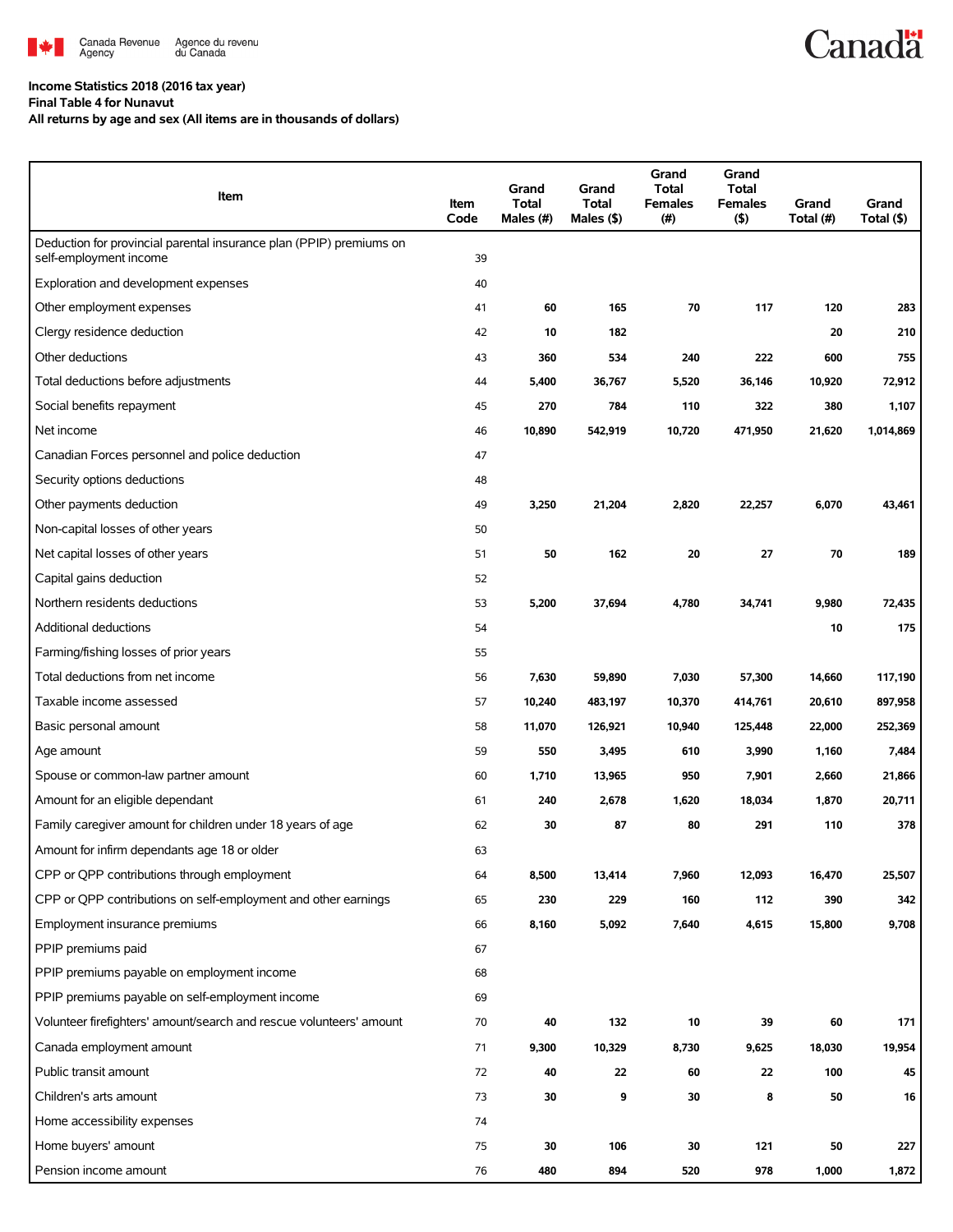

## **Canadä**

## **Income Statistics 2018 (2016 tax year)**

**Final Table 4 for Nunavut**

**All returns by age and sex (All items are in thousands of dollars)**

| Item                                                              | Item<br>Code | Grand<br>Total<br>Males (#) | Grand<br><b>Total</b><br>Males (\$) | Grand<br><b>Total</b><br><b>Females</b><br>(#) | Grand<br><b>Total</b><br><b>Females</b><br>$($ \$) | Grand<br>Total (#) | Grand<br>Total (\$) |
|-------------------------------------------------------------------|--------------|-----------------------------|-------------------------------------|------------------------------------------------|----------------------------------------------------|--------------------|---------------------|
| Caregiver amount                                                  | 77           |                             |                                     | 10                                             | 77                                                 | 20                 | 134                 |
| Disability amount                                                 | 78           | 80                          | 640                                 | 70                                             | 592                                                | 150                | 1,232               |
| Disability amount transferred from a dependant                    | 79           | 40                          | 506                                 | 60                                             | 699                                                | 100                | 1,204               |
| Interest paid on student loans                                    | 80           | 140                         | 109                                 | 170                                            | 120                                                | 310                | 229                 |
| Tuition, education, and textbook amounts                          | 81           | 440                         | 2,599                               | 630                                            | 3,807                                              | 1,080              | 6,406               |
| Tuition, education, and textbook amounts transferred from a child | 82           | 40                          | 231                                 | 40                                             | 163                                                | 80                 | 394                 |
| Amounts transferred from spouse or common-law partner             | 83           | 220                         | 1,188                               | 130                                            | 639                                                | 360                | 1,827               |
| Medical expenses                                                  | 84           | 150                         | 350                                 | 200                                            | 398                                                | 350                | 748                 |
| Total tax credits on personal amounts                             | 85           | 11,070                      | 27,459                              | 10,940                                         | 28,468                                             | 22,000             | 55,927              |
| Allowable charitable donations and government gifts               | 86           | 740                         | 1,500                               | 920                                            | 1,512                                              | 1,660              | 3,012               |
| Eligible cultural and ecological gifts                            | 87           |                             |                                     |                                                |                                                    |                    |                     |
| Total tax credit on donations and gifts                           | 88           | 740                         | 432                                 | 920                                            | 419                                                | 1,660              | 851                 |
| Total federal non-refundable tax credits                          | 89           | 11,070                      | 27,891                              | 10,940                                         | 28,887                                             | 22,000             | 56,778              |
| Federal dividend tax credit                                       | 90           | 640                         | 758                                 | 320                                            | 334                                                | 950                | 1,092               |
| Minimum tax carryover                                             | 91           |                             |                                     |                                                |                                                    |                    |                     |
| Basic federal tax                                                 | 92           | 6,410                       | 66,680                              | 5,560                                          | 53,104                                             | 11,960             | 119,784             |
| Federal foreign tax credit                                        | 93           | 190                         | 32                                  | 90                                             | 18                                                 | 270                | 51                  |
| Federal political contribution tax credit                         | 94           | 40                          | 11                                  | 20                                             | 6                                                  | 60                 | 17                  |
| Investment tax credit                                             | 95           |                             |                                     |                                                |                                                    |                    |                     |
| Labour-sponsored funds tax credit (federally registered)          | 96           |                             |                                     |                                                |                                                    |                    |                     |
| Labour-sponsored funds tax credit (provincially registered)       | 97           |                             |                                     |                                                |                                                    |                    |                     |
| Alternative minimum tax payable                                   | 98           |                             |                                     |                                                |                                                    |                    |                     |
| Net federal tax                                                   | 99           | 6,410                       | 66,635                              | 5,550                                          | 53,075                                             | 11,960             | 119,710             |
| CPP contributions on self-employment                              | 100          | 230                         | 458                                 | 160                                            | 225                                                | 390                | 683                 |
| Social Benefits repayment                                         | 101          | 270                         | 784                                 | 110                                            | 322                                                | 380                | 1,107               |
| Working income tax benefit (WITB)                                 | 102          | 1,900                       | 855                                 | 1,450                                          | 765                                                | 3,350              | 1,620               |
| Children's fitness tax credit                                     | 103          | 160                         | 8                                   | 190                                            | 10                                                 | 350                | 18                  |
| Eligible educator school supply tax credit                        | 104          | 20                          | $\overline{2}$                      | 40                                             | 3                                                  | 60                 | 5                   |
| Net provincial or territorial tax                                 | 105          | 6,240                       | 21,692                              | 5,390                                          | 17,091                                             | 11,630             | 38,783              |
| Total tax payable                                                 | 106          | 6,470                       | 89.569                              | 5,600                                          | 70,714                                             | 12,070             | 160,283             |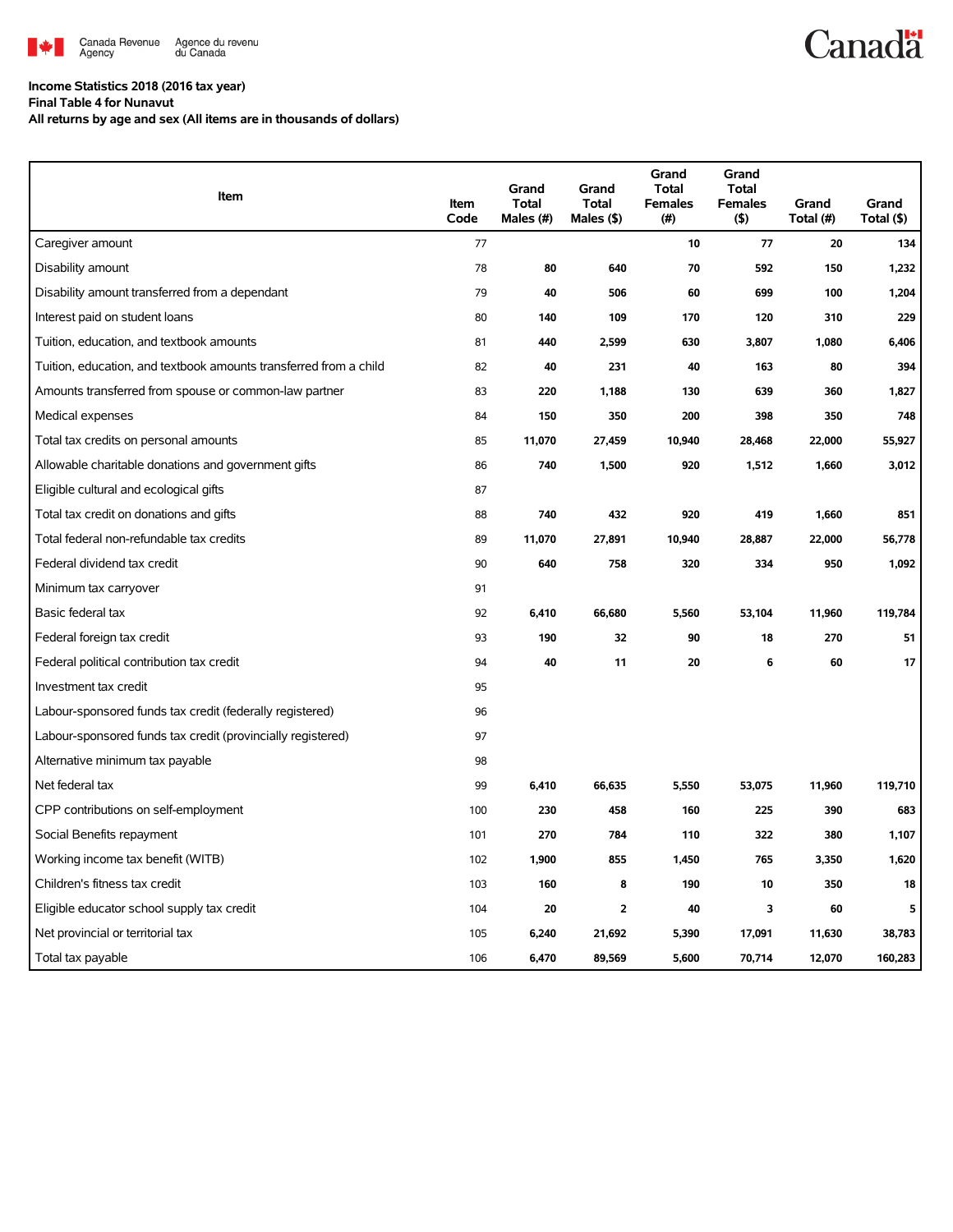| Item                                                                                          | Item<br>Code   | Age<br>Group:<br>Under 20<br>Males (#) | Age<br>Group:<br>Under 20<br>Males (\$) | Age<br>Group:<br>Under 20<br>Females (#) | Age<br>Group:<br>Under 20<br>Females (\$) |
|-----------------------------------------------------------------------------------------------|----------------|----------------------------------------|-----------------------------------------|------------------------------------------|-------------------------------------------|
| Number of taxable returns                                                                     | $\mathbf{1}$   | 110                                    |                                         | 100                                      |                                           |
| Number of non-taxable returns                                                                 | $\overline{2}$ | 620                                    |                                         | 730                                      |                                           |
| Total number of returns                                                                       | 3              | 730                                    |                                         | 820                                      |                                           |
| Employment income                                                                             | 4              | 620                                    | 5,008                                   | 670                                      | 5,427                                     |
| Commissions (from employment)                                                                 | 5              |                                        |                                         |                                          |                                           |
| Other employment income                                                                       | 6              |                                        |                                         |                                          |                                           |
| Old age security (OAS) pension                                                                | $\overline{7}$ |                                        |                                         |                                          |                                           |
| CPP or QPP benefits                                                                           | 8              | 50                                     | 130                                     | 50                                       | 141                                       |
| Other pensions and superannuation                                                             | 9              |                                        |                                         |                                          |                                           |
| Elected split-pension amount                                                                  | 10             |                                        |                                         |                                          |                                           |
| Universal child care benefit (UCCB)                                                           | 11             |                                        |                                         | 60                                       | 69                                        |
| Employment insurance and other benefits                                                       | 12             |                                        |                                         | 10                                       | 48                                        |
| Taxable amount of dividends from taxable Canadian corporations                                | 13             |                                        |                                         |                                          |                                           |
| Interest and other investment income                                                          | 14             |                                        |                                         |                                          |                                           |
| Net partnership income (limited or non-active partners only)                                  | 15             |                                        |                                         |                                          |                                           |
| Net rental income                                                                             | 16             |                                        |                                         |                                          |                                           |
| Taxable capital gains                                                                         | 17             |                                        |                                         |                                          |                                           |
| RRSP income                                                                                   | 18             |                                        |                                         |                                          |                                           |
| Other income                                                                                  | 19             | 30                                     | 134                                     | 30                                       | 148                                       |
| Net business income                                                                           | 20             | 10                                     | 17                                      | 10                                       | 20                                        |
| Net professional income                                                                       | 21             |                                        |                                         |                                          |                                           |
| Net commission income                                                                         | 22             |                                        |                                         |                                          |                                           |
| Net farming income                                                                            | 23             |                                        |                                         |                                          |                                           |
| Net fishing income                                                                            | 24             |                                        |                                         |                                          |                                           |
| Workers' compensation benefits                                                                | 25             |                                        |                                         |                                          |                                           |
| Social assistance payments                                                                    | 26             | 190                                    | 688                                     | 160                                      | 588                                       |
| Net federal supplements                                                                       | 27             |                                        |                                         |                                          |                                           |
| Total income assessed                                                                         | 28             | 710                                    | 6,045                                   | 770                                      | 6,459                                     |
| Registered pension plan (RPP) deduction                                                       | 29             |                                        |                                         |                                          |                                           |
| RRSP/PRPP deduction                                                                           | 30             |                                        |                                         |                                          |                                           |
| Deduction for elected split-pension amount                                                    | 31             |                                        |                                         |                                          |                                           |
| Annual union, professional, or like dues                                                      | 32             |                                        |                                         | 130                                      | 17                                        |
| Child care expenses                                                                           | 33             |                                        |                                         |                                          |                                           |
| <b>Business investment loss</b>                                                               | 34             |                                        |                                         |                                          |                                           |
| Moving expenses                                                                               | 35             |                                        |                                         |                                          |                                           |
| Support payments made                                                                         | 36             |                                        |                                         |                                          |                                           |
| Carrying charges and interest expenses                                                        | 37             |                                        |                                         |                                          |                                           |
| Deduction for CPP/QPP contributions on self-employment and other earnings                     | 38             |                                        |                                         |                                          |                                           |
| Deduction for provincial parental insurance plan (PPIP) premiums on self-employment<br>income | 39             |                                        |                                         |                                          |                                           |
| Exploration and development expenses                                                          | 40             |                                        |                                         |                                          |                                           |
| Other employment expenses                                                                     | 41             |                                        |                                         |                                          |                                           |
| Clergy residence deduction                                                                    | 42             |                                        |                                         |                                          |                                           |
| Other deductions                                                                              | 43             |                                        |                                         |                                          |                                           |
| Total deductions before adjustments                                                           | 44             |                                        |                                         | 140                                      | 32                                        |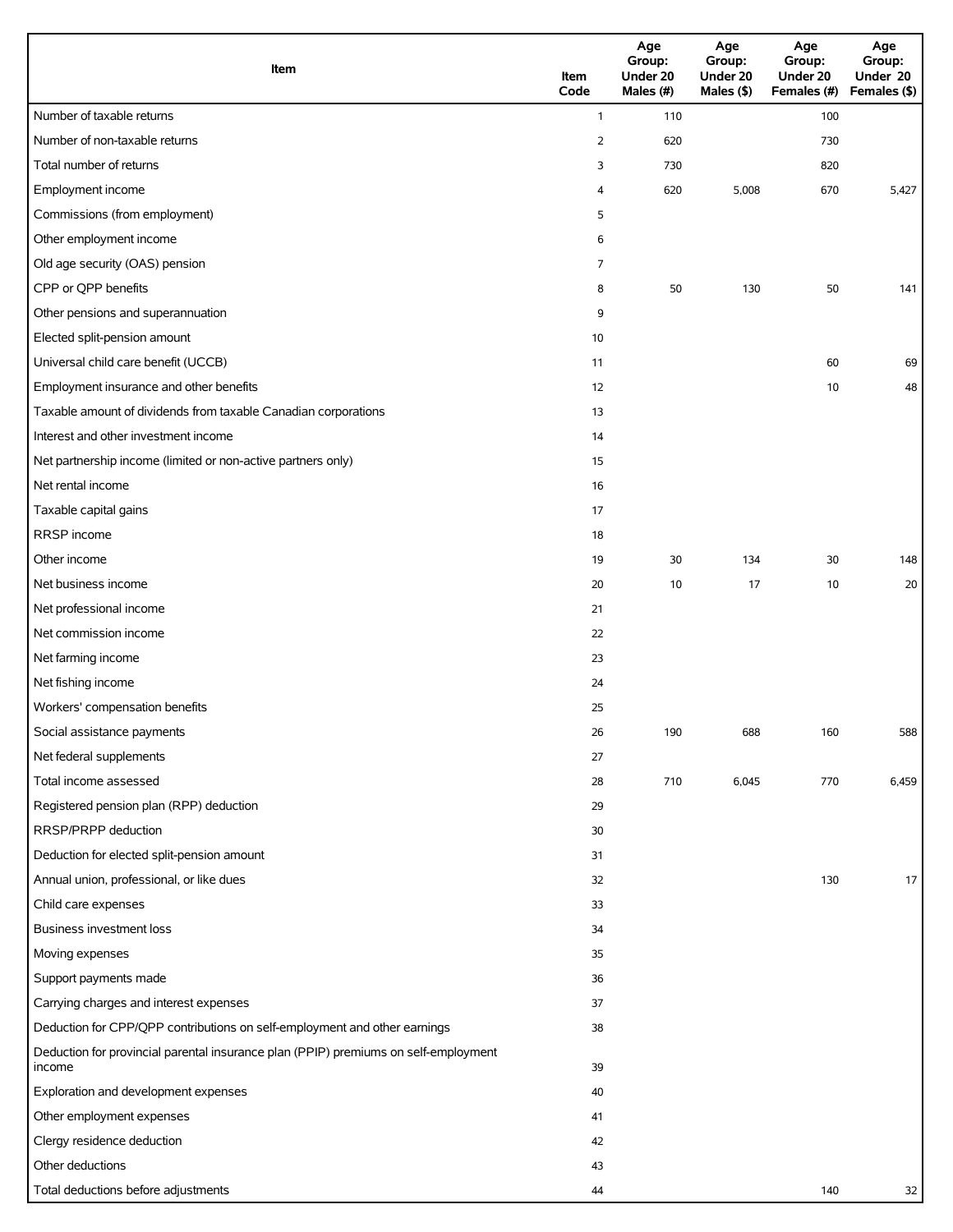| Item                                                                | <b>Item Code</b> | Under 20<br>Males (#) | Under 20<br>Males $($ \$) | Age Group: Age Group: Age Group: Age Group:<br>Under 20<br>Females (#) | Under 20<br>Females (\$) |
|---------------------------------------------------------------------|------------------|-----------------------|---------------------------|------------------------------------------------------------------------|--------------------------|
| Social benefits repayment                                           | 45               |                       |                           |                                                                        |                          |
| Net income                                                          | 46               | 710                   | 6,020                     | 770                                                                    | 6,427                    |
| Canadian Forces personnel and police deduction                      | 47               |                       |                           |                                                                        |                          |
| Security options deductions                                         | 48               |                       |                           |                                                                        |                          |
| Other payments deduction                                            | 49               | 200                   | 696                       | 170                                                                    | 592                      |
| Non-capital losses of other years                                   | 50               |                       |                           |                                                                        |                          |
| Net capital losses of other years                                   | 51               |                       |                           |                                                                        |                          |
| Capital gains deduction                                             | 52               |                       |                           |                                                                        |                          |
| Northern residents deductions                                       | 53               | 80                    | 220                       | 100                                                                    | 229                      |
| <b>Additional deductions</b>                                        | 54               |                       |                           |                                                                        |                          |
| Farming/fishing losses of prior years                               | 55               |                       |                           |                                                                        |                          |
| Total deductions from net income                                    | 56               | 270                   | 915                       | 250                                                                    | 821                      |
| Taxable income assessed                                             | 57               | 650                   | 5,106                     | 720                                                                    | 5,609                    |
| Basic personal amount                                               | 58               | 730                   | 8,342                     | 820                                                                    | 9,443                    |
| Age amount                                                          | 59               |                       |                           |                                                                        |                          |
| Spouse or common-law partner amount                                 | 60               |                       |                           |                                                                        |                          |
| Amount for an eligible dependant                                    | 61               |                       |                           | 50                                                                     | 514                      |
| Family caregiver amount for children under 18 years of age          | 62               |                       |                           |                                                                        |                          |
| Amount for infirm dependants age 18 or older                        | 63               |                       |                           |                                                                        |                          |
| CPP or QPP contributions through employment                         | 64               | 330                   | 125                       |                                                                        |                          |
| CPP or QPP contributions on self-employment and other earnings      | 65               |                       |                           |                                                                        |                          |
| Employment insurance premiums                                       | 66               | 480                   | 91                        | 550                                                                    | 98                       |
| PPIP premiums paid                                                  | 67               |                       |                           |                                                                        |                          |
| PPIP premiums payable on employment income                          | 68               |                       |                           |                                                                        |                          |
| PPIP premiums payable on self-employment income                     | 69               |                       |                           |                                                                        |                          |
| Volunteer firefighters' amount/search and rescue volunteers' amount | 70               |                       |                           |                                                                        |                          |
| Canada employment amount                                            | 71               | 620                   | 659                       | 670                                                                    | 736                      |
| Public transit amount                                               | 72               |                       |                           |                                                                        |                          |
| Children's arts amount                                              | 73               |                       |                           |                                                                        |                          |
| Home accessibility expenses                                         | 74               |                       |                           |                                                                        |                          |
| Home buyers' amount                                                 | 75               |                       |                           |                                                                        |                          |
| Pension income amount                                               | 76               |                       |                           |                                                                        |                          |
| Caregiver amount                                                    | 77               |                       |                           |                                                                        |                          |
| Disability amount                                                   | 78               |                       |                           |                                                                        |                          |
| Disability amount transferred from a dependant                      | 79               |                       |                           |                                                                        |                          |
| Interest paid on student loans                                      | 80               |                       |                           |                                                                        |                          |
| Tuition, education, and textbook amounts                            | 81               | 10                    | 34                        | 20                                                                     | 57                       |
| Tuition, education, and textbook amounts transferred from a child   | 82               |                       |                           |                                                                        |                          |
| Amounts transferred from spouse or common-law partner               | 83               |                       |                           |                                                                        |                          |
| Medical expenses                                                    | 84               |                       |                           |                                                                        |                          |
| Total tax credits on personal amounts                               | 85               | 730                   | 1,428                     | 820                                                                    | 1,682                    |
| Allowable charitable donations and government gifts                 | 86               |                       |                           |                                                                        |                          |
| Eligible cultural and ecological gifts                              | 87               |                       |                           |                                                                        |                          |
| Total tax credit on donations and gifts                             | 88               |                       |                           |                                                                        |                          |
| Total federal non-refundable tax credits                            | 89               | 730                   | 1,428                     | 820                                                                    | 1,682                    |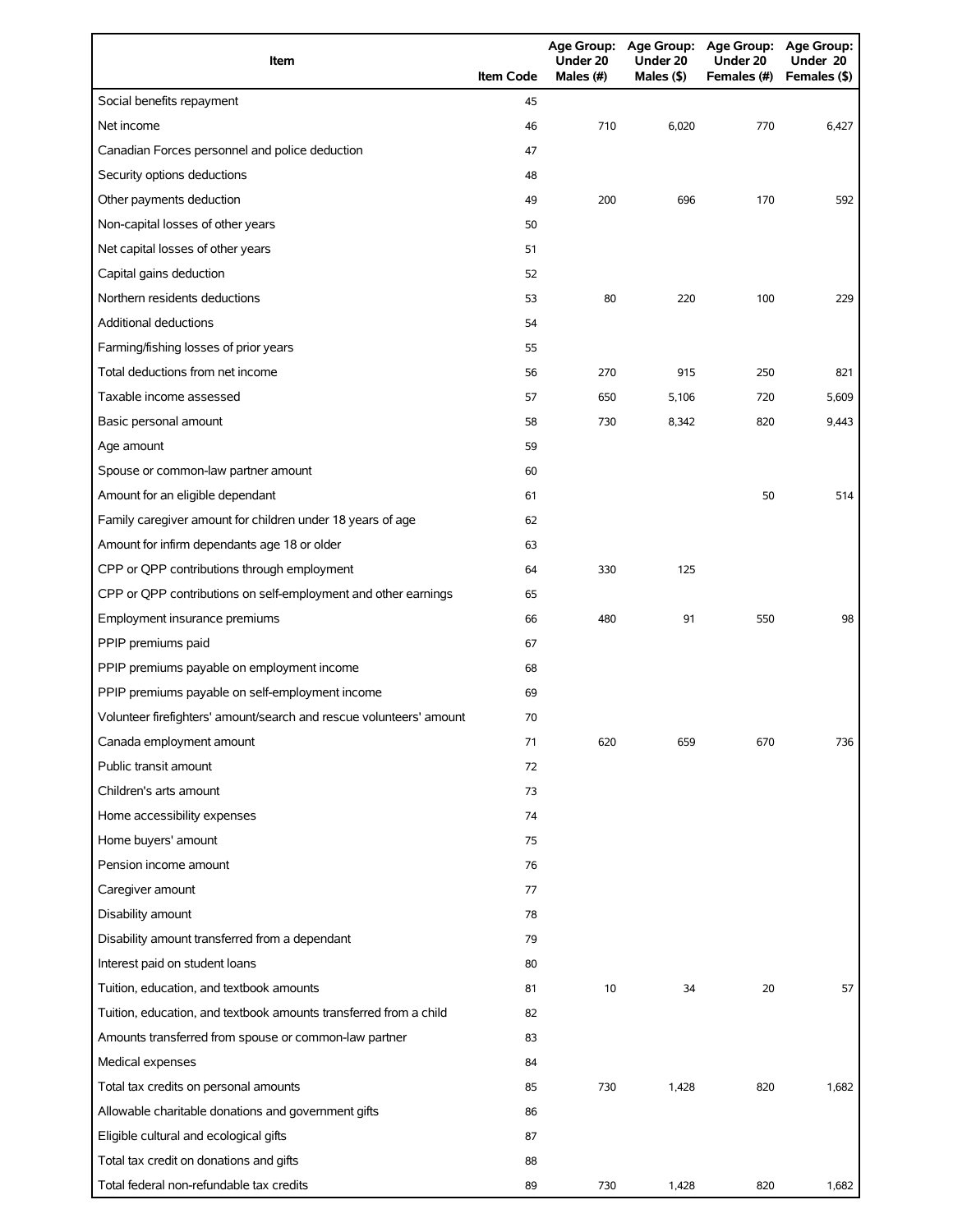| <b>Item</b>                                                 | <b>Item Code</b> | <b>Age Group:</b><br>Under 20<br>Males (#) | <b>Age Group:</b><br>Under 20<br>Males (\$) | Age Group:<br>Under 20<br>Females (#) | Age Group:<br>Under 20<br>Females (\$) |
|-------------------------------------------------------------|------------------|--------------------------------------------|---------------------------------------------|---------------------------------------|----------------------------------------|
| Federal dividend tax credit                                 | 90               |                                            |                                             |                                       |                                        |
| Minimum tax carryover                                       | 91               |                                            |                                             |                                       |                                        |
| Basic federal tax                                           | 92               | 110                                        | 136                                         |                                       |                                        |
| Federal foreign tax credit                                  | 93               |                                            |                                             |                                       |                                        |
| Federal political contribution tax credit                   | 94               |                                            |                                             |                                       |                                        |
| Investment tax credit                                       | 95               |                                            |                                             |                                       |                                        |
| Labour-sponsored funds tax credit (federally registered)    | 96               |                                            |                                             |                                       |                                        |
| Labour-sponsored funds tax credit (provincially registered) | 97               |                                            |                                             |                                       |                                        |
| Alternative minimum tax payable                             | 98               |                                            |                                             |                                       |                                        |
| Net federal tax                                             | 99               | 110                                        | 136                                         |                                       |                                        |
| CPP contributions on self-employment                        | 100              |                                            |                                             |                                       |                                        |
| Social Benefits repayment                                   | 101              |                                            |                                             |                                       |                                        |
| Working income tax benefit (WITB)                           | 102              | 90                                         | 38                                          | 90                                    | 35                                     |
| Children's fitness tax credit                               | 103              |                                            |                                             |                                       |                                        |
| Eligible educator school supply tax credit                  | 104              |                                            |                                             |                                       |                                        |
| Net provincial or territorial tax                           | 105              | 100                                        | 35                                          | 90                                    | 31                                     |
| Total tax payable                                           | 106              | 110                                        | 172                                         |                                       |                                        |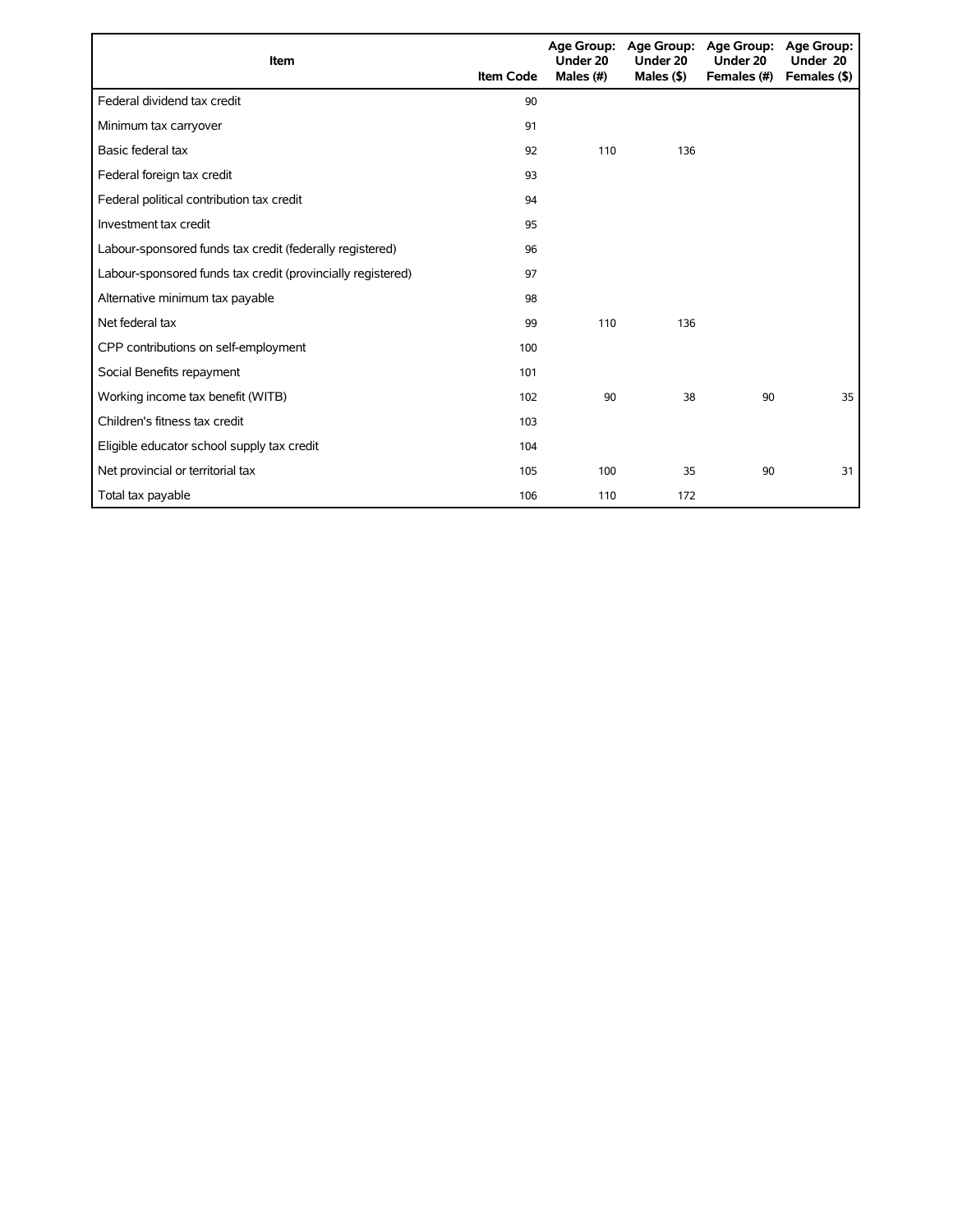| Item                                                                                          | Item<br>Code   | Age<br>Group:<br>20 to 24<br>Males (#) | Age<br>Group:<br>20 to 24<br>Males (\$) | Age<br>Group:<br>20 to 24<br>Females (#) Females (\$) | Age<br>Group:<br>20 to 24 |
|-----------------------------------------------------------------------------------------------|----------------|----------------------------------------|-----------------------------------------|-------------------------------------------------------|---------------------------|
| Number of taxable returns                                                                     | $\mathbf{1}$   | 560                                    |                                         | 470                                                   |                           |
| Number of non-taxable returns                                                                 | $\overline{2}$ | 800                                    |                                         | 960                                                   |                           |
| Total number of returns                                                                       | 3              | 1,370                                  |                                         | 1,440                                                 |                           |
| Employment income                                                                             | 4              | 1,170                                  | 26,643                                  | 1,130                                                 | 23,861                    |
| Commissions (from employment)                                                                 | 5              |                                        |                                         |                                                       |                           |
| Other employment income                                                                       | 6              |                                        |                                         |                                                       |                           |
| Old age security (OAS) pension                                                                | 7              |                                        |                                         |                                                       |                           |
| CPP or QPP benefits                                                                           | 8              |                                        |                                         | 10                                                    | 41                        |
| Other pensions and superannuation                                                             | 9              |                                        |                                         |                                                       |                           |
| Elected split-pension amount                                                                  | 10             |                                        |                                         |                                                       |                           |
| Universal child care benefit (UCCB)                                                           | 11             | 100                                    | 123                                     | 550                                                   | 766                       |
| Employment insurance and other benefits                                                       | 12             | 110                                    | 927                                     | 110                                                   | 883                       |
| Taxable amount of dividends from taxable Canadian corporations                                | 13             |                                        |                                         |                                                       |                           |
| Interest and other investment income                                                          | 14             | 20                                     | 2                                       |                                                       |                           |
| Net partnership income (limited or non-active partners only)                                  | 15             |                                        |                                         |                                                       |                           |
| Net rental income                                                                             | 16             |                                        |                                         |                                                       |                           |
| Taxable capital gains                                                                         | 17             |                                        |                                         |                                                       |                           |
| RRSP income                                                                                   | 18             |                                        |                                         |                                                       |                           |
| Other income                                                                                  | 19             | 100                                    | 387                                     | 130                                                   | 687                       |
| Net business income                                                                           | 20             |                                        |                                         | 20                                                    | 48                        |
| Net professional income                                                                       | 21             |                                        |                                         |                                                       |                           |
| Net commission income                                                                         | 22             |                                        |                                         |                                                       |                           |
| Net farming income                                                                            | 23             |                                        |                                         |                                                       |                           |
| Net fishing income                                                                            | 24             |                                        |                                         |                                                       |                           |
| Workers' compensation benefits                                                                | 25             | 20                                     | 45                                      |                                                       |                           |
| Social assistance payments                                                                    | 26             | 560                                    | 2,654                                   | 500                                                   | 2,934                     |
| Net federal supplements                                                                       | 27             |                                        |                                         |                                                       |                           |
| Total income assessed                                                                         | 28             | 1,340                                  | 31,494                                  | 1,400                                                 | 29,534                    |
| Registered pension plan (RPP) deduction                                                       | 29             | 130                                    | 358                                     | 130                                                   | 451                       |
| RRSP/PRPP deduction                                                                           | 30             |                                        |                                         | 50                                                    | 108                       |
| Deduction for elected split-pension amount                                                    | 31             |                                        |                                         |                                                       |                           |
| Annual union, professional, or like dues                                                      | 32             | 420                                    | 156                                     | 430                                                   | 165                       |
| Child care expenses                                                                           | 33             |                                        |                                         | 40                                                    | 144                       |
| Business investment loss                                                                      | 34             |                                        |                                         |                                                       |                           |
| Moving expenses                                                                               | 35             |                                        |                                         |                                                       |                           |
| Support payments made                                                                         | 36             |                                        |                                         |                                                       |                           |
| Carrying charges and interest expenses                                                        | 37             |                                        |                                         |                                                       |                           |
| Deduction for CPP/QPP contributions on self-employment and other earnings                     | 38             | 20                                     | 8                                       | 10                                                    | $\overline{2}$            |
| Deduction for provincial parental insurance plan (PPIP) premiums on self-employment<br>income | 39             |                                        |                                         |                                                       |                           |
| Exploration and development expenses                                                          | 40             |                                        |                                         |                                                       |                           |
| Other employment expenses                                                                     | 41             |                                        |                                         |                                                       |                           |
| Clergy residence deduction                                                                    | 42             |                                        |                                         |                                                       |                           |
| Other deductions                                                                              | 43             | 10                                     | 5                                       | 20                                                    | 21                        |
| Total deductions before adjustments                                                           | 44             | 500                                    | 743                                     | 520                                                   | 923                       |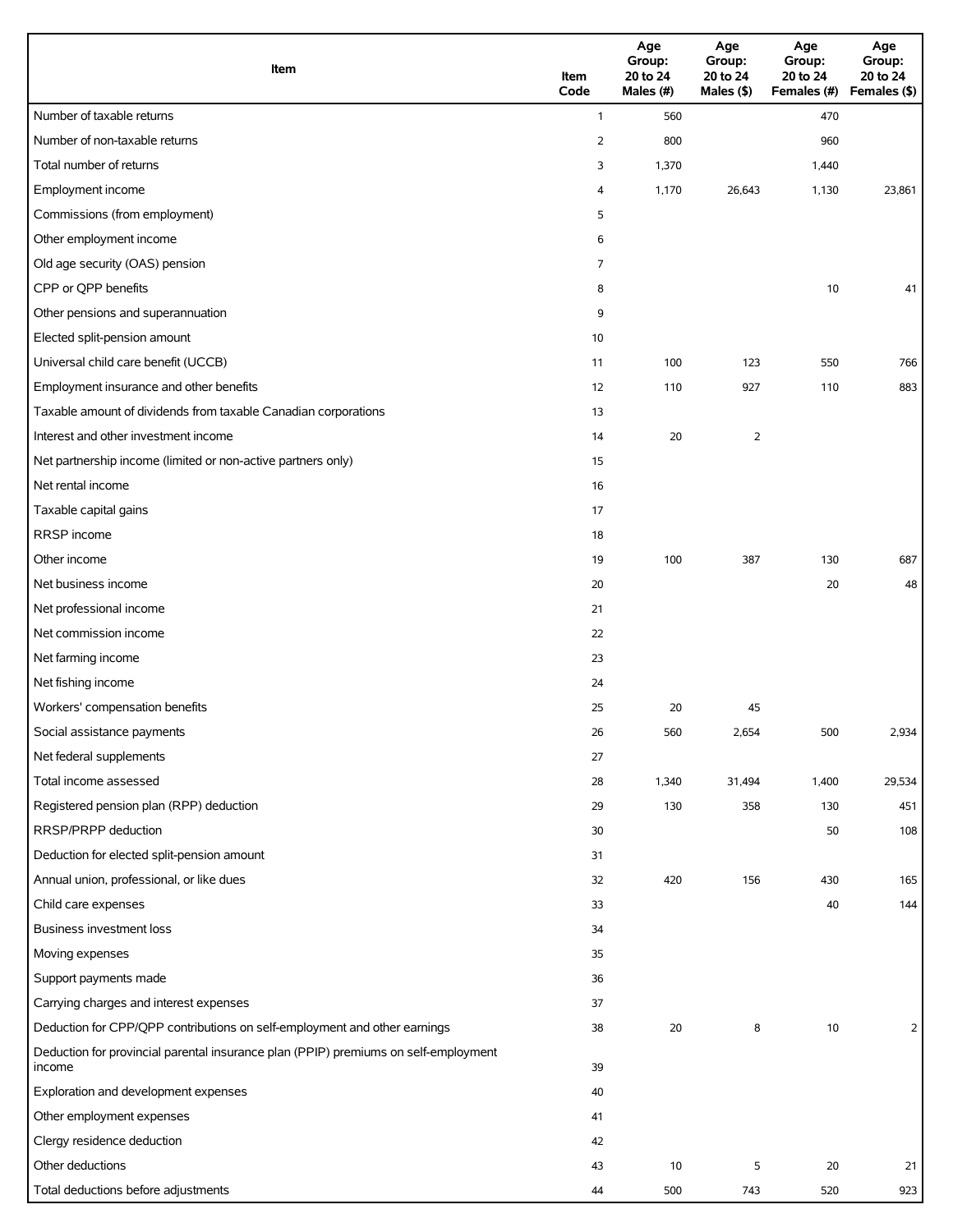| Item                                                                | <b>Item Code</b> | 20 to 24<br>Males (#) | 20 to 24<br>Males (\$) | Age Group: Age Group: Age Group: Age Group:<br>20 to 24<br>Females (#) | 20 to 24<br>Females (\$) |
|---------------------------------------------------------------------|------------------|-----------------------|------------------------|------------------------------------------------------------------------|--------------------------|
| Social benefits repayment                                           | 45               |                       |                        |                                                                        |                          |
| Net income                                                          | 46               | 1,340                 | 30,742                 | 1,400                                                                  | 28,609                   |
| Canadian Forces personnel and police deduction                      | 47               |                       |                        |                                                                        |                          |
| Security options deductions                                         | 48               |                       |                        |                                                                        |                          |
| Other payments deduction                                            | 49               | 570                   | 2,699                  | 500                                                                    | 2,950                    |
| Non-capital losses of other years                                   | 50               |                       |                        |                                                                        |                          |
| Net capital losses of other years                                   | 51               |                       |                        |                                                                        |                          |
| Capital gains deduction                                             | 52               |                       |                        |                                                                        |                          |
| Northern residents deductions                                       | 53               | 370                   | 1,675                  | 340                                                                    | 1,540                    |
| <b>Additional deductions</b>                                        | 54               |                       |                        |                                                                        |                          |
| Farming/fishing losses of prior years                               | 55               |                       |                        |                                                                        |                          |
| Total deductions from net income                                    | 56               | 860                   | 4,388                  | 790                                                                    | 4,490                    |
| Taxable income assessed                                             | 57               | 1,210                 | 26,367                 | 1,330                                                                  | 24,129                   |
| Basic personal amount                                               | 58               | 1,370                 | 15,696                 | 1,440                                                                  | 16.482                   |
| Age amount                                                          | 59               |                       |                        |                                                                        |                          |
| Spouse or common-law partner amount                                 | 60               | 190                   | 1,631                  | 110                                                                    | 890                      |
| Amount for an eligible dependant                                    | 61               |                       |                        | 240                                                                    | 2,704                    |
| Family caregiver amount for children under 18 years of age          | 62               |                       |                        |                                                                        |                          |
| Amount for infirm dependants age 18 or older                        | 63               |                       |                        |                                                                        |                          |
| CPP or QPP contributions through employment                         | 64               | 1,110                 | 1,020                  | 1,090                                                                  | 917                      |
| CPP or QPP contributions on self-employment and other earnings      | 65               | 20                    | 8                      | 10                                                                     | 2                        |
| Employment insurance premiums                                       | 66               | 1,000                 | 425                    | 950                                                                    | 378                      |
| PPIP premiums paid                                                  | 67               |                       |                        |                                                                        |                          |
| PPIP premiums payable on employment income                          | 68               |                       |                        |                                                                        |                          |
| PPIP premiums payable on self-employment income                     | 69               |                       |                        |                                                                        |                          |
| Volunteer firefighters' amount/search and rescue volunteers' amount | 70               | 10                    | 30                     |                                                                        |                          |
| Canada employment amount                                            | 71               | 1,170                 | 1,270                  | 1,130                                                                  | 1,224                    |
| Public transit amount                                               | 72               |                       |                        | 20                                                                     | 7                        |
| Children's arts amount                                              | 73               |                       |                        |                                                                        |                          |
| Home accessibility expenses                                         | 74               |                       |                        |                                                                        |                          |
| Home buyers' amount                                                 | 75               |                       |                        |                                                                        |                          |
| Pension income amount                                               | 76               |                       |                        |                                                                        |                          |
| Caregiver amount                                                    | 77               |                       |                        |                                                                        |                          |
| Disability amount                                                   | 78               |                       |                        |                                                                        |                          |
| Disability amount transferred from a dependant                      | 79               |                       |                        |                                                                        |                          |
| Interest paid on student loans                                      | 80               |                       |                        |                                                                        |                          |
| Tuition, education, and textbook amounts                            | 81               | 100                   | 544                    | 150                                                                    | 1,066                    |
| Tuition, education, and textbook amounts transferred from a child   | 82               |                       |                        |                                                                        |                          |
| Amounts transferred from spouse or common-law partner               | 83               |                       |                        |                                                                        |                          |
| Medical expenses                                                    | 84               |                       |                        | 10                                                                     |                          |
| Total tax credits on personal amounts                               | 85               | 1,370                 | 3,129                  | 1,440                                                                  | 3,566                    |
| Allowable charitable donations and government gifts                 | 86               |                       |                        | 20                                                                     | 19                       |
| Eligible cultural and ecological gifts                              | 87               |                       |                        |                                                                        |                          |
| Total tax credit on donations and gifts                             | 88               |                       |                        | 20                                                                     | 5                        |
| Total federal non-refundable tax credits                            | 89               | 1,370                 | 3,132                  | 1,440                                                                  | 3,571                    |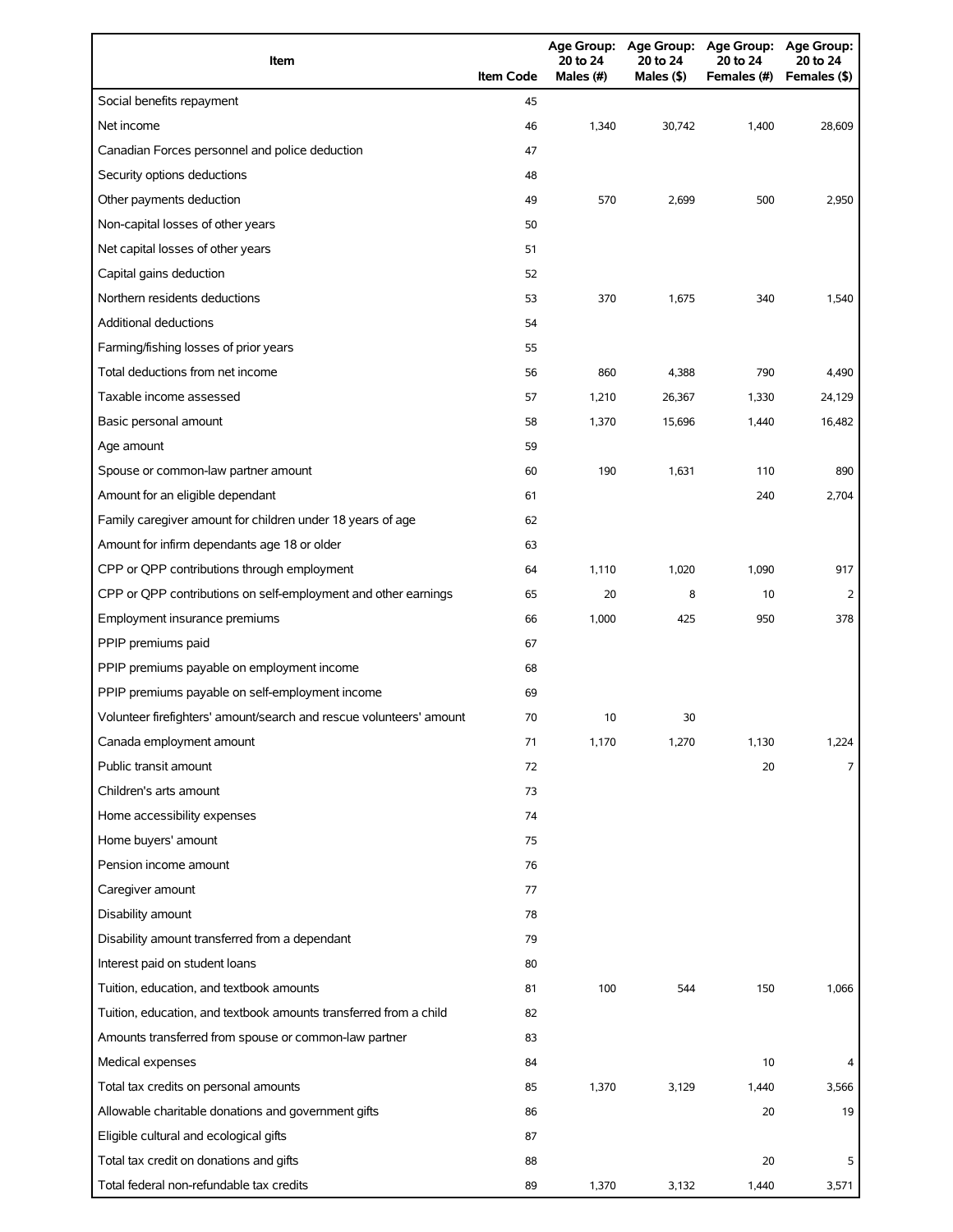| <b>Item</b>                                                 | <b>Item Code</b> | 20 to 24<br>Males (#) | Age Group: Age Group:<br>20 to 24<br>Males $($ \$ $)$ | <b>Age Group:</b><br>20 to 24<br>Females (#) | <b>Age Group:</b><br>20 to 24<br>Females (\$) |
|-------------------------------------------------------------|------------------|-----------------------|-------------------------------------------------------|----------------------------------------------|-----------------------------------------------|
| Federal dividend tax credit                                 | 90               |                       |                                                       |                                              |                                               |
| Minimum tax carryover                                       | 91               |                       |                                                       |                                              |                                               |
| Basic federal tax                                           | 92               | 560                   | 2.156                                                 | 470                                          | 1,736                                         |
| Federal foreign tax credit                                  | 93               |                       |                                                       |                                              |                                               |
| Federal political contribution tax credit                   | 94               |                       |                                                       |                                              |                                               |
| Investment tax credit                                       | 95               |                       |                                                       |                                              |                                               |
| Labour-sponsored funds tax credit (federally registered)    | 96               |                       |                                                       |                                              |                                               |
| Labour-sponsored funds tax credit (provincially registered) | 97               |                       |                                                       |                                              |                                               |
| Alternative minimum tax payable                             | 98               |                       |                                                       |                                              |                                               |
| Net federal tax                                             | 99               | 560                   | 2.156                                                 | 470                                          | 1,736                                         |
| CPP contributions on self-employment                        | 100              | 20                    | 16                                                    | 10                                           | 3                                             |
| Social Benefits repayment                                   | 101              |                       |                                                       |                                              |                                               |
| Working income tax benefit (WITB)                           | 102              | 490                   | 221                                                   | 370                                          | 183                                           |
| Children's fitness tax credit                               | 103              |                       |                                                       |                                              |                                               |
| Eligible educator school supply tax credit                  | 104              |                       |                                                       |                                              |                                               |
| Net provincial or territorial tax                           | 105              |                       |                                                       | 450                                          | 510                                           |
| Total tax payable                                           | 106              | 560                   | 2,815                                                 | 470                                          | 2,250                                         |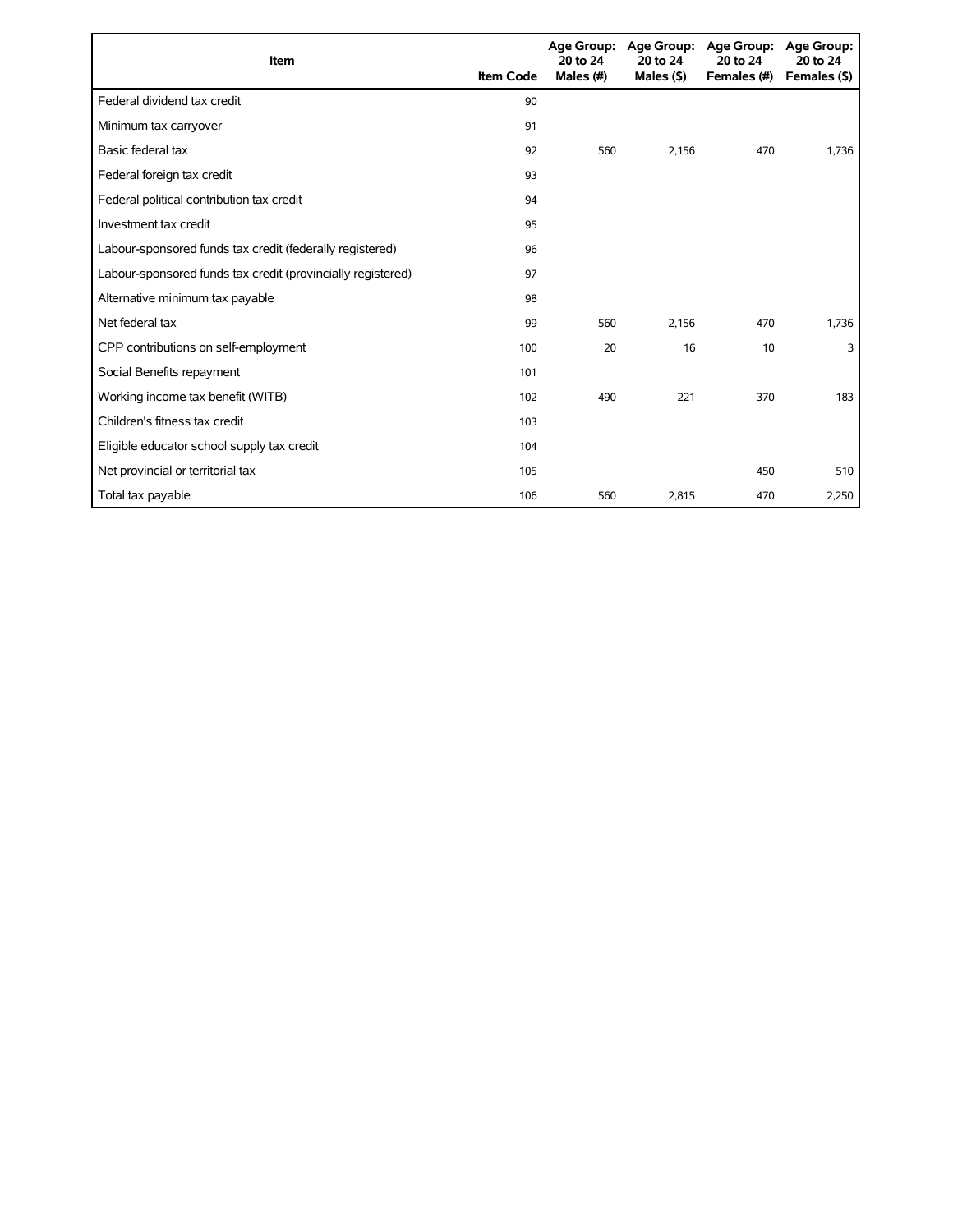| Item                                                                                          | Item<br>Code   | Age<br>Group:<br>25 to 29<br>Males (#) | Age<br>Group:<br>25 to 29<br>Males (\$) | Age<br>Group:<br>25 to 29<br>Females (#) Females (\$) | Age<br>Group:<br>25 to 29 |
|-----------------------------------------------------------------------------------------------|----------------|----------------------------------------|-----------------------------------------|-------------------------------------------------------|---------------------------|
| Number of taxable returns                                                                     | $\mathbf{1}$   | 840                                    |                                         | 750                                                   |                           |
| Number of non-taxable returns                                                                 | $\overline{2}$ | 690                                    |                                         | 840                                                   |                           |
| Total number of returns                                                                       | 3              | 1,530                                  |                                         | 1,600                                                 |                           |
| Employment income                                                                             | 4              | 1,330                                  | 51,415                                  | 1,270                                                 | 52,039                    |
| Commissions (from employment)                                                                 | 5              |                                        |                                         |                                                       |                           |
| Other employment income                                                                       | 6              | 20                                     | 109                                     | 20                                                    | 86                        |
| Old age security (OAS) pension                                                                | 7              |                                        |                                         |                                                       |                           |
| CPP or QPP benefits                                                                           | 8              |                                        |                                         |                                                       |                           |
| Other pensions and superannuation                                                             | 9              |                                        |                                         |                                                       |                           |
| Elected split-pension amount                                                                  | 10             |                                        |                                         |                                                       |                           |
| Universal child care benefit (UCCB)                                                           | 11             | 190                                    | 310                                     | 740                                                   | 1,233                     |
| Employment insurance and other benefits                                                       | 12             | 200                                    | 1,793                                   | 200                                                   | 1,895                     |
| Taxable amount of dividends from taxable Canadian corporations                                | 13             | 80                                     | 177                                     |                                                       |                           |
| Interest and other investment income                                                          | 14             | 60                                     | 23                                      | 60                                                    | 27                        |
| Net partnership income (limited or non-active partners only)                                  | 15             |                                        |                                         |                                                       |                           |
| Net rental income                                                                             | 16             | 10                                     | $-11$                                   |                                                       |                           |
| Taxable capital gains                                                                         | 17             | 50                                     | 26                                      | 10                                                    | 15                        |
| RRSP income                                                                                   | 18             | 50                                     | 169                                     | 50                                                    | 169                       |
| Other income                                                                                  | 19             | 130                                    | 557                                     | 120                                                   | 699                       |
| Net business income                                                                           | 20             | 30                                     | 253                                     | 40                                                    | 321                       |
| Net professional income                                                                       | 21             |                                        |                                         |                                                       |                           |
| Net commission income                                                                         | 22             |                                        |                                         |                                                       |                           |
| Net farming income                                                                            | 23             |                                        |                                         |                                                       |                           |
| Net fishing income                                                                            | 24             | 20                                     | 1,400                                   |                                                       |                           |
| Workers' compensation benefits                                                                | 25             | 20                                     | 57                                      |                                                       |                           |
| Social assistance payments                                                                    | 26             | 540                                    | 3,227                                   | 440                                                   | 3,892                     |
| Net federal supplements                                                                       | 27             |                                        |                                         |                                                       |                           |
| Total income assessed                                                                         | 28             | 1,520                                  | 59,624                                  | 1,580                                                 | 60,661                    |
| Registered pension plan (RPP) deduction                                                       | 29             | 300                                    | 1,286                                   | 410                                                   | 1,946                     |
| <b>RRSP/PRPP</b> deduction                                                                    | 30             | 120                                    | 779                                     | 170                                                   | 747                       |
| Deduction for elected split-pension amount                                                    | 31             |                                        |                                         |                                                       |                           |
| Annual union, professional, or like dues                                                      | 32             | 520                                    | 323                                     | 660                                                   | 454                       |
| Child care expenses                                                                           | 33             | 30                                     | 123                                     |                                                       |                           |
| Business investment loss                                                                      | 34             |                                        |                                         |                                                       |                           |
| Moving expenses                                                                               | 35             |                                        |                                         |                                                       |                           |
| Support payments made                                                                         | 36             |                                        |                                         |                                                       |                           |
| Carrying charges and interest expenses                                                        | 37             |                                        |                                         |                                                       |                           |
| Deduction for CPP/QPP contributions on self-employment and other earnings                     | 38             | 40                                     | 46                                      | 30                                                    | 16                        |
| Deduction for provincial parental insurance plan (PPIP) premiums on self-employment<br>income | 39             |                                        |                                         |                                                       |                           |
| Exploration and development expenses                                                          | 40             |                                        |                                         |                                                       |                           |
| Other employment expenses                                                                     | 41             |                                        |                                         |                                                       |                           |
| Clergy residence deduction                                                                    | 42             |                                        |                                         |                                                       |                           |
| Other deductions                                                                              | 43             |                                        |                                         | 50                                                    | 39                        |
| Total deductions before adjustments                                                           | 44             | 710                                    | 2,628                                   | 830                                                   | 3,606                     |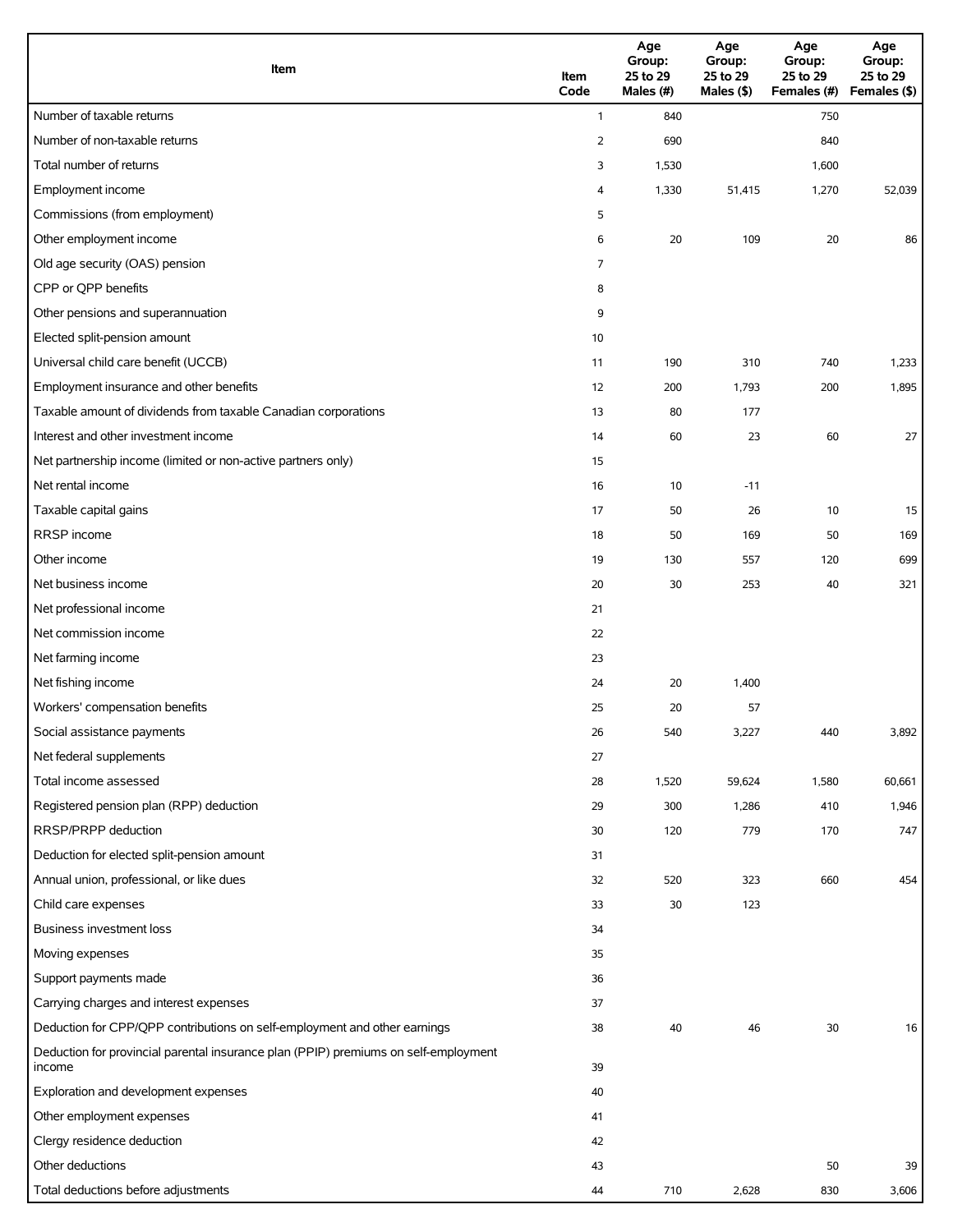| Item                                                                | <b>Item Code</b> | 25 to 29<br>Males (#) | 25 to 29<br>Males (\$) | Age Group: Age Group: Age Group: Age Group:<br>25 to 29<br>Females (#) | 25 to 29<br>Females (\$) |
|---------------------------------------------------------------------|------------------|-----------------------|------------------------|------------------------------------------------------------------------|--------------------------|
| Social benefits repayment                                           | 45               |                       |                        |                                                                        |                          |
| Net income                                                          | 46               | 1,510                 | 56,976                 | 1,580                                                                  | 57,044                   |
| Canadian Forces personnel and police deduction                      | 47               |                       |                        |                                                                        |                          |
| Security options deductions                                         | 48               |                       |                        |                                                                        |                          |
| Other payments deduction                                            | 49               | 550                   | 3,284                  | 440                                                                    | 3,937                    |
| Non-capital losses of other years                                   | 50               |                       |                        |                                                                        |                          |
| Net capital losses of other years                                   | 51               |                       |                        |                                                                        |                          |
| Capital gains deduction                                             | 52               |                       |                        |                                                                        |                          |
| Northern residents deductions                                       | 53               | 590                   | 3,600                  | 620                                                                    | 4,137                    |
| <b>Additional deductions</b>                                        | 54               |                       |                        |                                                                        |                          |
| Farming/fishing losses of prior years                               | 55               |                       |                        |                                                                        |                          |
| Total deductions from net income                                    | 56               | 1,030                 | 6,900                  | 990                                                                    | 8,075                    |
| Taxable income assessed                                             | 57               | 1,400                 | 50,089                 | 1,510                                                                  | 48,984                   |
| Basic personal amount                                               | 58               | 1,530                 | 17,587                 | 1,600                                                                  | 18,292                   |
| Age amount                                                          | 59               |                       |                        |                                                                        |                          |
| Spouse or common-law partner amount                                 | 60               | 280                   | 2,222                  | 160                                                                    | 1,273                    |
| Amount for an eligible dependant                                    | 61               | 20                    | 165                    | 330                                                                    | 3,666                    |
| Family caregiver amount for children under 18 years of age          | 62               |                       |                        |                                                                        |                          |
| Amount for infirm dependants age 18 or older                        | 63               |                       |                        |                                                                        |                          |
| CPP or QPP contributions through employment                         | 64               | 1,270                 | 1,734                  | 1,220                                                                  | 1,701                    |
| CPP or QPP contributions on self-employment and other earnings      | 65               | 40                    | 46                     | 30                                                                     | 16                       |
| Employment insurance premiums                                       | 66               | 1,190                 | 687                    | 1,100                                                                  | 640                      |
| PPIP premiums paid                                                  | 67               |                       |                        |                                                                        |                          |
| PPIP premiums payable on employment income                          | 68               |                       |                        |                                                                        |                          |
| PPIP premiums payable on self-employment income                     | 69               |                       |                        |                                                                        |                          |
| Volunteer firefighters' amount/search and rescue volunteers' amount | 70               |                       |                        |                                                                        |                          |
| Canada employment amount                                            | 71               | 1,330                 | 1,462                  | 1,270                                                                  | 1,384                    |
| Public transit amount                                               | 72               |                       |                        |                                                                        |                          |
| Children's arts amount                                              | 73               |                       |                        |                                                                        |                          |
| Home accessibility expenses                                         | 74               |                       |                        |                                                                        |                          |
| Home buyers' amount                                                 | 75               |                       |                        |                                                                        |                          |
| Pension income amount                                               | 76               |                       |                        |                                                                        |                          |
| Caregiver amount                                                    | 77               |                       |                        |                                                                        |                          |
| Disability amount                                                   | 78               |                       |                        |                                                                        |                          |
| Disability amount transferred from a dependant                      | 79               |                       |                        |                                                                        |                          |
| Interest paid on student loans                                      | 80               | 30                    | 24                     | 50                                                                     | 33                       |
| Tuition, education, and textbook amounts                            | 81               | 120                   | 925                    | 160                                                                    | 1,113                    |
| Tuition, education, and textbook amounts transferred from a child   | 82               |                       |                        |                                                                        |                          |
| Amounts transferred from spouse or common-law partner               | 83               | 10                    | 52                     |                                                                        |                          |
| Medical expenses                                                    | 84               | 10                    | 15                     | 30                                                                     | 22                       |
| Total tax credits on personal amounts                               | 85               | 1,530                 | 3,758                  | 1,600                                                                  | 4,249                    |
| Allowable charitable donations and government gifts                 | 86               | 50                    | 42                     | 80                                                                     | 65                       |
| Eligible cultural and ecological gifts                              | 87               |                       |                        |                                                                        |                          |
| Total tax credit on donations and gifts                             | 88               | 50                    | 11                     | 80                                                                     | 17                       |
| Total federal non-refundable tax credits                            | 89               | 1,530                 | 3,770                  | 1,600                                                                  | 4,266                    |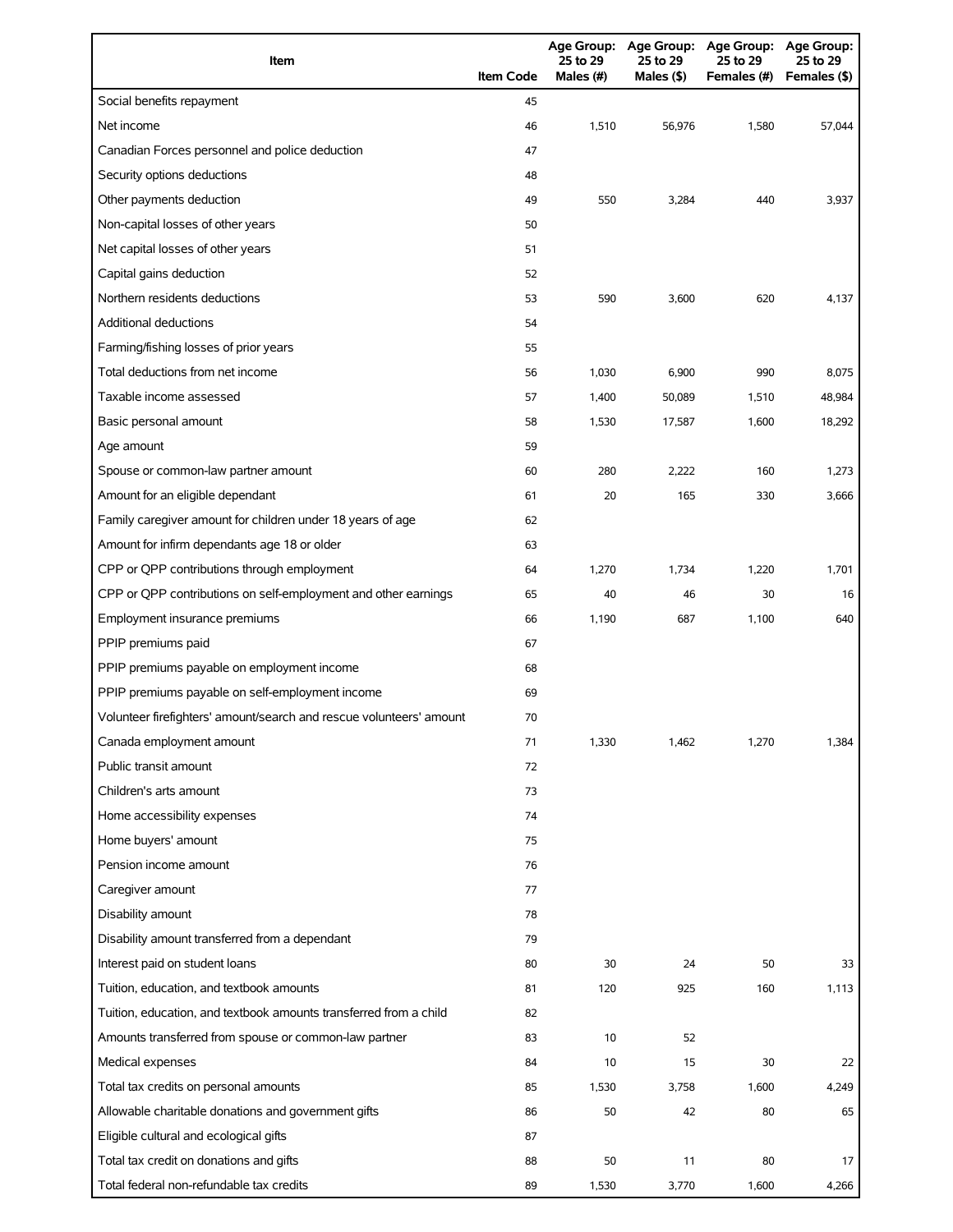| Item                                                        | <b>Item Code</b> | 25 to 29<br>Males (#) | Age Group: Age Group:<br>25 to 29<br>Males $($ \$) | <b>Age Group:</b><br>25 to 29<br>Females (#) | <b>Age Group:</b><br>25 to 29<br>Females (\$) |
|-------------------------------------------------------------|------------------|-----------------------|----------------------------------------------------|----------------------------------------------|-----------------------------------------------|
| Federal dividend tax credit                                 | 90               |                       |                                                    |                                              |                                               |
| Minimum tax carryover                                       | 91               |                       |                                                    |                                              |                                               |
| Basic federal tax                                           | 92               | 830                   | 5.646                                              | 750                                          | 5,461                                         |
| Federal foreign tax credit                                  | 93               |                       |                                                    |                                              |                                               |
| Federal political contribution tax credit                   | 94               |                       |                                                    |                                              |                                               |
| Investment tax credit                                       | 95               |                       |                                                    |                                              |                                               |
| Labour-sponsored funds tax credit (federally registered)    | 96               |                       |                                                    |                                              |                                               |
| Labour-sponsored funds tax credit (provincially registered) | 97               |                       |                                                    |                                              |                                               |
| Alternative minimum tax payable                             | 98               |                       |                                                    |                                              |                                               |
| Net federal tax                                             | 99               | 830                   | 5,639                                              | 750                                          | 5,461                                         |
| CPP contributions on self-employment                        | 100              | 40                    | 91                                                 | 30                                           | 32                                            |
| Social Benefits repayment                                   | 101              |                       |                                                    |                                              |                                               |
| Working income tax benefit (WITB)                           | 102              | 410                   | 186                                                | 270                                          | 153                                           |
| Children's fitness tax credit                               | 103              |                       |                                                    |                                              |                                               |
| Eligible educator school supply tax credit                  | 104              |                       |                                                    |                                              |                                               |
| Net provincial or territorial tax                           | 105              | 810                   | 1,753                                              | 720                                          | 1,709                                         |
| Total tax payable                                           | 106              | 840                   | 7,514                                              | 750                                          | 7,213                                         |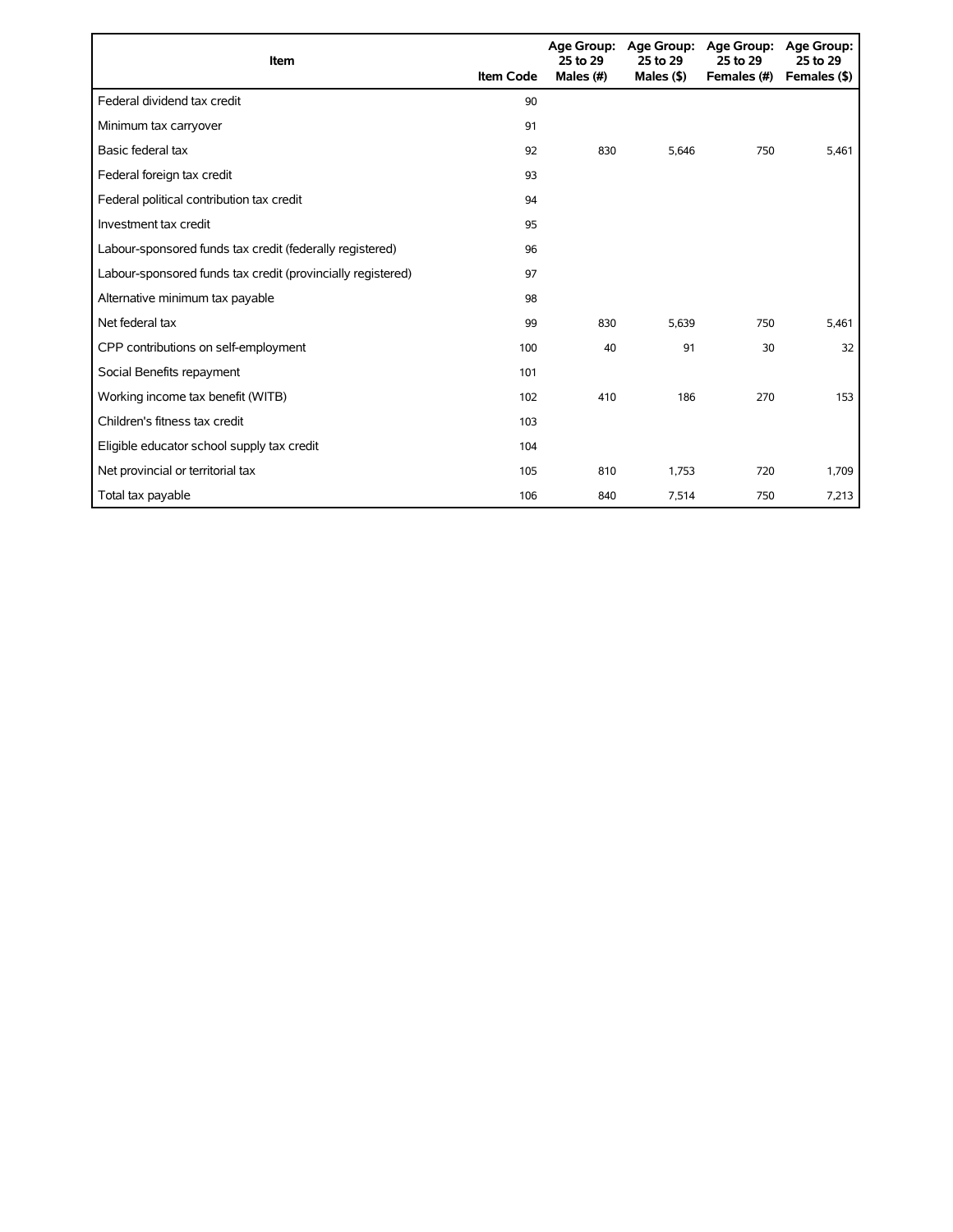| Item                                                                                          | Item<br>Code   | Age<br>Group:<br>30 to 34<br>Males (#) | Age<br>Group:<br>30 to 34<br>Males (\$) | Age<br>Group:<br>30 to 34<br>Females (#) | Age<br>Group:<br>30 to 34<br>Females (\$) |
|-----------------------------------------------------------------------------------------------|----------------|----------------------------------------|-----------------------------------------|------------------------------------------|-------------------------------------------|
| Number of taxable returns                                                                     | $\mathbf{1}$   | 840                                    |                                         | 780                                      |                                           |
| Number of non-taxable returns                                                                 | $\overline{2}$ | 480                                    |                                         | 620                                      |                                           |
| Total number of returns                                                                       | 3              | 1,320                                  |                                         | 1,400                                    |                                           |
| Employment income                                                                             | 4              | 1,140                                  | 62,319                                  | 1,140                                    | 60,171                                    |
| Commissions (from employment)                                                                 | 5              |                                        |                                         |                                          |                                           |
| Other employment income                                                                       | 6              | 10                                     | 164                                     |                                          |                                           |
| Old age security (OAS) pension                                                                | 7              |                                        |                                         |                                          |                                           |
| CPP or QPP benefits                                                                           | 8              |                                        |                                         |                                          |                                           |
| Other pensions and superannuation                                                             | 9              |                                        |                                         |                                          |                                           |
| Elected split-pension amount                                                                  | 10             |                                        |                                         |                                          |                                           |
| Universal child care benefit (UCCB)                                                           | 11             | 250                                    | 417                                     | 670                                      | 1,104                                     |
| Employment insurance and other benefits                                                       | 12             | 180                                    | 1,706                                   | 220                                      | 2,131                                     |
| Taxable amount of dividends from taxable Canadian corporations                                | 13             | 90                                     | 762                                     |                                          |                                           |
| Interest and other investment income                                                          | 14             | 90                                     | 55                                      | 80                                       | 37                                        |
| Net partnership income (limited or non-active partners only)                                  | 15             |                                        |                                         |                                          |                                           |
| Net rental income                                                                             | 16             | 30                                     | 24                                      | 40                                       | 86                                        |
| Taxable capital gains                                                                         | 17             |                                        |                                         | 30                                       | 21                                        |
| RRSP income                                                                                   | 18             | 60                                     | 195                                     | 70                                       | 284                                       |
| Other income                                                                                  | 19             | 120                                    | 417                                     | 140                                      | 602                                       |
| Net business income                                                                           | 20             | 40                                     | 196                                     | 50                                       | 548                                       |
| Net professional income                                                                       | 21             |                                        |                                         |                                          |                                           |
| Net commission income                                                                         | 22             |                                        |                                         |                                          |                                           |
| Net farming income                                                                            | 23             |                                        |                                         |                                          |                                           |
| Net fishing income                                                                            | 24             | 20                                     | 1,098                                   |                                          |                                           |
| Workers' compensation benefits                                                                | 25             | 20                                     | 73                                      |                                          |                                           |
| Social assistance payments                                                                    | 26             | 360                                    | 2,575                                   | 330                                      | 3,331                                     |
| Net federal supplements                                                                       | 27             |                                        |                                         |                                          |                                           |
| Total income assessed                                                                         | 28             | 1,310                                  | 71,209                                  | 1,380                                    | 69,072                                    |
| Registered pension plan (RPP) deduction                                                       | 29             | 380                                    | 2,247                                   | 500                                      | 2,825                                     |
| RRSP/PRPP deduction                                                                           | 30             | 210                                    | 1,215                                   | 240                                      | 1,323                                     |
| Deduction for elected split-pension amount                                                    | 31             |                                        |                                         |                                          |                                           |
| Annual union, professional, or like dues                                                      | 32             | 480                                    | 415                                     | 640                                      | 531                                       |
| Child care expenses                                                                           | 33             | 60                                     | 292                                     | 100                                      | 533                                       |
| Business investment loss                                                                      | 34             |                                        |                                         |                                          |                                           |
| Moving expenses                                                                               | 35             |                                        |                                         |                                          |                                           |
| Support payments made                                                                         | 36             |                                        |                                         |                                          |                                           |
| Carrying charges and interest expenses                                                        | 37             | 10                                     | 14                                      |                                          |                                           |
| Deduction for CPP/QPP contributions on self-employment and other earnings                     | 38             |                                        |                                         |                                          |                                           |
| Deduction for provincial parental insurance plan (PPIP) premiums on self-employment<br>income | 39             |                                        |                                         |                                          |                                           |
| Exploration and development expenses                                                          | 40             |                                        |                                         |                                          |                                           |
| Other employment expenses                                                                     | 41             |                                        |                                         | 10                                       | 13                                        |
| Clergy residence deduction                                                                    | 42             |                                        |                                         |                                          |                                           |
| Other deductions                                                                              | 43             | 50                                     | 87                                      | 40                                       | 45                                        |
| Total deductions before adjustments                                                           | 44             | 700                                    | 4,380                                   | 830                                      | 5,336                                     |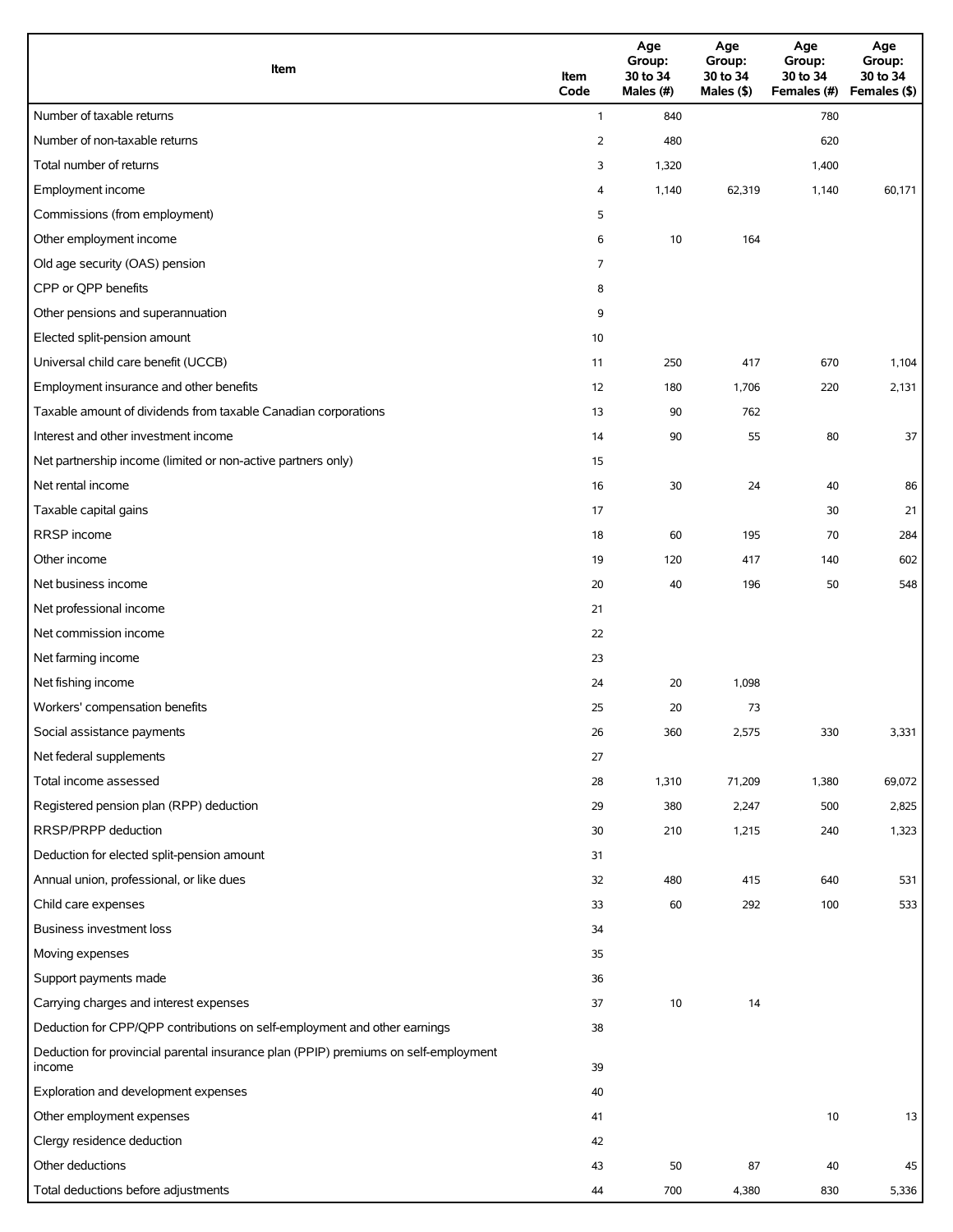| Item                                                                | <b>Item Code</b> | 30 to 34<br>Males (#) | 30 to 34<br>Males (\$) | Age Group: Age Group: Age Group:<br>30 to 34<br>Females (#) | Age Group:<br>30 to 34<br>Females (\$) |
|---------------------------------------------------------------------|------------------|-----------------------|------------------------|-------------------------------------------------------------|----------------------------------------|
| Social benefits repayment                                           | 45               | 20                    | 32                     | 10                                                          | 14                                     |
| Net income                                                          | 46               | 1,300                 | 66,797                 | 1,380                                                       | 63,725                                 |
| Canadian Forces personnel and police deduction                      | 47               |                       |                        |                                                             |                                        |
| Security options deductions                                         | 48               |                       |                        |                                                             |                                        |
| Other payments deduction                                            | 49               | 380                   | 2,648                  | 340                                                         | 3,355                                  |
| Non-capital losses of other years                                   | 50               |                       |                        |                                                             |                                        |
| Net capital losses of other years                                   | 51               |                       |                        |                                                             |                                        |
| Capital gains deduction                                             | 52               |                       |                        |                                                             |                                        |
| Northern residents deductions                                       | 53               | 650                   | 5,135                  | 670                                                         | 5,292                                  |
| Additional deductions                                               | 54               |                       |                        |                                                             |                                        |
| Farming/fishing losses of prior years                               | 55               |                       |                        |                                                             |                                        |
| Total deductions from net income                                    | 56               | 930                   | 7,952                  | 940                                                         | 8,648                                  |
| Taxable income assessed                                             | 57               | 1,230                 | 58,888                 | 1,350                                                       | 55,098                                 |
| Basic personal amount                                               | 58               | 1,320                 | 15,152                 | 1,400                                                       | 16,040                                 |
| Age amount                                                          | 59               |                       |                        |                                                             |                                        |
| Spouse or common-law partner amount                                 | 60               | 240                   | 1,844                  | 150                                                         | 1,214                                  |
| Amount for an eligible dependant                                    | 61               | 30                    | 308                    | 250                                                         | 2,781                                  |
| Family caregiver amount for children under 18 years of age          | 62               |                       |                        | 20                                                          | 78                                     |
| Amount for infirm dependants age 18 or older                        | 63               |                       |                        |                                                             |                                        |
| CPP or QPP contributions through employment                         | 64               | 1,100                 | 1,811                  | 1,120                                                       | 1,798                                  |
| CPP or QPP contributions on self-employment and other earnings      | 65               |                       |                        |                                                             |                                        |
| Employment insurance premiums                                       | 66               | 1,040                 | 686                    | 1,040                                                       | 663                                    |
| PPIP premiums paid                                                  | 67               |                       |                        |                                                             |                                        |
| PPIP premiums payable on employment income                          | 68               |                       |                        |                                                             |                                        |
| PPIP premiums payable on self-employment income                     | 69               |                       |                        |                                                             |                                        |
| Volunteer firefighters' amount/search and rescue volunteers' amount | 70               |                       |                        |                                                             |                                        |
| Canada employment amount                                            | 71               | 1,150                 | 1,281                  | 1,140                                                       | 1,279                                  |
| Public transit amount                                               | 72               |                       |                        |                                                             |                                        |
| Children's arts amount                                              | 73               |                       |                        |                                                             |                                        |
| Home accessibility expenses                                         | 74               |                       |                        |                                                             |                                        |
| Home buyers' amount                                                 | 75               |                       |                        |                                                             |                                        |
| Pension income amount                                               | 76               |                       |                        |                                                             |                                        |
| Caregiver amount                                                    | 77               |                       |                        |                                                             |                                        |
| Disability amount                                                   | 78               |                       |                        |                                                             |                                        |
| Disability amount transferred from a dependant                      | 79               |                       |                        |                                                             |                                        |
| Interest paid on student loans                                      | 80               | 50                    | 41                     | 50                                                          | 41                                     |
| Tuition, education, and textbook amounts                            | 81               | 80                    | 530                    | 120                                                         | 625                                    |
| Tuition, education, and textbook amounts transferred from a child   | 82               |                       |                        |                                                             |                                        |
| Amounts transferred from spouse or common-law partner               | 83               | 20                    | 63                     |                                                             |                                        |
| Medical expenses                                                    | 84               | 10                    | 18                     | 30                                                          | 55                                     |
| Total tax credits on personal amounts                               | 85               | 1,320                 | 3,284                  | 1,400                                                       | 3,724                                  |
| Allowable charitable donations and government gifts                 | 86               | 80                    | 75                     | 140                                                         | 135                                    |
| Eligible cultural and ecological gifts                              | 87               |                       |                        |                                                             |                                        |
| Total tax credit on donations and gifts                             | 88               | 80                    | 21                     | 140                                                         | 36                                     |
| Total federal non-refundable tax credits                            | 89               | 1,320                 | 3,305                  | 1,400                                                       | 3,761                                  |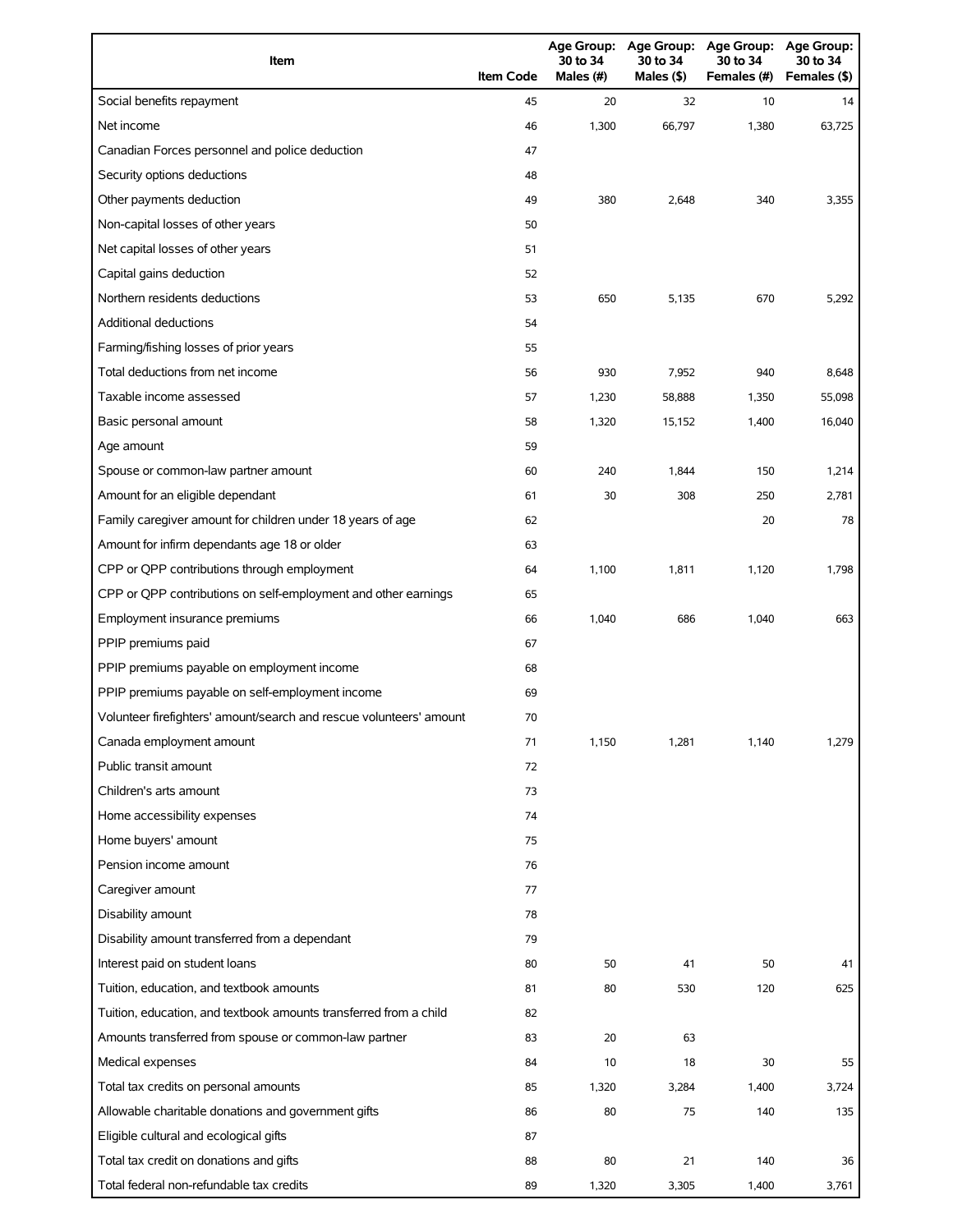| Item                                                        | <b>Item Code</b> | 30 to 34<br>Males (#) | Age Group: Age Group:<br>30 to 34<br>Males $($ \$) | <b>Age Group:</b><br>30 to 34<br>Females (#) | Age Group:<br>30 to 34<br>Females (\$) |
|-------------------------------------------------------------|------------------|-----------------------|----------------------------------------------------|----------------------------------------------|----------------------------------------|
| Federal dividend tax credit                                 | 90               | 90                    | 81                                                 |                                              |                                        |
| Minimum tax carryover                                       | 91               |                       |                                                    |                                              |                                        |
| Basic federal tax                                           | 92               | 830                   | 7.852                                              | 770                                          | 6,882                                  |
| Federal foreign tax credit                                  | 93               |                       |                                                    |                                              |                                        |
| Federal political contribution tax credit                   | 94               |                       |                                                    |                                              |                                        |
| Investment tax credit                                       | 95               |                       |                                                    |                                              |                                        |
| Labour-sponsored funds tax credit (federally registered)    | 96               |                       |                                                    |                                              |                                        |
| Labour-sponsored funds tax credit (provincially registered) | 97               |                       |                                                    |                                              |                                        |
| Alternative minimum tax payable                             | 98               |                       |                                                    |                                              |                                        |
| Net federal tax                                             | 99               | 830                   | 7,843                                              | 770                                          | 6,882                                  |
| CPP contributions on self-employment                        | 100              |                       |                                                    |                                              |                                        |
| Social Benefits repayment                                   | 101              | 20                    | 32                                                 | 10                                           | 14                                     |
| Working income tax benefit (WITB)                           | 102              | 240                   | 110                                                | 180                                          | 99                                     |
| Children's fitness tax credit                               | 103              | 30                    | 1                                                  |                                              |                                        |
| Eligible educator school supply tax credit                  | 104              |                       |                                                    | 10                                           |                                        |
| Net provincial or territorial tax                           | 105              | 820                   | 2,524                                              | 750                                          | 2,186                                  |
| Total tax payable                                           | 106              | 840                   | 10.490                                             | 780                                          | 9,121                                  |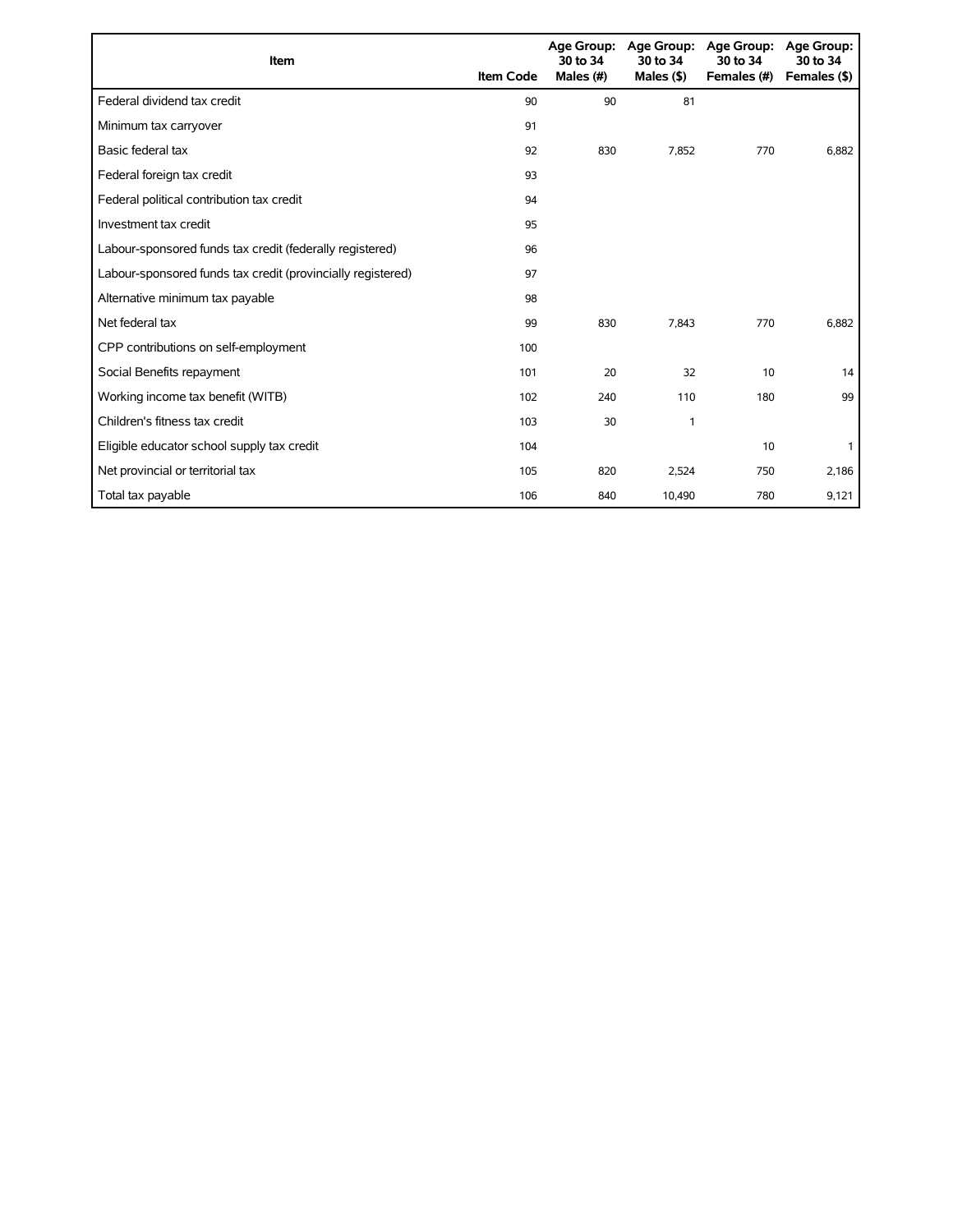| Item                                                                                          | Item<br>Code   | Age<br>Group:<br>35 to 39<br>Males (#) | Age<br>Group:<br>35 to 39<br>Males (\$) | Age<br>Group:<br>35 to 39<br>Females (#) | Age<br>Group:<br>35 to 39<br>Females (\$) |
|-----------------------------------------------------------------------------------------------|----------------|----------------------------------------|-----------------------------------------|------------------------------------------|-------------------------------------------|
| Number of taxable returns                                                                     | $\mathbf{1}$   | 760                                    |                                         | 680                                      |                                           |
| Number of non-taxable returns                                                                 | $\overline{2}$ | 410                                    |                                         | 420                                      |                                           |
| Total number of returns                                                                       | 3              | 1,170                                  |                                         | 1,100                                    |                                           |
| Employment income                                                                             | 4              | 1,000                                  | 62,304                                  | 900                                      | 55,707                                    |
| Commissions (from employment)                                                                 | 5              |                                        |                                         |                                          |                                           |
| Other employment income                                                                       | 6              | 20                                     | 163                                     |                                          |                                           |
| Old age security (OAS) pension                                                                | 7              |                                        |                                         |                                          |                                           |
| CPP or QPP benefits                                                                           | 8              |                                        |                                         | 20                                       | 114                                       |
| Other pensions and superannuation                                                             | 9              |                                        |                                         |                                          |                                           |
| Elected split-pension amount                                                                  | 10             |                                        |                                         |                                          |                                           |
| Universal child care benefit (UCCB)                                                           | 11             | 280                                    | 423                                     | 570                                      | 815                                       |
| Employment insurance and other benefits                                                       | 12             | 150                                    | 1,423                                   | 140                                      | 1,434                                     |
| Taxable amount of dividends from taxable Canadian corporations                                | 13             | 80                                     | 346                                     | 30                                       | 168                                       |
| Interest and other investment income                                                          | 14             | 80                                     | 45                                      | 50                                       | 49                                        |
| Net partnership income (limited or non-active partners only)                                  | 15             |                                        |                                         |                                          |                                           |
| Net rental income                                                                             | 16             | 40                                     | 56                                      | 40                                       | 140                                       |
| Taxable capital gains                                                                         | 17             | 50                                     | 96                                      | 20                                       | 45                                        |
| RRSP income                                                                                   | 18             | 90                                     | 417                                     | 90                                       | 569                                       |
| Other income                                                                                  | 19             | 110                                    | 472                                     | 110                                      | 718                                       |
| Net business income                                                                           | 20             | 40                                     | 277                                     | 40                                       | 219                                       |
| Net professional income                                                                       | 21             |                                        |                                         |                                          |                                           |
| Net commission income                                                                         | 22             |                                        |                                         |                                          |                                           |
| Net farming income                                                                            | 23             |                                        |                                         |                                          |                                           |
| Net fishing income                                                                            | 24             |                                        |                                         |                                          |                                           |
| Workers' compensation benefits                                                                | 25             | 20                                     | 167                                     |                                          |                                           |
| Social assistance payments                                                                    | 26             | 290                                    | 2,450                                   | 220                                      | 2,105                                     |
| Net federal supplements                                                                       | 27             |                                        |                                         |                                          |                                           |
| Total income assessed                                                                         | 28             | 1,160                                  | 69,241                                  | 1,090                                    | 62,993                                    |
| Registered pension plan (RPP) deduction                                                       | 29             | 390                                    | 2,487                                   | 430                                      | 2,986                                     |
| RRSP/PRPP deduction                                                                           | 30             | 170                                    | 1,072                                   | 180                                      | 1,018                                     |
| Deduction for elected split-pension amount                                                    | 31             |                                        |                                         |                                          |                                           |
| Annual union, professional, or like dues                                                      | 32             | 430                                    | 390                                     | 510                                      | 477                                       |
| Child care expenses                                                                           | 33             | 60                                     | 324                                     | 100                                      | 569                                       |
| <b>Business investment loss</b>                                                               | 34             |                                        |                                         |                                          |                                           |
| Moving expenses                                                                               | 35             |                                        |                                         |                                          |                                           |
| Support payments made                                                                         | 36             |                                        |                                         |                                          |                                           |
| Carrying charges and interest expenses                                                        | 37             | 10                                     | 18                                      |                                          |                                           |
| Deduction for CPP/QPP contributions on self-employment and other earnings                     | 38             | 20                                     | 23                                      | 20                                       | 14                                        |
| Deduction for provincial parental insurance plan (PPIP) premiums on self-employment<br>income | 39             |                                        |                                         |                                          |                                           |
| Exploration and development expenses                                                          | 40             |                                        |                                         |                                          |                                           |
| Other employment expenses                                                                     | 41             |                                        |                                         |                                          |                                           |
| Clergy residence deduction                                                                    | 42             |                                        |                                         |                                          |                                           |
| Other deductions                                                                              | 43             |                                        |                                         | 30                                       | 29                                        |
| Total deductions before adjustments                                                           | 44             | 660                                    | 4,537                                   | 680                                      | 5,136                                     |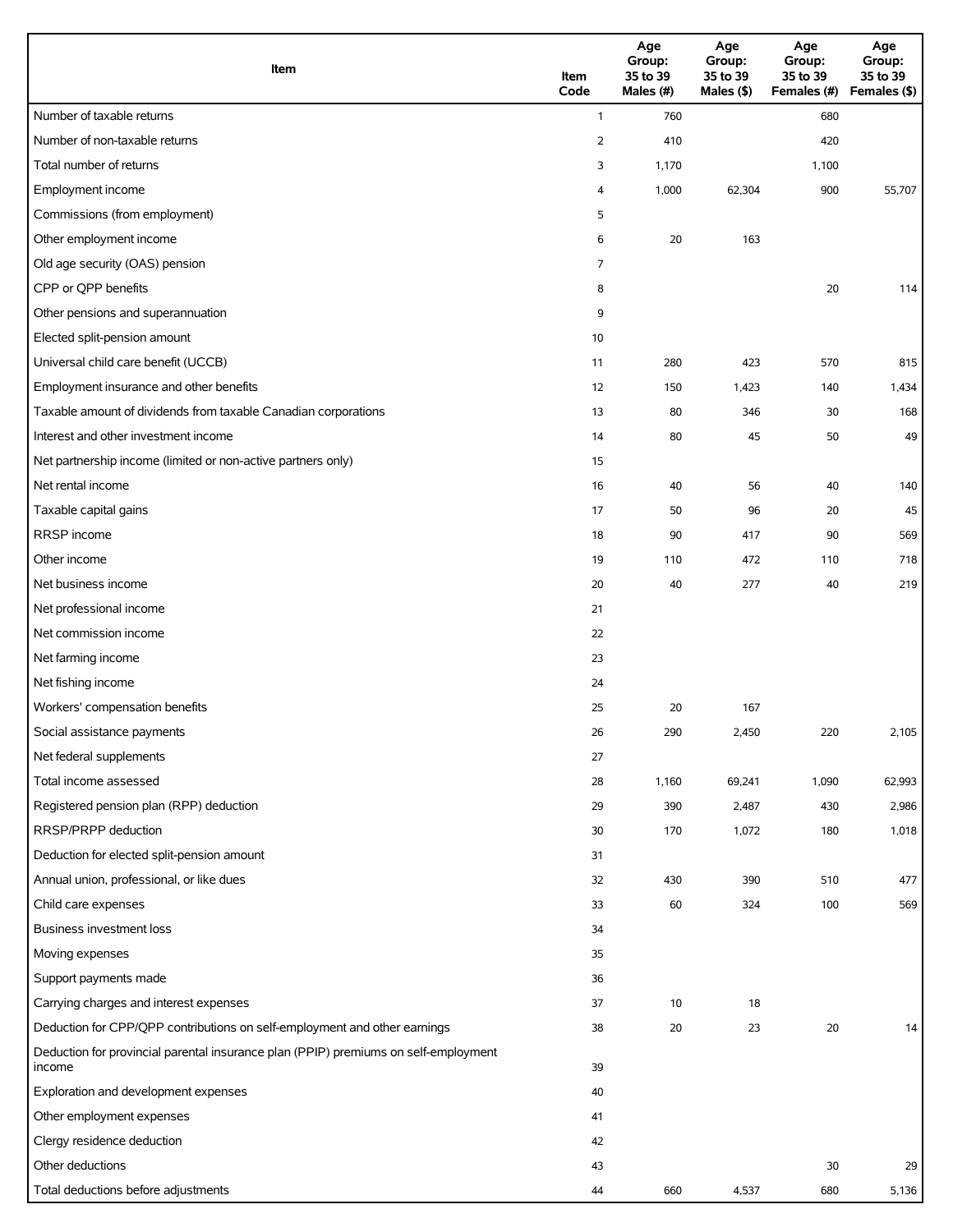| Item                                                                | <b>Item Code</b> | 35 to 39<br>Males (#) | 35 to 39<br>Males (\$) | Age Group: Age Group: Age Group:<br>35 to 39<br>Females (#) | <b>Age Group:</b><br>35 to 39<br>Females (\$) |
|---------------------------------------------------------------------|------------------|-----------------------|------------------------|-------------------------------------------------------------|-----------------------------------------------|
| Social benefits repayment                                           | 45               | 20                    | 22                     | 10                                                          | 13                                            |
| Net income                                                          | 46               | 1,160                 | 64,684                 | 1,090                                                       | 57,846                                        |
| Canadian Forces personnel and police deduction                      | 47               |                       |                        |                                                             |                                               |
| Security options deductions                                         | 48               |                       |                        |                                                             |                                               |
| Other payments deduction                                            | 49               | 310                   | 2,616                  | 230                                                         | 2,132                                         |
| Non-capital losses of other years                                   | 50               |                       |                        |                                                             |                                               |
| Net capital losses of other years                                   | 51               |                       |                        |                                                             |                                               |
| Capital gains deduction                                             | 52               |                       |                        |                                                             |                                               |
| Northern residents deductions                                       | 53               | 620                   | 5,147                  | 560                                                         | 4,589                                         |
| Additional deductions                                               | 54               |                       |                        |                                                             |                                               |
| Farming/fishing losses of prior years                               | 55               |                       |                        |                                                             |                                               |
| Total deductions from net income                                    | 56               | 850                   | 7,791                  | 740                                                         | 6,726                                         |
| Taxable income assessed                                             | 57               | 1,100                 | 56,937                 | 1,060                                                       | 51,129                                        |
| Basic personal amount                                               | 58               | 1,170                 | 13,386                 | 1,100                                                       | 12,567                                        |
| Age amount                                                          | 59               |                       |                        |                                                             |                                               |
| Spouse or common-law partner amount                                 | 60               | 210                   | 1,647                  | 100                                                         | 824                                           |
| Amount for an eligible dependant                                    | 61               | 50                    | 559                    | 220                                                         | 2,433                                         |
| Family caregiver amount for children under 18 years of age          | 62               |                       |                        |                                                             |                                               |
| Amount for infirm dependants age 18 or older                        | 63               |                       |                        |                                                             |                                               |
| CPP or QPP contributions through employment                         | 64               | 980                   | 1,709                  | 880                                                         | 1,545                                         |
| CPP or QPP contributions on self-employment and other earnings      | 65               | 20                    | 23                     | 20                                                          | 14                                            |
| Employment insurance premiums                                       | 66               | 920                   | 638                    | 830                                                         | 579                                           |
| PPIP premiums paid                                                  | 67               |                       |                        |                                                             |                                               |
| PPIP premiums payable on employment income                          | 68               |                       |                        |                                                             |                                               |
| PPIP premiums payable on self-employment income                     | 69               |                       |                        |                                                             |                                               |
| Volunteer firefighters' amount/search and rescue volunteers' amount | 70               |                       |                        |                                                             |                                               |
| Canada employment amount                                            | 71               | 1,010                 | 1,132                  | 900                                                         | 1,006                                         |
| Public transit amount                                               | 72               |                       |                        |                                                             |                                               |
| Children's arts amount                                              | 73               |                       |                        |                                                             |                                               |
| Home accessibility expenses                                         | 74               |                       |                        |                                                             |                                               |
| Home buyers' amount                                                 | 75               |                       |                        |                                                             |                                               |
| Pension income amount                                               | 76               |                       |                        |                                                             |                                               |
| Caregiver amount                                                    | 77               |                       |                        |                                                             |                                               |
| Disability amount                                                   | 78               |                       |                        |                                                             |                                               |
| Disability amount transferred from a dependant                      | 79               |                       |                        |                                                             |                                               |
| Interest paid on student loans                                      | 80               | 20                    | 12                     | 20                                                          | 17                                            |
| Tuition, education, and textbook amounts                            | 81               | 50                    | 238                    | 60                                                          | 299                                           |
| Tuition, education, and textbook amounts transferred from a child   | 82               |                       |                        |                                                             |                                               |
| Amounts transferred from spouse or common-law partner               | 83               | 10                    | 37                     |                                                             |                                               |
| Medical expenses                                                    | 84               | 10                    | 23                     | 30                                                          | 94                                            |
| Total tax credits on personal amounts                               | 85               | 1,170                 | 2,945                  | 1,100                                                       | 2,949                                         |
| Allowable charitable donations and government gifts                 | 86               | 90                    | 128                    | 120                                                         | 159                                           |
| Eligible cultural and ecological gifts                              | 87               |                       |                        |                                                             |                                               |
| Total tax credit on donations and gifts                             | 88               | 100                   | 43                     | 120                                                         | 44                                            |
| Total federal non-refundable tax credits                            | 89               | 1,170                 | 2,987                  | 1,100                                                       | 2,992                                         |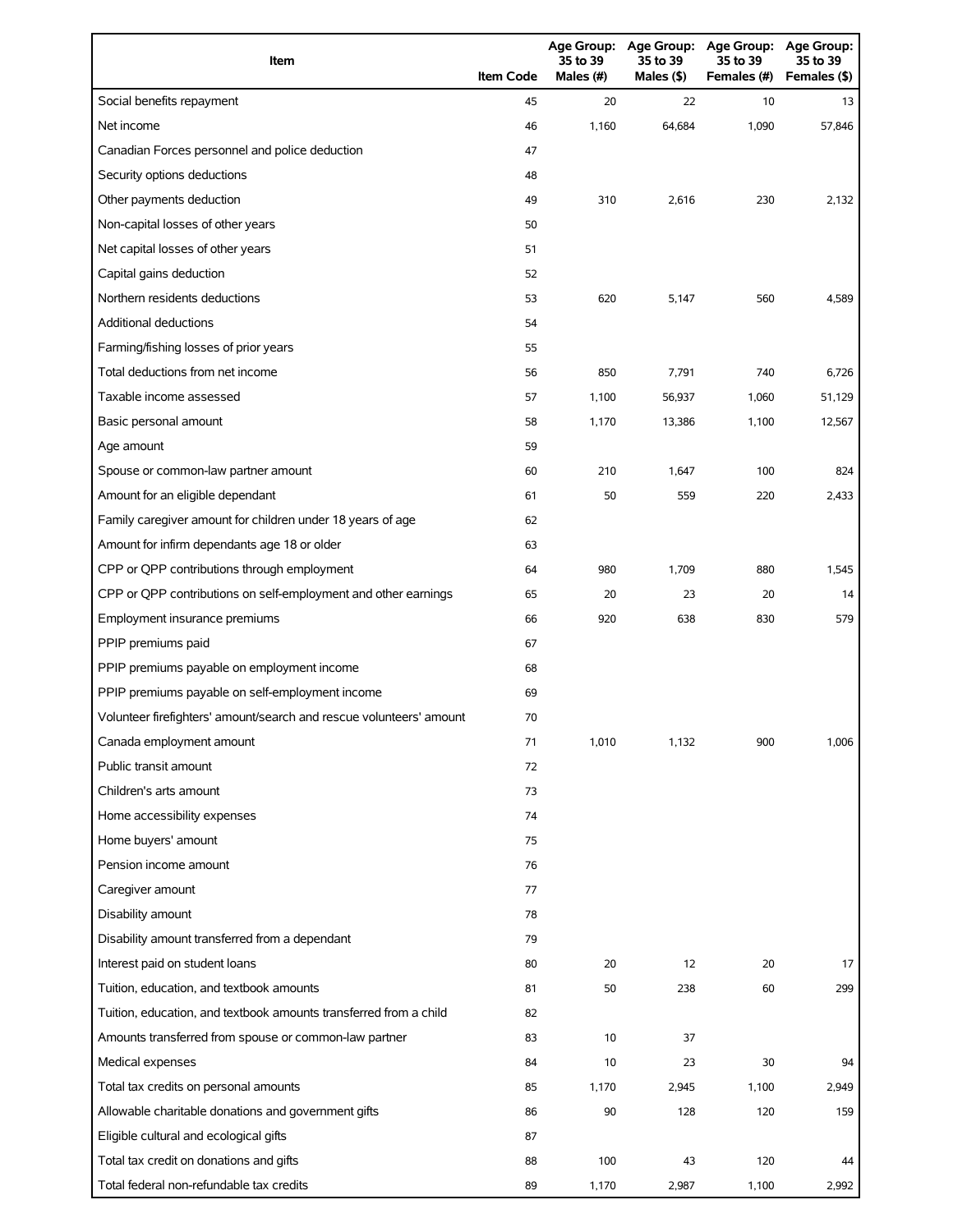| Item                                                        | <b>Item Code</b> | 35 to 39<br>Males (#) | Age Group: Age Group:<br>35 to 39<br>Males $($ \$) | <b>Age Group:</b><br>35 to 39<br>Females (#) | Age Group:<br>35 to 39<br>Females (\$) |
|-------------------------------------------------------------|------------------|-----------------------|----------------------------------------------------|----------------------------------------------|----------------------------------------|
| Federal dividend tax credit                                 | 90               | 80                    | 40                                                 | 30                                           | 16                                     |
| Minimum tax carryover                                       | 91               |                       |                                                    |                                              |                                        |
| Basic federal tax                                           | 92               | 760                   | 7,926                                              | 680                                          | 6,806                                  |
| Federal foreign tax credit                                  | 93               | 30                    | 4                                                  |                                              |                                        |
| Federal political contribution tax credit                   | 94               |                       |                                                    |                                              |                                        |
| Investment tax credit                                       | 95               |                       |                                                    |                                              |                                        |
| Labour-sponsored funds tax credit (federally registered)    | 96               |                       |                                                    |                                              |                                        |
| Labour-sponsored funds tax credit (provincially registered) | 97               |                       |                                                    |                                              |                                        |
| Alternative minimum tax payable                             | 98               |                       |                                                    |                                              |                                        |
| Net federal tax                                             | 99               | 760                   | 7,921                                              | 680                                          | 6,805                                  |
| CPP contributions on self-employment                        | 100              | 20                    | 45                                                 | 20                                           | 29                                     |
| Social Benefits repayment                                   | 101              | 20                    | 22                                                 | 10                                           | 13                                     |
| Working income tax benefit (WITB)                           | 102              | 180                   | 87                                                 | 130                                          | 72                                     |
| Children's fitness tax credit                               | 103              | 40                    | 2                                                  | 70                                           | 3                                      |
| Eligible educator school supply tax credit                  | 104              |                       |                                                    | 10                                           |                                        |
| Net provincial or territorial tax                           | 105              | 740                   | 2,562                                              | 660                                          | 2,181                                  |
| Total tax payable                                           | 106              | 760                   | 10,549                                             | 680                                          | 9,028                                  |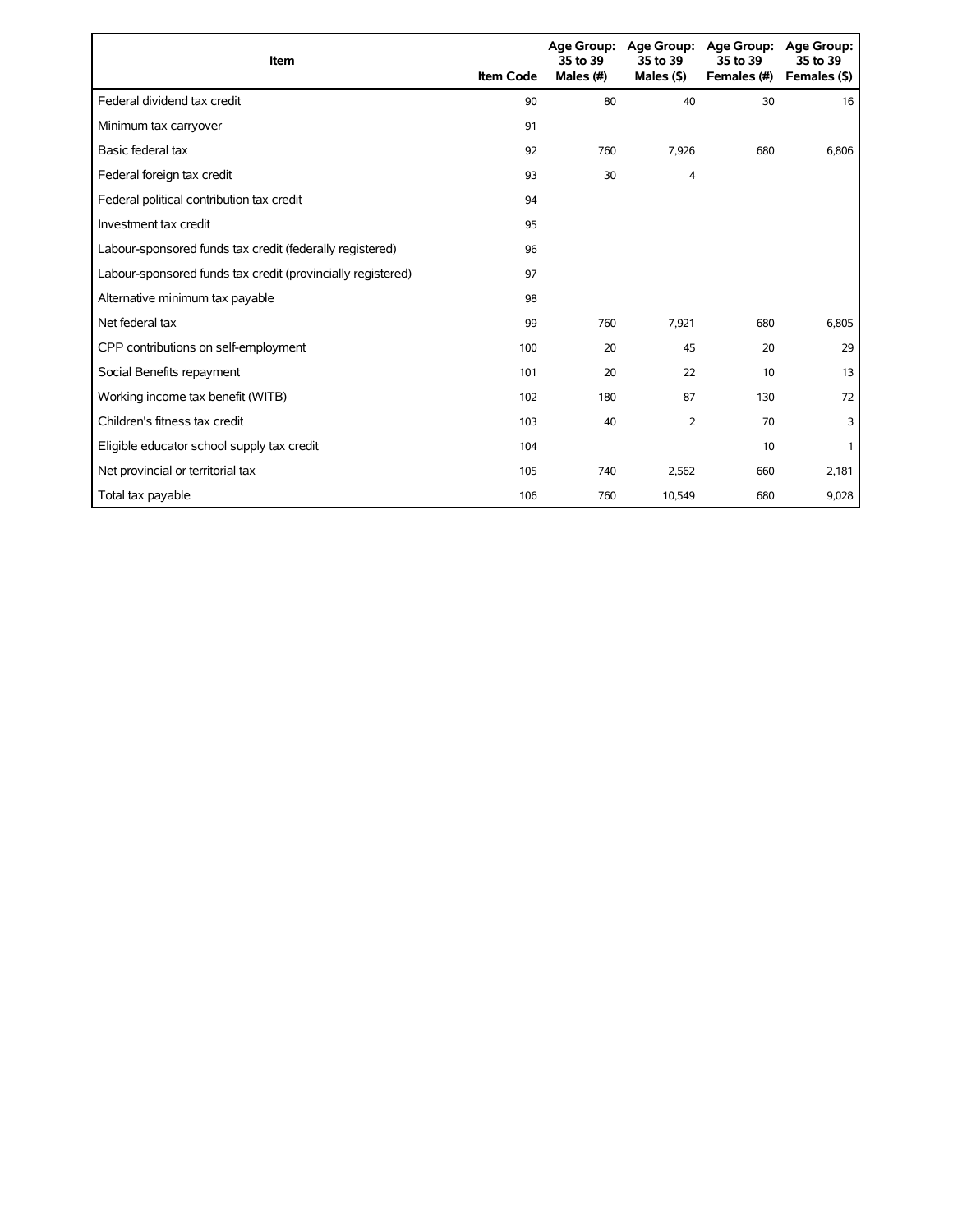| Item                                                                                          | Item<br>Code   | Age<br>Group:<br>40 to 44<br>Males (#) | Age<br>Group:<br>40 to 44<br>Males (\$) | Age<br>Group:<br>40 to 44<br>Females (#) | Age<br>Group:<br>40 to 44<br>Females (\$) |
|-----------------------------------------------------------------------------------------------|----------------|----------------------------------------|-----------------------------------------|------------------------------------------|-------------------------------------------|
| Number of taxable returns                                                                     | $\mathbf{1}$   | 690                                    |                                         | 600                                      |                                           |
| Number of non-taxable returns                                                                 | $\overline{2}$ | 310                                    |                                         | 350                                      |                                           |
| Total number of returns                                                                       | 3              | 1,000                                  |                                         | 960                                      |                                           |
| Employment income                                                                             | 4              | 860                                    | 58,602                                  | 810                                      | 52,165                                    |
| Commissions (from employment)                                                                 | 5              |                                        |                                         |                                          |                                           |
| Other employment income                                                                       | 6              | 20                                     | 160                                     | 10                                       | 110                                       |
| Old age security (OAS) pension                                                                | 7              |                                        |                                         |                                          |                                           |
| CPP or QPP benefits                                                                           | 8              |                                        |                                         | 20                                       | 90                                        |
| Other pensions and superannuation                                                             | 9              |                                        |                                         |                                          |                                           |
| Elected split-pension amount                                                                  | 10             |                                        |                                         |                                          |                                           |
| Universal child care benefit (UCCB)                                                           | 11             | 240                                    | 324                                     | 430                                      | 476                                       |
| Employment insurance and other benefits                                                       | 12             | 130                                    | 1,369                                   | 90                                       | 780                                       |
| Taxable amount of dividends from taxable Canadian corporations                                | 13             | 50                                     | 270                                     | 30                                       | 310                                       |
| Interest and other investment income                                                          | 14             | 60                                     | 34                                      | 40                                       | 79                                        |
| Net partnership income (limited or non-active partners only)                                  | 15             |                                        |                                         |                                          |                                           |
| Net rental income                                                                             | 16             | 30                                     | 488                                     | 20                                       | 22                                        |
| Taxable capital gains                                                                         | 17             |                                        |                                         | 20                                       | 95                                        |
| RRSP income                                                                                   | 18             | 80                                     | 338                                     | 70                                       | 389                                       |
| Other income                                                                                  | 19             | 90                                     | 887                                     | 80                                       | 712                                       |
| Net business income                                                                           | 20             | 40                                     | 355                                     | 30                                       | 241                                       |
| Net professional income                                                                       | 21             |                                        |                                         |                                          |                                           |
| Net commission income                                                                         | 22             |                                        |                                         |                                          |                                           |
| Net farming income                                                                            | 23             |                                        |                                         |                                          |                                           |
| Net fishing income                                                                            | 24             |                                        |                                         |                                          |                                           |
| Workers' compensation benefits                                                                | 25             |                                        |                                         |                                          |                                           |
| Social assistance payments                                                                    | 26             | 230                                    | 1,746                                   | 200                                      | 1,911                                     |
| Net federal supplements                                                                       | 27             |                                        |                                         |                                          |                                           |
| Total income assessed                                                                         | 28             | 990                                    | 65,307                                  | 950                                      | 57,756                                    |
| Registered pension plan (RPP) deduction                                                       | 29             | 340                                    | 2,418                                   | 380                                      | 2,786                                     |
| RRSP/PRPP deduction                                                                           | 30             | 160                                    | 1,286                                   | 150                                      | 1,062                                     |
| Deduction for elected split-pension amount                                                    | 31             |                                        |                                         |                                          |                                           |
| Annual union, professional, or like dues                                                      | 32             | 390                                    | 407                                     | 450                                      | 429                                       |
| Child care expenses                                                                           | 33             | 40                                     | 166                                     | 50                                       | 282                                       |
| Business investment loss                                                                      | 34             |                                        |                                         |                                          |                                           |
| Moving expenses                                                                               | 35             |                                        |                                         |                                          |                                           |
| Support payments made                                                                         | 36             |                                        |                                         |                                          |                                           |
| Carrying charges and interest expenses                                                        | 37             |                                        |                                         |                                          |                                           |
| Deduction for CPP/QPP contributions on self-employment and other earnings                     | 38             |                                        |                                         |                                          |                                           |
| Deduction for provincial parental insurance plan (PPIP) premiums on self-employment<br>income | 39             |                                        |                                         |                                          |                                           |
| Exploration and development expenses                                                          | 40             |                                        |                                         |                                          |                                           |
| Other employment expenses                                                                     | 41             |                                        |                                         |                                          |                                           |
| Clergy residence deduction                                                                    | 42             |                                        |                                         |                                          |                                           |
| Other deductions                                                                              | 43             | 50                                     | 79                                      | 20                                       | 18                                        |
| Total deductions before adjustments                                                           | 44             | 590                                    | 4,555                                   | 590                                      | 4,685                                     |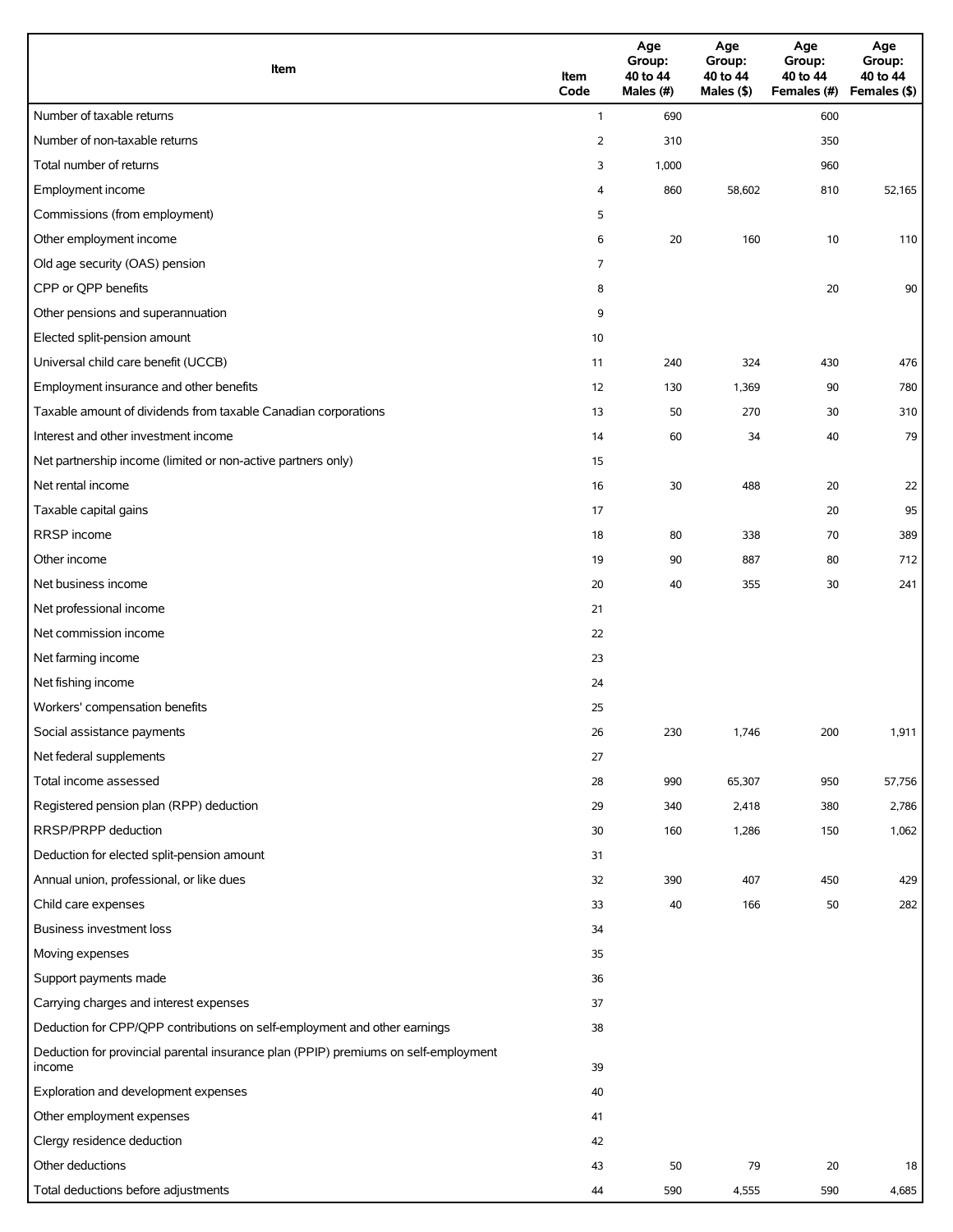| Item                                                                | <b>Item Code</b> | 40 to 44<br>Males (#) | 40 to 44<br>Males $($ \$) | Age Group: Age Group: Age Group: Age Group:<br>40 to 44<br>Females (#) | 40 to 44<br>Females (\$) |
|---------------------------------------------------------------------|------------------|-----------------------|---------------------------|------------------------------------------------------------------------|--------------------------|
| Social benefits repayment                                           | 45               |                       |                           |                                                                        |                          |
| Net income                                                          | 46               | 990                   | 60,730                    | 950                                                                    | 53,074                   |
| Canadian Forces personnel and police deduction                      | 47               |                       |                           |                                                                        |                          |
| Security options deductions                                         | 48               |                       |                           |                                                                        |                          |
| Other payments deduction                                            | 49               |                       |                           | 210                                                                    | 1,992                    |
| Non-capital losses of other years                                   | 50               |                       |                           |                                                                        |                          |
| Net capital losses of other years                                   | 51               |                       |                           |                                                                        |                          |
| Capital gains deduction                                             | 52               |                       |                           |                                                                        |                          |
| Northern residents deductions                                       | 53               | 570                   | 4,521                     | 530                                                                    | 4,196                    |
| <b>Additional deductions</b>                                        | 54               |                       |                           |                                                                        |                          |
| Farming/fishing losses of prior years                               | 55               |                       |                           |                                                                        |                          |
| Total deductions from net income                                    | 56               | 740                   | 6,506                     | 690                                                                    | 6,191                    |
| Taxable income assessed                                             | 57               | 940                   | 54,230                    | 920                                                                    | 46,899                   |
| Basic personal amount                                               | 58               | 1,000                 | 11,508                    | 960                                                                    | 10,972                   |
| Age amount                                                          | 59               |                       |                           |                                                                        |                          |
| Spouse or common-law partner amount                                 | 60               | 160                   | 1,297                     | 110                                                                    | 911                      |
| Amount for an eligible dependant                                    | 61               | 30                    | 326                       | 170                                                                    | 1,868                    |
| Family caregiver amount for children under 18 years of age          | 62               |                       |                           | 20                                                                     | 55                       |
| Amount for infirm dependants age 18 or older                        | 63               |                       |                           |                                                                        |                          |
| CPP or QPP contributions through employment                         | 64               | 830                   | 1,527                     | 790                                                                    | 1,395                    |
| CPP or QPP contributions on self-employment and other earnings      | 65               |                       |                           |                                                                        |                          |
| Employment insurance premiums                                       | 66               | 800                   | 561                       | 750                                                                    | 523                      |
| PPIP premiums paid                                                  | 67               |                       |                           |                                                                        |                          |
| PPIP premiums payable on employment income                          | 68               |                       |                           |                                                                        |                          |
| PPIP premiums payable on self-employment income                     | 69               |                       |                           |                                                                        |                          |
| Volunteer firefighters' amount/search and rescue volunteers' amount | 70               |                       |                           |                                                                        |                          |
| Canada employment amount                                            | 71               | 860                   | 970                       | 810                                                                    | 911                      |
| Public transit amount                                               | 72               |                       |                           |                                                                        |                          |
| Children's arts amount                                              | 73               |                       |                           |                                                                        |                          |
| Home accessibility expenses                                         | 74               |                       |                           |                                                                        |                          |
| Home buyers' amount                                                 | 75               |                       |                           |                                                                        |                          |
| Pension income amount                                               | 76               |                       |                           |                                                                        |                          |
| Caregiver amount                                                    | 77               |                       |                           |                                                                        |                          |
| Disability amount                                                   | 78               |                       |                           |                                                                        |                          |
| Disability amount transferred from a dependant                      | 79               |                       |                           |                                                                        |                          |
| Interest paid on student loans                                      | 80               | 20                    | 8                         | 10                                                                     | 11                       |
| Tuition, education, and textbook amounts                            | 81               | 20                    | 118                       | 60                                                                     | 402                      |
| Tuition, education, and textbook amounts transferred from a child   | 82               |                       |                           |                                                                        |                          |
|                                                                     | 83               | 10                    |                           |                                                                        |                          |
| Amounts transferred from spouse or common-law partner               |                  |                       | 46                        |                                                                        |                          |
| Medical expenses                                                    | 84               | 20                    | 29                        | 20                                                                     | 32                       |
| Total tax credits on personal amounts                               | 85               | 1,000                 | 2,492                     | 960                                                                    | 2,601                    |
| Allowable charitable donations and government gifts                 | 86               | 70                    | 93                        | 90                                                                     | 146                      |
| Eligible cultural and ecological gifts                              | 87               |                       |                           |                                                                        |                          |
| Total tax credit on donations and gifts                             | 88               | 70                    | 26                        | 90                                                                     | 40                       |
| Total federal non-refundable tax credits                            | 89               | 1,000                 | 2,518                     | 960                                                                    | 2,642                    |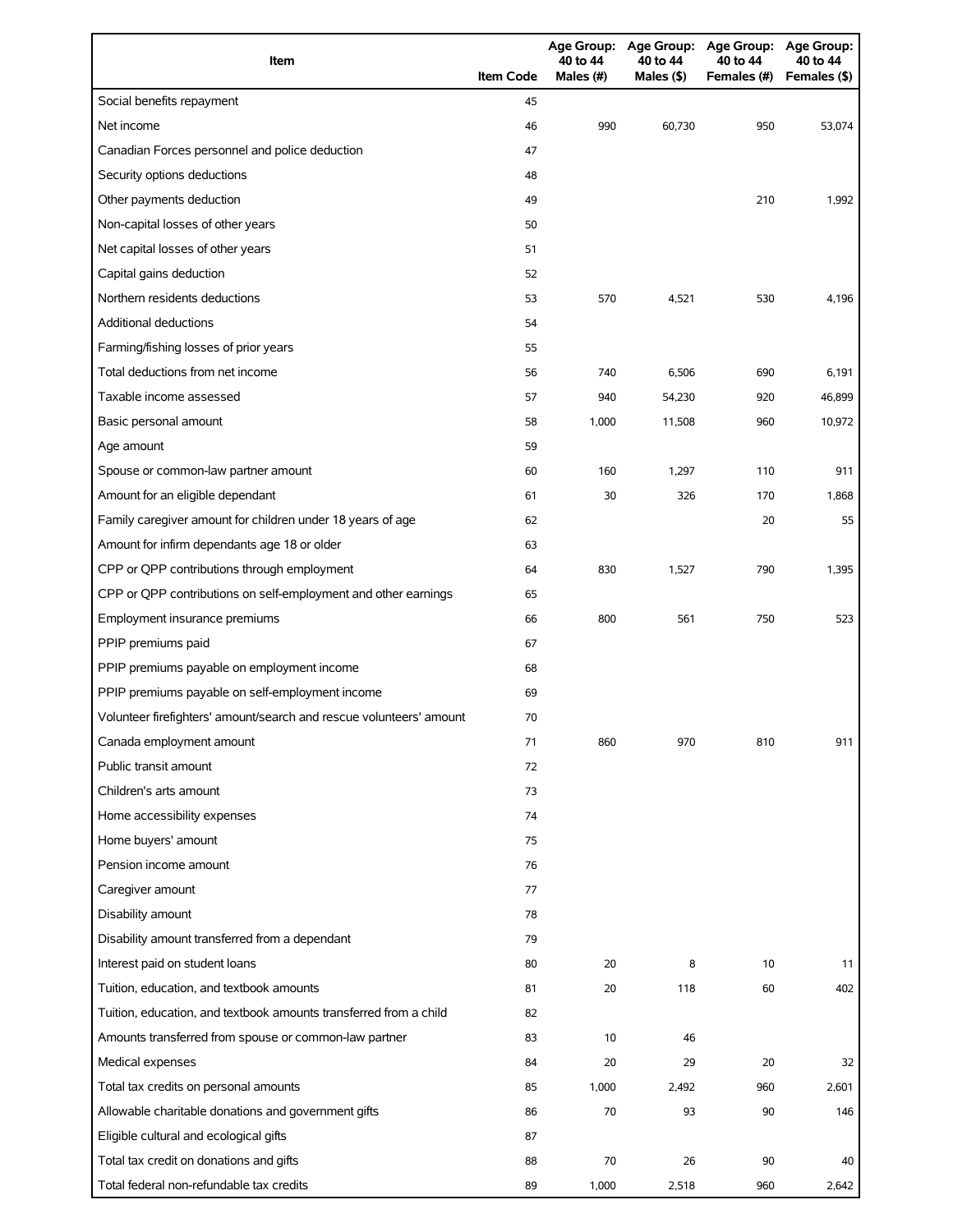| Item                                                        | <b>Item Code</b> | 40 to 44<br>Males (#) | Age Group: Age Group:<br>40 to 44<br>Males $($ \$ $)$ | <b>Age Group:</b><br>40 to 44<br>Females (#) | <b>Age Group:</b><br>40 to 44<br>Females (\$) |
|-------------------------------------------------------------|------------------|-----------------------|-------------------------------------------------------|----------------------------------------------|-----------------------------------------------|
| Federal dividend tax credit                                 | 90               | 50                    | 32                                                    | 30                                           | 37                                            |
| Minimum tax carryover                                       | 91               |                       |                                                       |                                              |                                               |
| Basic federal tax                                           | 92               | 680                   | 8,042                                                 | 600                                          | 6,448                                         |
| Federal foreign tax credit                                  | 93               |                       |                                                       |                                              |                                               |
| Federal political contribution tax credit                   | 94               |                       |                                                       |                                              |                                               |
| Investment tax credit                                       | 95               |                       |                                                       |                                              |                                               |
| Labour-sponsored funds tax credit (federally registered)    | 96               |                       |                                                       |                                              |                                               |
| Labour-sponsored funds tax credit (provincially registered) | 97               |                       |                                                       |                                              |                                               |
| Alternative minimum tax payable                             | 98               |                       |                                                       |                                              |                                               |
| Net federal tax                                             | 99               | 680                   | 8,041                                                 | 600                                          | 6,441                                         |
| CPP contributions on self-employment                        | 100              |                       |                                                       |                                              |                                               |
| Social Benefits repayment                                   | 101              |                       |                                                       |                                              |                                               |
| Working income tax benefit (WITB)                           | 102              | 140                   | 64                                                    | 130                                          | 73                                            |
| Children's fitness tax credit                               | 103              | 40                    | $\overline{2}$                                        | 40                                           | 2                                             |
| Eligible educator school supply tax credit                  | 104              |                       |                                                       |                                              |                                               |
| Net provincial or territorial tax                           | 105              | 670                   | 2,630                                                 | 580                                          | 2,096                                         |
| Total tax payable                                           | 106              | 690                   | 10,719                                                | 600                                          | 8,562                                         |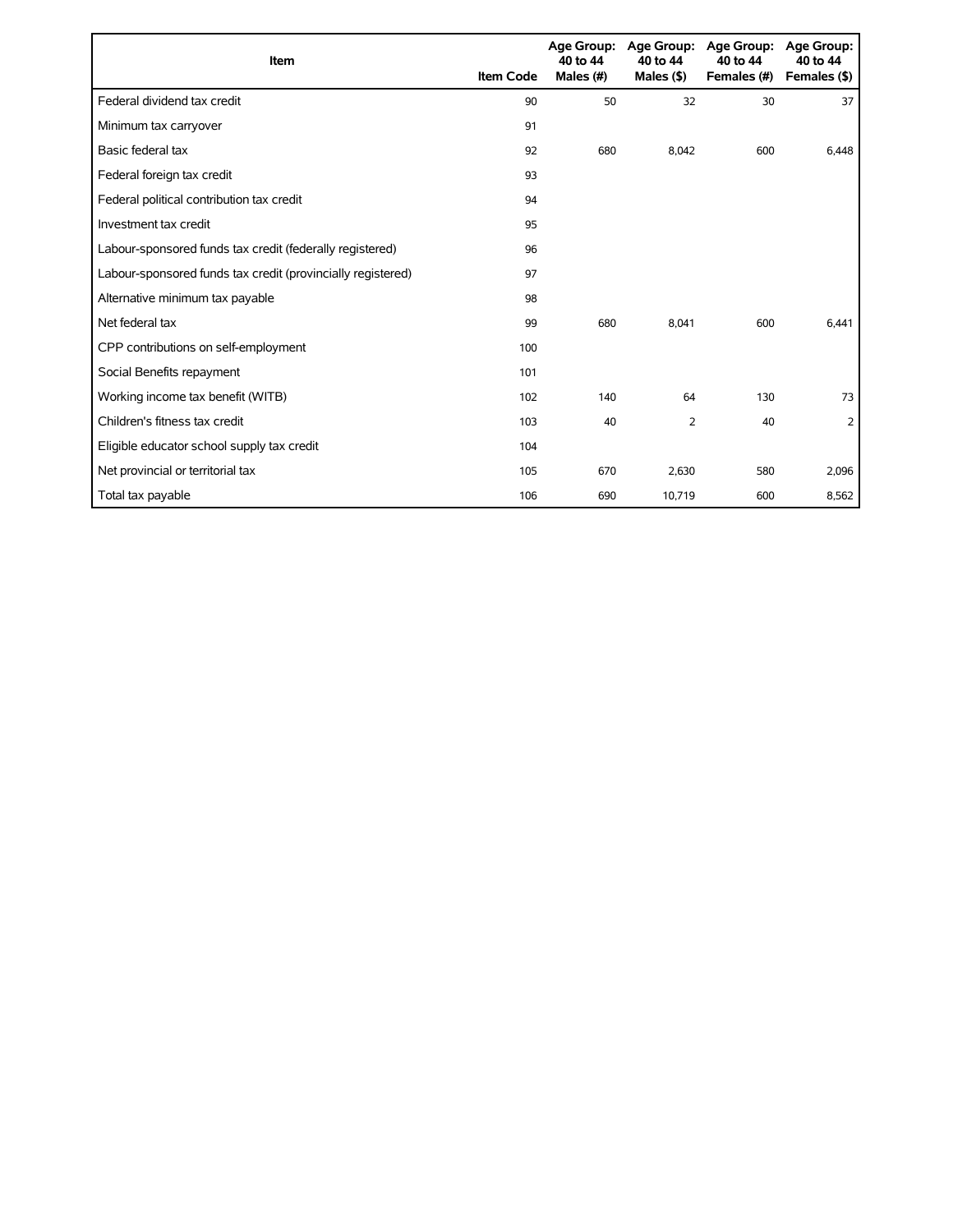| Item                                                                                          | Item<br>Code   | Age<br>Group:<br>45 to 49<br>Males (#) | Age<br>Group:<br>45 to 49<br>Males (\$) | Age<br>Group:<br>45 to 49<br>Females (#) | Age<br>Group:<br>45 to 49<br>Females (\$) |
|-----------------------------------------------------------------------------------------------|----------------|----------------------------------------|-----------------------------------------|------------------------------------------|-------------------------------------------|
| Number of taxable returns                                                                     | $\mathbf{1}$   | 710                                    |                                         | 630                                      |                                           |
| Number of non-taxable returns                                                                 | $\overline{2}$ | 340                                    |                                         | 370                                      |                                           |
| Total number of returns                                                                       | 3              | 1,050                                  |                                         | 1,000                                    |                                           |
| Employment income                                                                             | 4              | 870                                    | 59,515                                  | 840                                      | 54,930                                    |
| Commissions (from employment)                                                                 | 5              |                                        |                                         |                                          |                                           |
| Other employment income                                                                       | 6              | 20                                     | 272                                     | 10                                       | 118                                       |
| Old age security (OAS) pension                                                                | 7              |                                        |                                         |                                          |                                           |
| CPP or QPP benefits                                                                           | 8              | 20                                     | 136                                     | 50                                       | 235                                       |
| Other pensions and superannuation                                                             | 9              |                                        |                                         |                                          |                                           |
| Elected split-pension amount                                                                  | 10             |                                        |                                         |                                          |                                           |
| Universal child care benefit (UCCB)                                                           | 11             | 210                                    | 232                                     | 400                                      | 358                                       |
| Employment insurance and other benefits                                                       | 12             | 120                                    | 1,151                                   | 80                                       | 589                                       |
| Taxable amount of dividends from taxable Canadian corporations                                | 13             | 60                                     | 480                                     | 30                                       | 363                                       |
| Interest and other investment income                                                          | 14             | 70                                     | 131                                     | 40                                       | 41                                        |
| Net partnership income (limited or non-active partners only)                                  | 15             |                                        |                                         |                                          |                                           |
| Net rental income                                                                             | 16             | 40                                     | 140                                     | 20                                       | -9                                        |
| Taxable capital gains                                                                         | 17             |                                        |                                         |                                          |                                           |
| RRSP income                                                                                   | 18             | 80                                     | 677                                     | 70                                       | 340                                       |
| Other income                                                                                  | 19             | 80                                     | 916                                     | 80                                       | 449                                       |
| Net business income                                                                           | 20             | 30                                     | 752                                     | 30                                       | 520                                       |
| Net professional income                                                                       | 21             |                                        |                                         |                                          |                                           |
| Net commission income                                                                         | 22             |                                        |                                         |                                          |                                           |
| Net farming income                                                                            | 23             |                                        |                                         |                                          |                                           |
| Net fishing income                                                                            | 24             |                                        |                                         |                                          |                                           |
| Workers' compensation benefits                                                                | 25             | 30                                     | 308                                     |                                          |                                           |
| Social assistance payments                                                                    | 26             | 260                                    | 1,606                                   | 200                                      | 1,884                                     |
| Net federal supplements                                                                       | 27             |                                        |                                         |                                          |                                           |
| Total income assessed                                                                         | 28             | 1,030                                  | 68,068                                  | 990                                      | 60,287                                    |
| Registered pension plan (RPP) deduction                                                       | 29             | 310                                    | 2,233                                   | 400                                      | 2,819                                     |
| RRSP/PRPP deduction                                                                           | 30             | 160                                    | 1,401                                   | 130                                      | 954                                       |
| Deduction for elected split-pension amount                                                    | 31             |                                        |                                         |                                          |                                           |
| Annual union, professional, or like dues                                                      | 32             | 370                                    | 365                                     | 430                                      | 446                                       |
| Child care expenses                                                                           | 33             | 20                                     | 93                                      | 10                                       | 49                                        |
| Business investment loss                                                                      | 34             |                                        |                                         |                                          |                                           |
| Moving expenses                                                                               | 35             |                                        |                                         |                                          |                                           |
| Support payments made                                                                         | 36             |                                        |                                         |                                          |                                           |
| Carrying charges and interest expenses                                                        | 37             |                                        |                                         |                                          |                                           |
| Deduction for CPP/QPP contributions on self-employment and other earnings                     | 38             |                                        |                                         |                                          |                                           |
| Deduction for provincial parental insurance plan (PPIP) premiums on self-employment<br>income | 39             |                                        |                                         |                                          |                                           |
| Exploration and development expenses                                                          | 40             |                                        |                                         |                                          |                                           |
| Other employment expenses                                                                     | 41             |                                        |                                         |                                          |                                           |
| Clergy residence deduction                                                                    | 42             |                                        |                                         |                                          |                                           |
| Other deductions                                                                              | 43             | 50                                     | 78                                      | 20                                       | 25                                        |
| Total deductions before adjustments                                                           | 44             | 560                                    | 4,411                                   | 580                                      | 4,374                                     |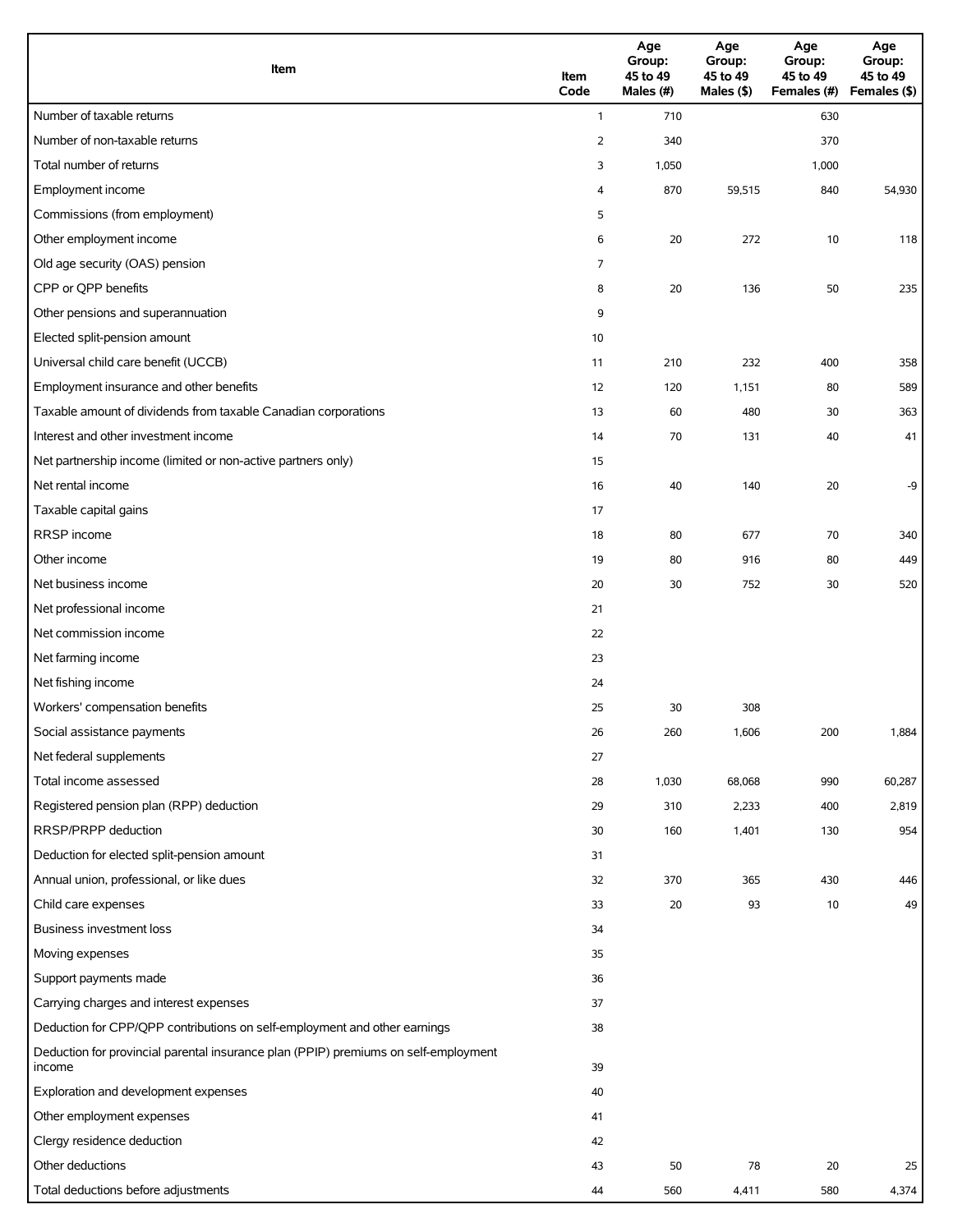| Item                                                                | <b>Item Code</b> | 45 to 49<br>Males $(H)$ | 45 to 49<br>Males (\$) | Age Group: Age Group: Age Group: Age Group:<br>45 to 49<br>Females (#) | 45 to 49<br>Females (\$) |
|---------------------------------------------------------------------|------------------|-------------------------|------------------------|------------------------------------------------------------------------|--------------------------|
| Social benefits repayment                                           | 45               |                         |                        |                                                                        |                          |
| Net income                                                          | 46               | 1,030                   | 63,636                 | 990                                                                    | 55,912                   |
| Canadian Forces personnel and police deduction                      | 47               |                         |                        |                                                                        |                          |
| Security options deductions                                         | 48               |                         |                        |                                                                        |                          |
| Other payments deduction                                            | 49               | 270                     | 1,914                  | 210                                                                    | 1,979                    |
| Non-capital losses of other years                                   | 50               |                         |                        |                                                                        |                          |
| Net capital losses of other years                                   | 51               |                         |                        |                                                                        |                          |
| Capital gains deduction                                             | 52               |                         |                        |                                                                        |                          |
| Northern residents deductions                                       | 53               | 590                     | 4,591                  | 560                                                                    | 4,184                    |
| Additional deductions                                               | 54               |                         |                        |                                                                        |                          |
| Farming/fishing losses of prior years                               | 55               |                         |                        |                                                                        |                          |
| Total deductions from net income                                    | 56               | 790                     | 7,011                  | 710                                                                    | 6,333                    |
| Taxable income assessed                                             | 57               | 960                     | 56,632                 | 960                                                                    | 49,590                   |
| Basic personal amount                                               | 58               | 1,050                   | 12,000                 | 1,000                                                                  | 11,485                   |
| Age amount                                                          | 59               |                         |                        |                                                                        |                          |
| Spouse or common-law partner amount                                 | 60               | 170                     | 1,379                  | 120                                                                    | 1,046                    |
| Amount for an eligible dependant                                    | 61               | 50                      | 525                    | 170                                                                    | 1,812                    |
| Family caregiver amount for children under 18 years of age          | 62               |                         |                        |                                                                        |                          |
| Amount for infirm dependants age 18 or older                        | 63               |                         |                        |                                                                        |                          |
| CPP or QPP contributions through employment                         | 64               | 850                     | 1,564                  | 820                                                                    | 1,465                    |
| CPP or QPP contributions on self-employment and other earnings      | 65               |                         |                        |                                                                        |                          |
| Employment insurance premiums                                       | 66               | 800                     | 580                    | 760                                                                    | 544                      |
| PPIP premiums paid                                                  | 67               |                         |                        |                                                                        |                          |
| PPIP premiums payable on employment income                          | 68               |                         |                        |                                                                        |                          |
| PPIP premiums payable on self-employment income                     | 69               |                         |                        |                                                                        |                          |
| Volunteer firefighters' amount/search and rescue volunteers' amount | 70               |                         |                        |                                                                        |                          |
| Canada employment amount                                            | 71               | 870                     | 988                    | 850                                                                    | 942                      |
| Public transit amount                                               | 72               |                         |                        |                                                                        |                          |
| Children's arts amount                                              | 73               |                         |                        |                                                                        |                          |
| Home accessibility expenses                                         | 74               |                         |                        |                                                                        |                          |
| Home buyers' amount                                                 | 75               |                         |                        |                                                                        |                          |
| Pension income amount                                               | 76               |                         |                        | 20                                                                     | 32                       |
| Caregiver amount                                                    | 77               |                         |                        |                                                                        |                          |
| Disability amount                                                   | 78               |                         |                        |                                                                        |                          |
| Disability amount transferred from a dependant                      | 79               |                         |                        |                                                                        |                          |
| Interest paid on student loans                                      | 80               |                         |                        |                                                                        |                          |
| Tuition, education, and textbook amounts                            | 81               | 30                      | 119                    | 30                                                                     | 109                      |
| Tuition, education, and textbook amounts transferred from a child   | 82               |                         |                        | 10                                                                     | 52                       |
| Amounts transferred from spouse or common-law partner               | 83               |                         |                        |                                                                        |                          |
| Medical expenses                                                    | 84               | 20                      | 31                     | 20                                                                     | 25                       |
| Total tax credits on personal amounts                               | 85               | 1,050                   | 2,622                  | 1,000                                                                  | 2,656                    |
| Allowable charitable donations and government gifts                 | 86               | 80                      | 195                    | 110                                                                    | 212                      |
| Eligible cultural and ecological gifts                              | 87               |                         |                        |                                                                        |                          |
| Total tax credit on donations and gifts                             | 88               | 80                      | 56                     | 110                                                                    | 59                       |
| Total federal non-refundable tax credits                            | 89               | 1,050                   | 2,678                  | 1,000                                                                  | 2,715                    |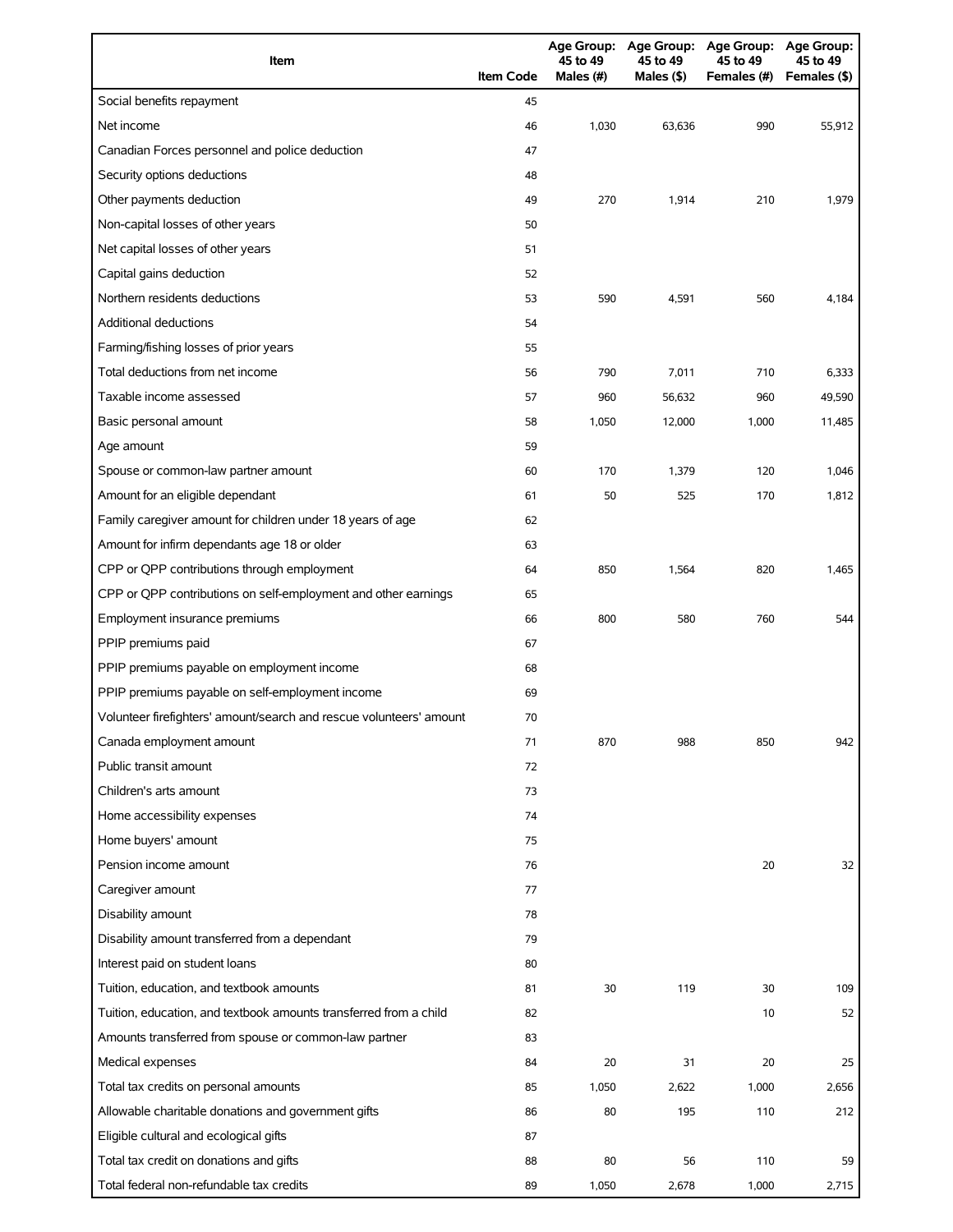| Item                                                        | <b>Item Code</b> | 45 to 49<br>Males (#) | Age Group: Age Group:<br>45 to 49<br>Males $($ \$ $)$ | <b>Age Group:</b><br>45 to 49<br>Females (#) | Age Group:<br>45 to 49<br>Females (\$) |
|-------------------------------------------------------------|------------------|-----------------------|-------------------------------------------------------|----------------------------------------------|----------------------------------------|
| Federal dividend tax credit                                 | 90               | 70                    | 53                                                    | 30                                           | 39                                     |
| Minimum tax carryover                                       | 91               |                       |                                                       |                                              |                                        |
| Basic federal tax                                           | 92               | 700                   | 8,548                                                 | 620                                          | 6,981                                  |
| Federal foreign tax credit                                  | 93               |                       |                                                       |                                              |                                        |
| Federal political contribution tax credit                   | 94               |                       |                                                       |                                              |                                        |
| Investment tax credit                                       | 95               |                       |                                                       |                                              |                                        |
| Labour-sponsored funds tax credit (federally registered)    | 96               |                       |                                                       |                                              |                                        |
| Labour-sponsored funds tax credit (provincially registered) | 97               |                       |                                                       |                                              |                                        |
| Alternative minimum tax payable                             | 98               |                       |                                                       |                                              |                                        |
| Net federal tax                                             | 99               | 700                   | 8,547                                                 | 620                                          | 6,980                                  |
| CPP contributions on self-employment                        | 100              |                       |                                                       |                                              |                                        |
| Social Benefits repayment                                   | 101              |                       |                                                       |                                              |                                        |
| Working income tax benefit (WITB)                           | 102              | 140                   | 61                                                    | 110                                          | 61                                     |
| Children's fitness tax credit                               | 103              | 20                    | 2                                                     | 20                                           |                                        |
| Eligible educator school supply tax credit                  | 104              |                       |                                                       |                                              |                                        |
| Net provincial or territorial tax                           | 105              | 690                   | 2,814                                                 | 610                                          | 2,276                                  |
| Total tax payable                                           | 106              | 710                   | 11,430                                                | 630                                          | 9,277                                  |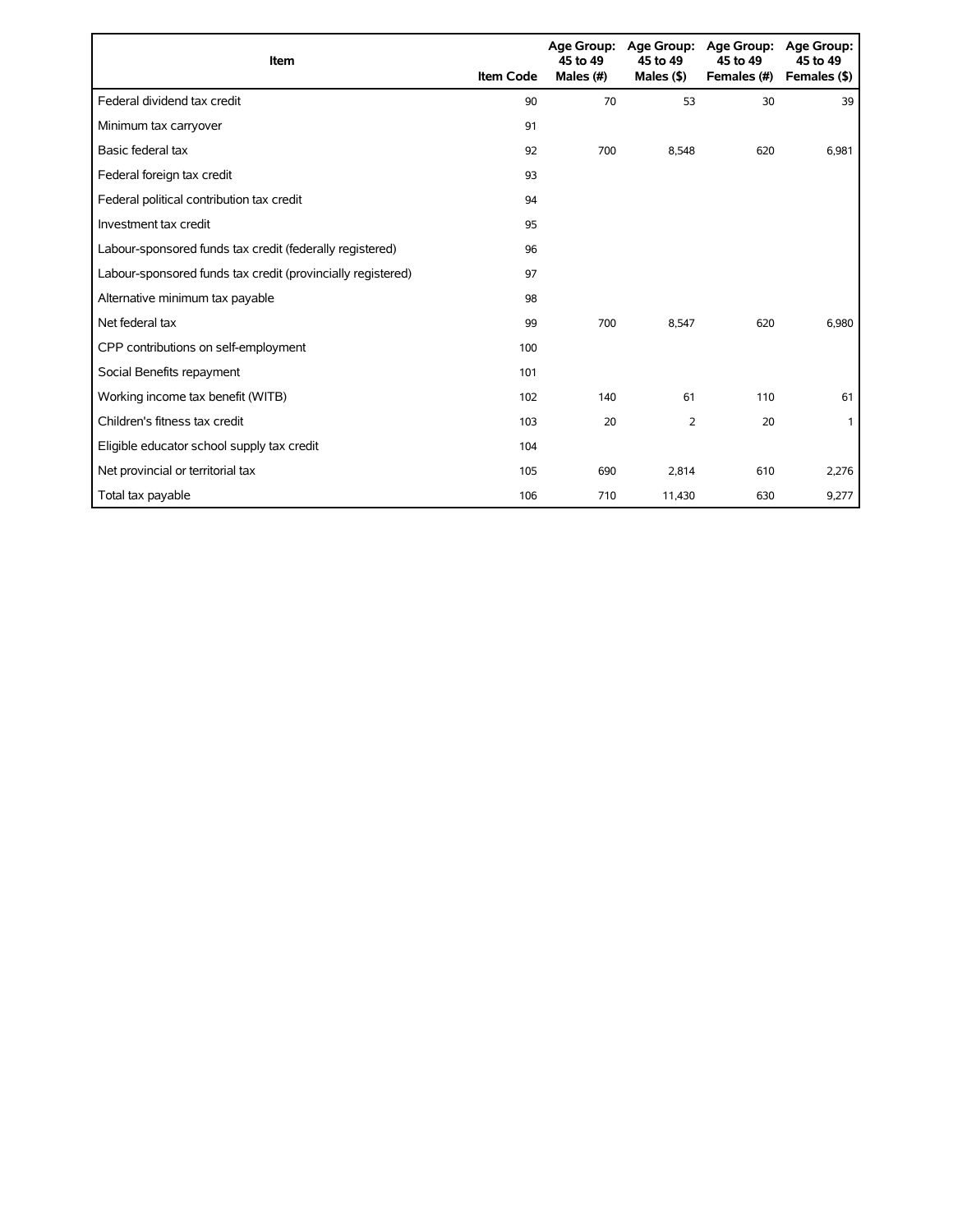| Item                                                                                          | Item<br>Code   | Age<br>Group:<br>50 to 54<br>Males (#) | Age<br>Group:<br>50 to 54<br>Males (\$) | Age<br>Group:<br>50 to 54<br>Females (#) Females (\$) | Age<br>Group:<br>50 to 54 |
|-----------------------------------------------------------------------------------------------|----------------|----------------------------------------|-----------------------------------------|-------------------------------------------------------|---------------------------|
| Number of taxable returns                                                                     | $\mathbf{1}$   | 650                                    |                                         | 530                                                   |                           |
| Number of non-taxable returns                                                                 | $\overline{2}$ | 280                                    |                                         | 290                                                   |                           |
| Total number of returns                                                                       | 3              | 920                                    |                                         | 820                                                   |                           |
| Employment income                                                                             | 4              | 770                                    | 56,004                                  | 660                                                   | 47,121                    |
| Commissions (from employment)                                                                 | 5              |                                        |                                         |                                                       |                           |
| Other employment income                                                                       | 6              | 20                                     | 214                                     | 20                                                    | 304                       |
| Old age security (OAS) pension                                                                | 7              |                                        |                                         |                                                       |                           |
| CPP or QPP benefits                                                                           | 8              | 20                                     | 140                                     | 70                                                    | 407                       |
| Other pensions and superannuation                                                             | 9              | 20                                     | 437                                     | 20                                                    | 138                       |
| Elected split-pension amount                                                                  | 10             |                                        |                                         |                                                       |                           |
| Universal child care benefit (UCCB)                                                           | 11             | 180                                    | 157                                     | 240                                                   | 208                       |
| Employment insurance and other benefits                                                       | 12             | 100                                    | 1,001                                   | 70                                                    | 526                       |
| Taxable amount of dividends from taxable Canadian corporations                                | 13             | 70                                     | 1,083                                   | 40                                                    | 547                       |
| Interest and other investment income                                                          | 14             | 60                                     | 197                                     | 50                                                    | 59                        |
| Net partnership income (limited or non-active partners only)                                  | 15             |                                        |                                         |                                                       |                           |
| Net rental income                                                                             | 16             | 30                                     | 58                                      | 30                                                    | 100                       |
| Taxable capital gains                                                                         | 17             | 40                                     | 191                                     | 20                                                    | 112                       |
| RRSP income                                                                                   | 18             | 70                                     | 568                                     | 70                                                    | 529                       |
| Other income                                                                                  | 19             | 90                                     | 649                                     | 70                                                    | 713                       |
| Net business income                                                                           | 20             | 30                                     | 409                                     | 20                                                    | 165                       |
| Net professional income                                                                       | 21             |                                        |                                         |                                                       |                           |
| Net commission income                                                                         | 22             |                                        |                                         |                                                       |                           |
| Net farming income                                                                            | 23             |                                        |                                         |                                                       |                           |
| Net fishing income                                                                            | 24             |                                        |                                         |                                                       |                           |
| Workers' compensation benefits                                                                | 25             |                                        |                                         | 10                                                    | 135                       |
| Social assistance payments                                                                    | 26             | 180                                    | 1,338                                   | 150                                                   | 1,121                     |
| Net federal supplements                                                                       | 27             |                                        |                                         |                                                       |                           |
| Total income assessed                                                                         | 28             | 900                                    | 62,964                                  | 800                                                   | 52,308                    |
| Registered pension plan (RPP) deduction                                                       | 29             | 310                                    | 2,110                                   | 340                                                   | 2,547                     |
| RRSP/PRPP deduction                                                                           | 30             | 160                                    | 1,721                                   | 130                                                   | 1,059                     |
| Deduction for elected split-pension amount                                                    | 31             |                                        |                                         |                                                       |                           |
| Annual union, professional, or like dues                                                      | 32             | 330                                    | 390                                     | 350                                                   | 402                       |
| Child care expenses                                                                           | 33             |                                        |                                         |                                                       |                           |
| Business investment loss                                                                      | 34             |                                        |                                         |                                                       |                           |
| Moving expenses                                                                               | 35             | 10                                     | 55                                      |                                                       |                           |
| Support payments made                                                                         | 36             |                                        |                                         |                                                       |                           |
| Carrying charges and interest expenses                                                        | 37             | 10                                     | 55                                      |                                                       |                           |
| Deduction for CPP/QPP contributions on self-employment and other earnings                     | 38             |                                        |                                         |                                                       |                           |
| Deduction for provincial parental insurance plan (PPIP) premiums on self-employment<br>income | 39             |                                        |                                         |                                                       |                           |
| Exploration and development expenses                                                          | 40             |                                        |                                         |                                                       |                           |
| Other employment expenses                                                                     | 41             |                                        |                                         |                                                       |                           |
| Clergy residence deduction                                                                    | 42             |                                        |                                         |                                                       |                           |
| Other deductions                                                                              | 43             |                                        |                                         | 20                                                    | 14                        |
| Total deductions before adjustments                                                           | 44             | 520                                    | 4,600                                   | 480                                                   | 4,111                     |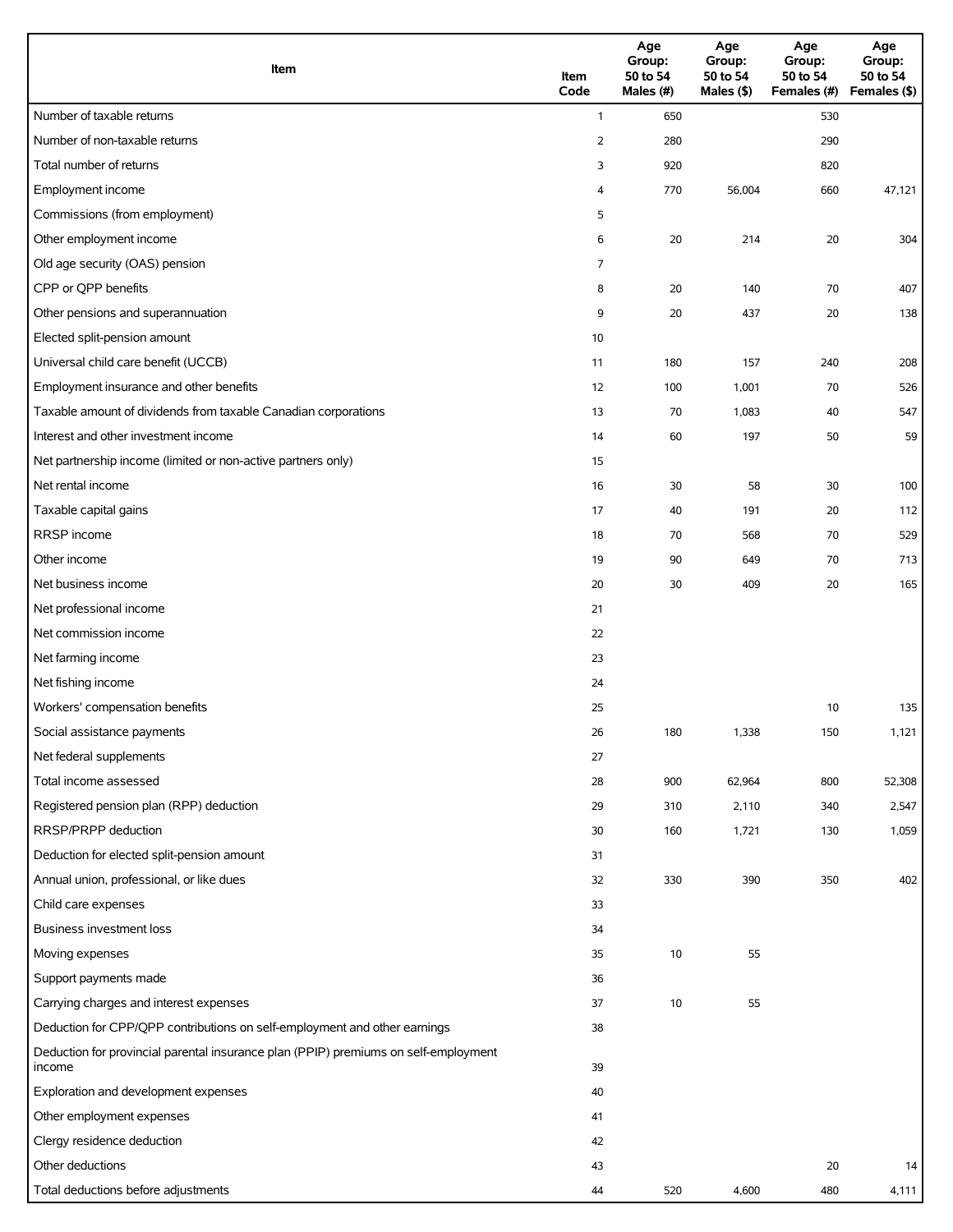| Item                                                                | <b>Item Code</b> | 50 to 54<br>Males (#) | 50 to 54<br>Males (\$) | Age Group: Age Group: Age Group: Age Group:<br>50 to 54<br>Females (#) | 50 to 54<br>Females (\$) |
|---------------------------------------------------------------------|------------------|-----------------------|------------------------|------------------------------------------------------------------------|--------------------------|
| Social benefits repayment                                           | 45               | 20                    | 39                     |                                                                        |                          |
| Net income                                                          | 46               | 900                   | 58.336                 | 800                                                                    | 48,197                   |
| Canadian Forces personnel and police deduction                      | 47               |                       |                        |                                                                        |                          |
| Security options deductions                                         | 48               |                       |                        |                                                                        |                          |
| Other payments deduction                                            | 49               |                       |                        | 160                                                                    | 1,256                    |
| Non-capital losses of other years                                   | 50               |                       |                        |                                                                        |                          |
| Net capital losses of other years                                   | 51               |                       |                        |                                                                        |                          |
| Capital gains deduction                                             | 52               |                       |                        |                                                                        |                          |
| Northern residents deductions                                       | 53               | 550                   | 4,107                  | 450                                                                    | 3,484                    |
| <b>Additional deductions</b>                                        | 54               |                       |                        |                                                                        |                          |
| Farming/fishing losses of prior years                               | 55               |                       |                        |                                                                        |                          |
| Total deductions from net income                                    | 56               | 670                   | 5,772                  | 570                                                                    | 4,772                    |
| Taxable income assessed                                             | 57               | 840                   | 52,589                 | 770                                                                    | 43,439                   |
| Basic personal amount                                               | 58               | 920                   | 10,589                 | 820                                                                    | 9,397                    |
| Age amount                                                          | 59               |                       |                        |                                                                        |                          |
| Spouse or common-law partner amount                                 | 60               | 140                   | 1,183                  | 90                                                                     | 761                      |
| Amount for an eligible dependant                                    | 61               | 20                    | 190                    | 100                                                                    | 1,066                    |
| Family caregiver amount for children under 18 years of age          | 62               |                       |                        |                                                                        |                          |
| Amount for infirm dependants age 18 or older                        | 63               |                       |                        |                                                                        |                          |
| CPP or QPP contributions through employment                         | 64               | 760                   | 1,460                  | 650                                                                    | 1,203                    |
| CPP or QPP contributions on self-employment and other earnings      | 65               |                       |                        |                                                                        |                          |
| Employment insurance premiums                                       | 66               | 710                   | 531                    | 610                                                                    | 445                      |
| PPIP premiums paid                                                  | 67               |                       |                        |                                                                        |                          |
| PPIP premiums payable on employment income                          | 68               |                       |                        |                                                                        |                          |
| PPIP premiums payable on self-employment income                     | 69               |                       |                        |                                                                        |                          |
| Volunteer firefighters' amount/search and rescue volunteers' amount | 70               |                       |                        |                                                                        |                          |
| Canada employment amount                                            | 71               | 770                   | 874                    | 670                                                                    | 743                      |
| Public transit amount                                               | 72               |                       |                        |                                                                        |                          |
| Children's arts amount                                              | 73               |                       |                        |                                                                        |                          |
| Home accessibility expenses                                         | 74               |                       |                        |                                                                        |                          |
| Home buyers' amount                                                 | 75               |                       |                        |                                                                        |                          |
| Pension income amount                                               | 76               | 30                    | 54                     | 30                                                                     | 55                       |
| Caregiver amount                                                    | 77               |                       |                        |                                                                        |                          |
| Disability amount                                                   | 78               |                       |                        |                                                                        |                          |
| Disability amount transferred from a dependant                      | 79               |                       |                        |                                                                        |                          |
| Interest paid on student loans                                      | 80               |                       |                        |                                                                        |                          |
| Tuition, education, and textbook amounts                            | 81               | 20                    | 57                     | 20                                                                     | 60                       |
| Tuition, education, and textbook amounts transferred from a child   | 82               | 10                    | 62                     |                                                                        |                          |
| Amounts transferred from spouse or common-law partner               | 83               |                       |                        |                                                                        |                          |
| Medical expenses                                                    | 84               | 20                    | 56                     | 20                                                                     | 34                       |
| Total tax credits on personal amounts                               | 85               | 920                   | 2,301                  | 820                                                                    | 2,111                    |
| Allowable charitable donations and government gifts                 | 86               | 70                    | 181                    | 90                                                                     | 121                      |
| Eligible cultural and ecological gifts                              | 87               |                       |                        |                                                                        |                          |
| Total tax credit on donations and gifts                             | 88               | 70                    | 52                     | 90                                                                     | 33                       |
| Total federal non-refundable tax credits                            | 89               | 920                   | 2,353                  | 820                                                                    | 2,144                    |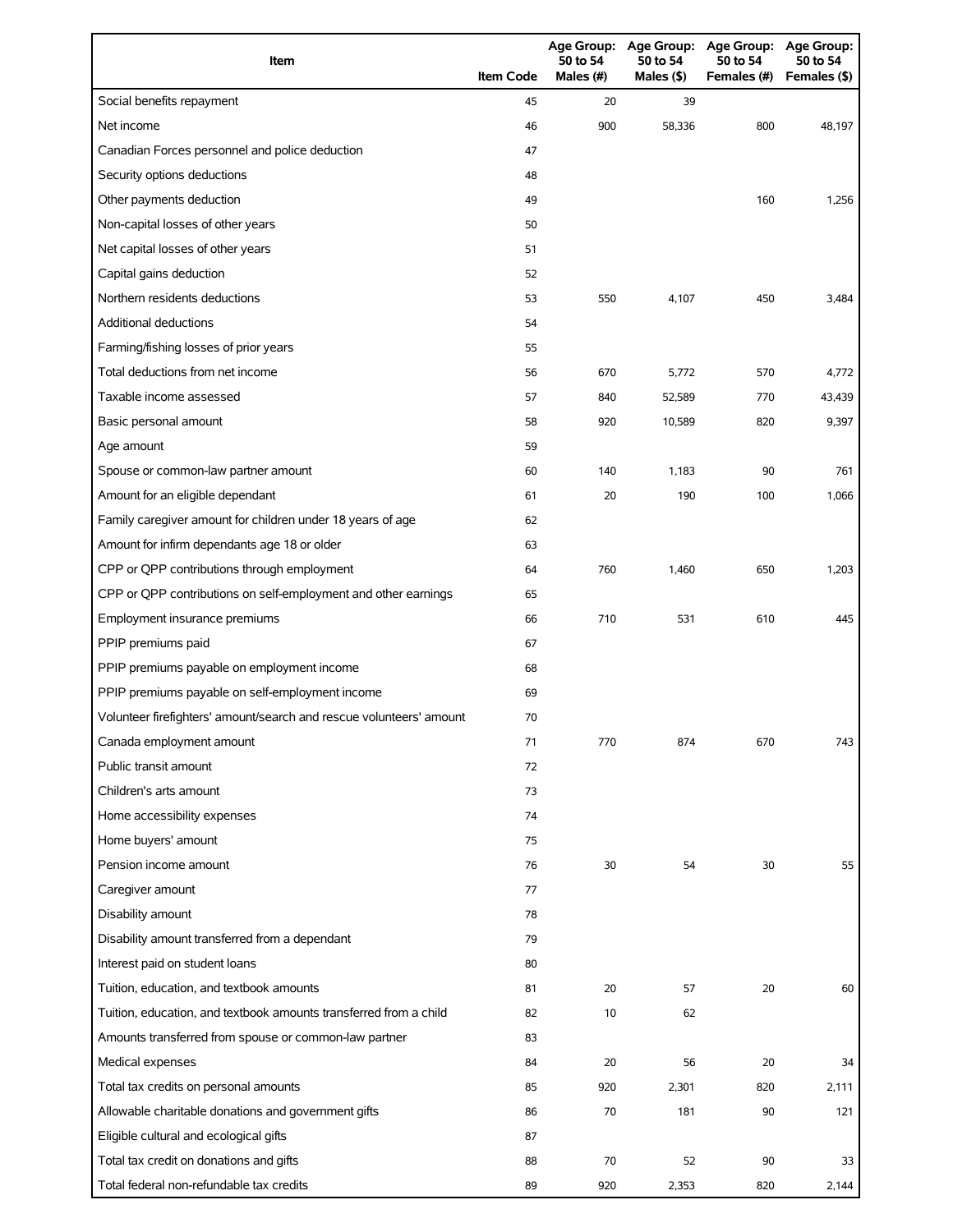| Item                                                        | <b>Item Code</b> | 50 to 54<br>Males (#) | Age Group: Age Group:<br>50 to 54<br>Males $($ \$ $)$ | <b>Age Group:</b><br>50 to 54<br>Females (#) | <b>Age Group:</b><br>50 to 54<br>Females (\$) |
|-------------------------------------------------------------|------------------|-----------------------|-------------------------------------------------------|----------------------------------------------|-----------------------------------------------|
| Federal dividend tax credit                                 | 90               | 70                    | 121                                                   | 40                                           | 62                                            |
| Minimum tax carryover                                       | 91               |                       |                                                       |                                              |                                               |
| Basic federal tax                                           | 92               | 640                   | 7,800                                                 | 530                                          | 6,304                                         |
| Federal foreign tax credit                                  | 93               | 20                    | 2                                                     | 10                                           | 2                                             |
| Federal political contribution tax credit                   | 94               |                       |                                                       |                                              |                                               |
| Investment tax credit                                       | 95               |                       |                                                       |                                              |                                               |
| Labour-sponsored funds tax credit (federally registered)    | 96               |                       |                                                       |                                              |                                               |
| Labour-sponsored funds tax credit (provincially registered) | 97               |                       |                                                       |                                              |                                               |
| Alternative minimum tax payable                             | 98               |                       |                                                       |                                              |                                               |
| Net federal tax                                             | 99               | 640                   | 7.797                                                 | 530                                          | 6,302                                         |
| CPP contributions on self-employment                        | 100              |                       |                                                       |                                              |                                               |
| Social Benefits repayment                                   | 101              | 20                    | 39                                                    |                                              |                                               |
| Working income tax benefit (WITB)                           | 102              | 90                    | 40                                                    | 70                                           | 41                                            |
| Children's fitness tax credit                               | 103              |                       |                                                       |                                              |                                               |
| Eligible educator school supply tax credit                  | 104              |                       |                                                       |                                              |                                               |
| Net provincial or territorial tax                           | 105              | 640                   | 2,564                                                 | 520                                          | 2,068                                         |
| Total tax payable                                           | 106              | 650                   | 10,429                                                | 530                                          | 8,384                                         |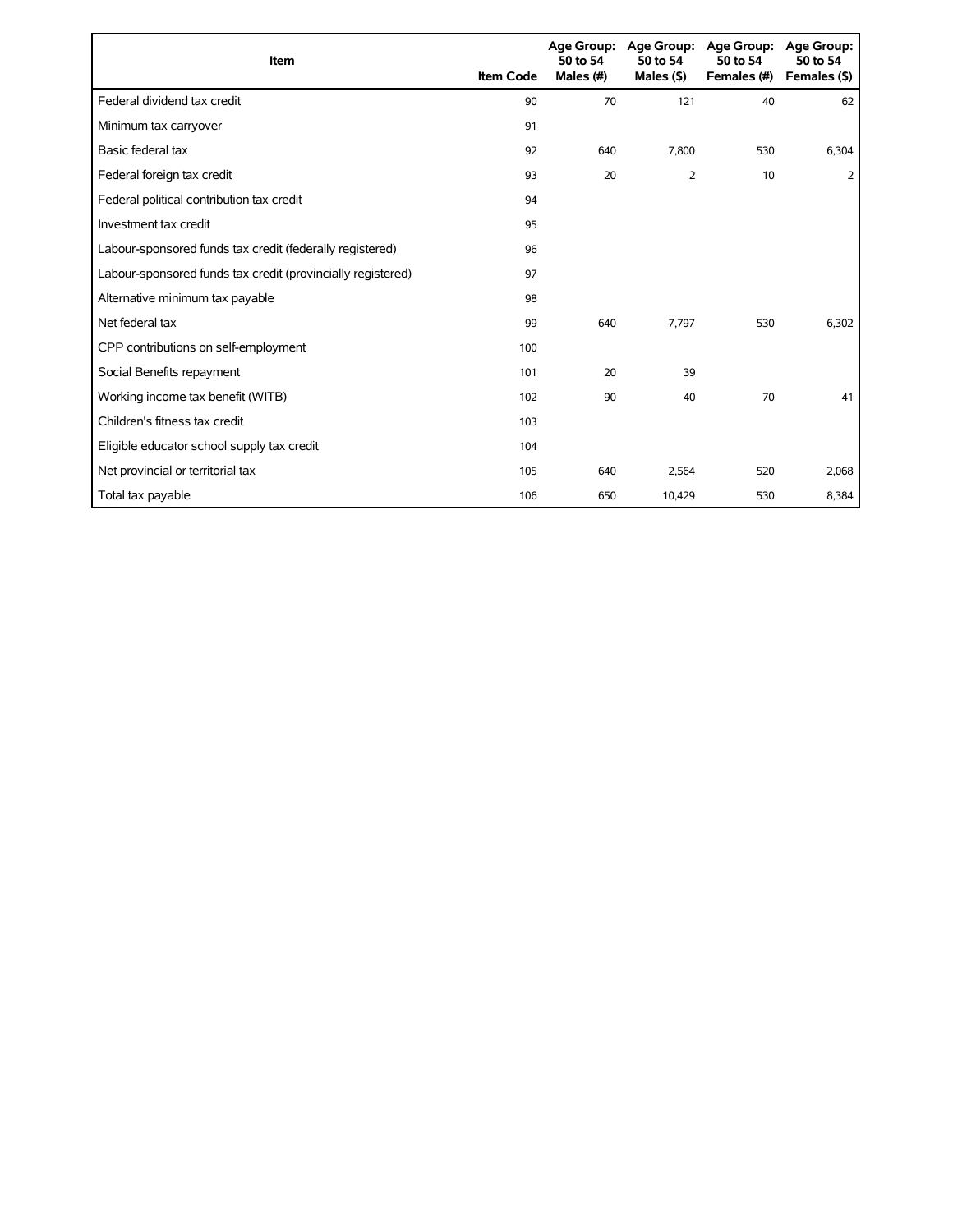| Item                                                                                          | Item<br>Code   | Age<br>Group:<br>55 to 59<br>Males (#) | Age<br>Group:<br>55 to 59<br>Males (\$) | Age<br>Group:<br>55 to 59<br>Females (#) Females (\$) | Age<br>Group:<br>55 to 59 |
|-----------------------------------------------------------------------------------------------|----------------|----------------------------------------|-----------------------------------------|-------------------------------------------------------|---------------------------|
| Number of taxable returns                                                                     | $\mathbf{1}$   | 550                                    |                                         | 470                                                   |                           |
| Number of non-taxable returns                                                                 | $\overline{2}$ | 200                                    |                                         | 190                                                   |                           |
| Total number of returns                                                                       | 3              | 750                                    |                                         | 660                                                   |                           |
| Employment income                                                                             | 4              | 630                                    | 53,021                                  | 530                                                   | 39,868                    |
| Commissions (from employment)                                                                 | 5              |                                        |                                         |                                                       |                           |
| Other employment income                                                                       | 6              | 20                                     | 88                                      | 30                                                    | 433                       |
| Old age security (OAS) pension                                                                | 7              |                                        |                                         |                                                       |                           |
| CPP or QPP benefits                                                                           | 8              | 30                                     | 184                                     | 70                                                    | 472                       |
| Other pensions and superannuation                                                             | 9              | 40                                     | 998                                     | 50                                                    | 927                       |
| Elected split-pension amount                                                                  | 10             | 20                                     | 119                                     |                                                       |                           |
| Universal child care benefit (UCCB)                                                           | 11             | 110                                    | 87                                      | 130                                                   | 92                        |
| Employment insurance and other benefits                                                       | 12             | 60                                     | 471                                     | 50                                                    | 442                       |
| Taxable amount of dividends from taxable Canadian corporations                                | 13             | 70                                     | 793                                     | 30                                                    | 503                       |
| Interest and other investment income                                                          | 14             | 80                                     | 74                                      | 60                                                    | 43                        |
| Net partnership income (limited or non-active partners only)                                  | 15             |                                        |                                         |                                                       |                           |
| Net rental income                                                                             | 16             | 40                                     | 49                                      | 30                                                    | 79                        |
| Taxable capital gains                                                                         | 17             | 40                                     | 93                                      |                                                       |                           |
| RRSP income                                                                                   | 18             | 80                                     | 1,031                                   | 40                                                    | 365                       |
| Other income                                                                                  | 19             | 100                                    | 649                                     | 80                                                    | 653                       |
| Net business income                                                                           | 20             | 40                                     | 754                                     | 30                                                    | 182                       |
| Net professional income                                                                       | 21             |                                        |                                         |                                                       |                           |
| Net commission income                                                                         | 22             |                                        |                                         |                                                       |                           |
| Net farming income                                                                            | 23             |                                        |                                         |                                                       |                           |
| Net fishing income                                                                            | 24             |                                        |                                         |                                                       |                           |
| Workers' compensation benefits                                                                | 25             |                                        |                                         |                                                       |                           |
| Social assistance payments                                                                    | 26             | 120                                    | 846                                     | 90                                                    | 594                       |
| Net federal supplements                                                                       | 27             |                                        |                                         |                                                       |                           |
| Total income assessed                                                                         | 28             | 740                                    | 59,558                                  | 640                                                   | 45,687                    |
| Registered pension plan (RPP) deduction                                                       | 29             | 290                                    | 2,126                                   | 300                                                   | 2,160                     |
| RRSP/PRPP deduction                                                                           | 30             | 160                                    | 1,838                                   | 130                                                   | 1,133                     |
| Deduction for elected split-pension amount                                                    | 31             |                                        |                                         |                                                       |                           |
| Annual union, professional, or like dues                                                      | 32             | 270                                    | 357                                     | 290                                                   | 351                       |
| Child care expenses                                                                           | 33             |                                        |                                         |                                                       |                           |
| Business investment loss                                                                      | 34             |                                        |                                         |                                                       |                           |
| Moving expenses                                                                               | 35             |                                        |                                         |                                                       |                           |
| Support payments made                                                                         | 36             |                                        |                                         |                                                       |                           |
| Carrying charges and interest expenses                                                        | 37             | 10                                     | 35                                      |                                                       |                           |
| Deduction for CPP/QPP contributions on self-employment and other earnings                     | 38             |                                        |                                         |                                                       |                           |
| Deduction for provincial parental insurance plan (PPIP) premiums on self-employment<br>income | 39             |                                        |                                         |                                                       |                           |
| Exploration and development expenses                                                          | 40             |                                        |                                         |                                                       |                           |
| Other employment expenses                                                                     | 41             |                                        |                                         | 10                                                    | 28                        |
| Clergy residence deduction                                                                    | 42             |                                        |                                         |                                                       |                           |
| Other deductions                                                                              | 43             |                                        |                                         | 20                                                    | 14                        |
| Total deductions before adjustments                                                           | 44             | 440                                    | 4,698                                   | 420                                                   | 3,804                     |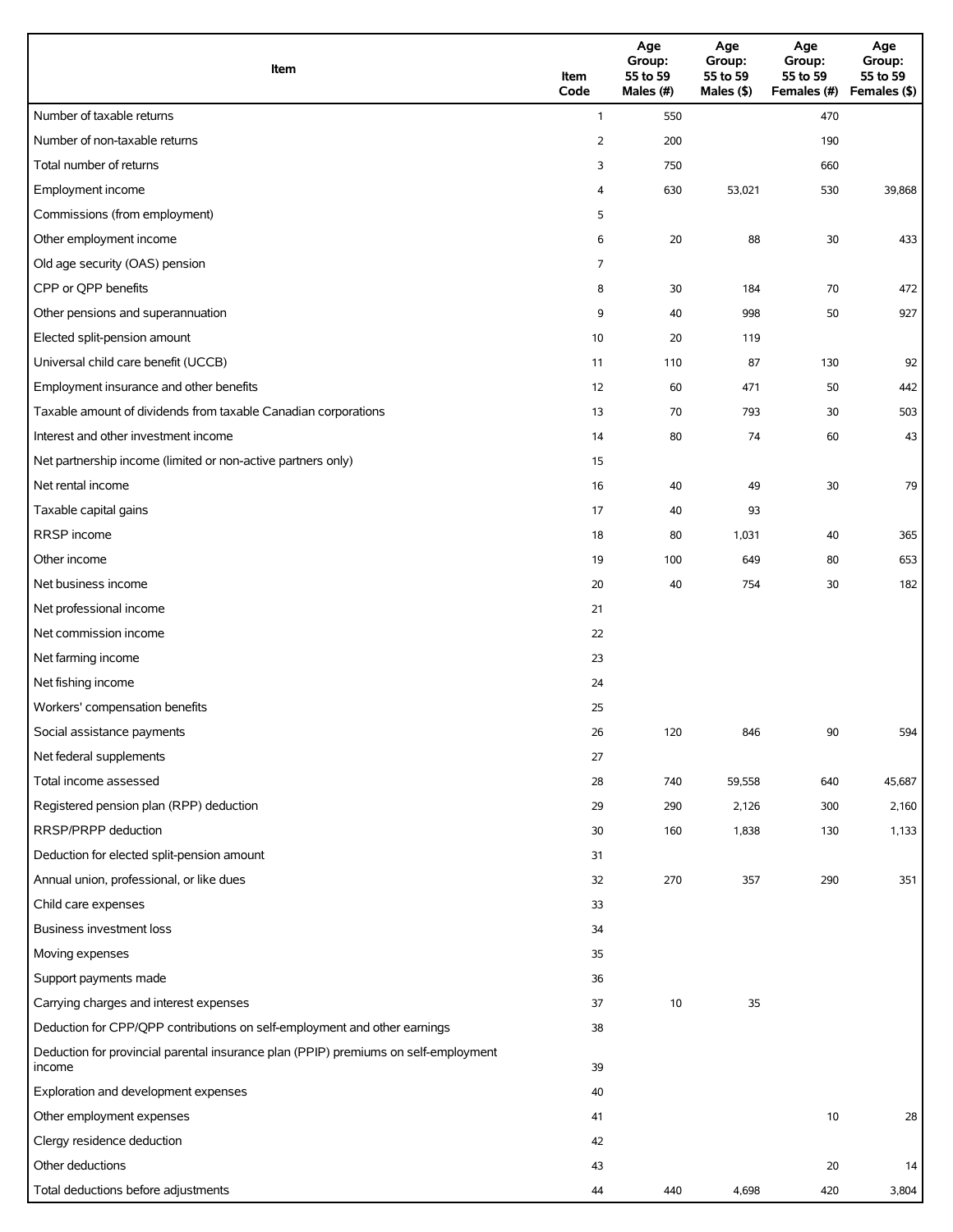| Item                                                                | <b>Item Code</b> | <b>Age Group:</b><br>55 to 59<br>Males (#) | <b>Age Group:</b><br>55 to 59<br>Males (\$) | <b>Age Group:</b><br>55 to 59<br>Females (#) | <b>Age Group:</b><br>55 to 59<br>Females (\$) |
|---------------------------------------------------------------------|------------------|--------------------------------------------|---------------------------------------------|----------------------------------------------|-----------------------------------------------|
| Social benefits repayment                                           | 45               | 10                                         | 24                                          |                                              |                                               |
| Net income                                                          | 46               | 740                                        | 54,835                                      | 640                                          | 41,876                                        |
| Canadian Forces personnel and police deduction                      | 47               |                                            |                                             |                                              |                                               |
| Security options deductions                                         | 48               |                                            |                                             |                                              |                                               |
| Other payments deduction                                            | 49               |                                            |                                             |                                              |                                               |
| Non-capital losses of other years                                   | 50               |                                            |                                             |                                              |                                               |
| Net capital losses of other years                                   | 51               |                                            |                                             |                                              |                                               |
| Capital gains deduction                                             | 52               |                                            |                                             |                                              |                                               |
| Northern residents deductions                                       | 53               | 470                                        | 3,741                                       | 390                                          | 3,038                                         |
| <b>Additional deductions</b>                                        | 54               |                                            |                                             |                                              |                                               |
| Farming/fishing losses of prior years                               | 55               |                                            |                                             |                                              |                                               |
| Total deductions from net income                                    | 56               | 560                                        | 4,739                                       | 460                                          | 3,741                                         |
| Taxable income assessed                                             | 57               | 700                                        | 50,109                                      | 610                                          | 38,145                                        |
| Basic personal amount                                               | 58               | 750                                        | 8,548                                       | 660                                          | 7,584                                         |
| Age amount                                                          | 59               |                                            |                                             |                                              |                                               |
| Spouse or common-law partner amount                                 | 60               | 110                                        | 1,021                                       | 60                                           | 496                                           |
| Amount for an eligible dependant                                    | 61               | 20                                         | 203                                         | 40                                           | 400                                           |
| Family caregiver amount for children under 18 years of age          | 62               |                                            |                                             |                                              |                                               |
| Amount for infirm dependants age 18 or older                        | 63               |                                            |                                             |                                              |                                               |
| CPP or QPP contributions through employment                         | 64               | 610                                        | 1,269                                       | 520                                          | 1,027                                         |
| CPP or QPP contributions on self-employment and other earnings      | 65               |                                            |                                             |                                              |                                               |
| Employment insurance premiums                                       | 66               | 580                                        | 457                                         | 490                                          | 375                                           |
| PPIP premiums paid                                                  | 67               |                                            |                                             |                                              |                                               |
| PPIP premiums payable on employment income                          | 68               |                                            |                                             |                                              |                                               |
| PPIP premiums payable on self-employment income                     | 69               |                                            |                                             |                                              |                                               |
| Volunteer firefighters' amount/search and rescue volunteers' amount | 70               |                                            |                                             |                                              |                                               |
| Canada employment amount                                            | 71               | 630                                        | 717                                         | 540                                          | 607                                           |
| Public transit amount                                               | 72               |                                            |                                             |                                              |                                               |
| Children's arts amount                                              | 73               |                                            |                                             |                                              |                                               |
| Home accessibility expenses                                         | 74               |                                            |                                             |                                              |                                               |
| Home buyers' amount                                                 | 75               |                                            |                                             |                                              |                                               |
| Pension income amount                                               | 76               | 60                                         | 111                                         | 80                                           | 158                                           |
| Caregiver amount                                                    | 77               |                                            |                                             |                                              |                                               |
| Disability amount                                                   | 78               | 10                                         | 88                                          |                                              |                                               |
| Disability amount transferred from a dependant                      | 79               |                                            |                                             |                                              |                                               |
| Interest paid on student loans                                      | 80               |                                            |                                             |                                              |                                               |
| Tuition, education, and textbook amounts                            | 81               |                                            |                                             |                                              |                                               |
| Tuition, education, and textbook amounts transferred from a child   | 82               | 10                                         | 55                                          |                                              |                                               |
| Amounts transferred from spouse or common-law partner               | 83               |                                            |                                             | 20                                           | 129                                           |
| Medical expenses                                                    | 84               | 30                                         | 57                                          | 20                                           | 28                                            |
| Total tax credits on personal amounts                               | 85               | 750                                        | 1,907                                       | 660                                          | 1,660                                         |
| Allowable charitable donations and government gifts                 | 86               | 100                                        | 352                                         | 100                                          | 201                                           |
| Eligible cultural and ecological gifts                              | 87               |                                            |                                             |                                              |                                               |
| Total tax credit on donations and gifts                             | 88               | 100                                        | 100                                         | 100                                          | 56                                            |
| Total federal non-refundable tax credits                            | 89               | 750                                        | 2,007                                       | 660                                          | 1,716                                         |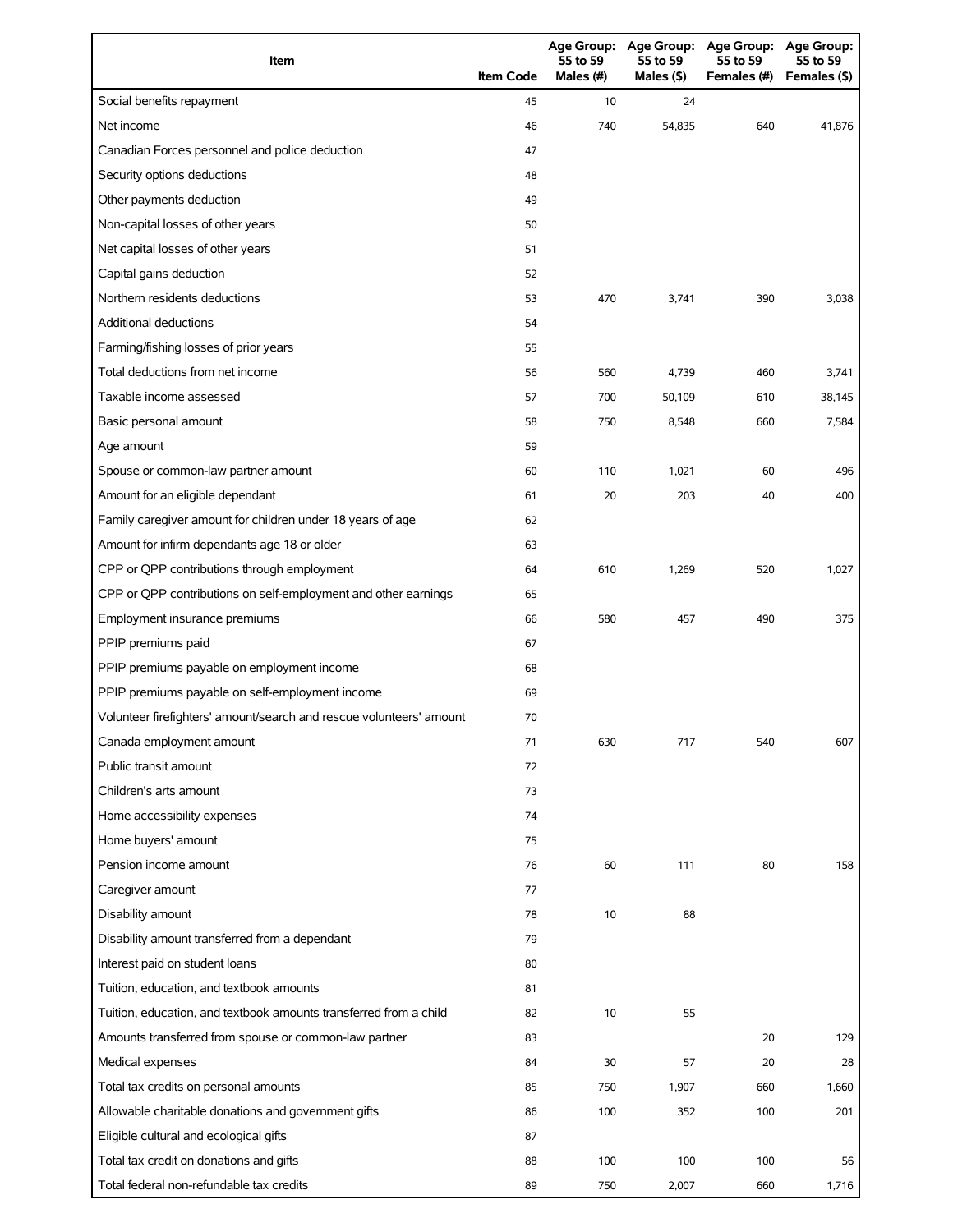| Item                                                        | <b>Item Code</b> | 55 to 59<br>Males (#) | Age Group: Age Group:<br>55 to 59<br>Males $($ \$ $)$ | <b>Age Group:</b><br>55 to 59<br>Females (#) | Age Group:<br>55 to 59<br>Females (\$) |
|-------------------------------------------------------------|------------------|-----------------------|-------------------------------------------------------|----------------------------------------------|----------------------------------------|
| Federal dividend tax credit                                 | 90               | 70                    | 91                                                    | 30                                           | 55                                     |
| Minimum tax carryover                                       | 91               |                       |                                                       |                                              |                                        |
| Basic federal tax                                           | 92               | 540                   | 7.841                                                 | 470                                          | 5,603                                  |
| Federal foreign tax credit                                  | 93               | 20                    | 1                                                     | 10                                           |                                        |
| Federal political contribution tax credit                   | 94               |                       |                                                       |                                              |                                        |
| Investment tax credit                                       | 95               |                       |                                                       |                                              |                                        |
| Labour-sponsored funds tax credit (federally registered)    | 96               |                       |                                                       |                                              |                                        |
| Labour-sponsored funds tax credit (provincially registered) | 97               |                       |                                                       |                                              |                                        |
| Alternative minimum tax payable                             | 98               |                       |                                                       |                                              |                                        |
| Net federal tax                                             | 99               | 540                   | 7,839                                                 | 470                                          | 5,603                                  |
| CPP contributions on self-employment                        | 100              |                       |                                                       |                                              |                                        |
| Social Benefits repayment                                   | 101              | 10                    | 24                                                    |                                              |                                        |
| Working income tax benefit (WITB)                           | 102              | 60                    | 23                                                    | 60                                           | 31                                     |
| Children's fitness tax credit                               | 103              |                       |                                                       |                                              |                                        |
| Eligible educator school supply tax credit                  | 104              |                       |                                                       |                                              |                                        |
| Net provincial or territorial tax                           | 105              | 540                   | 2,602                                                 | 460                                          | 1,836                                  |
| Total tax payable                                           | 106              | 550                   | 10,497                                                | 470                                          | 7,471                                  |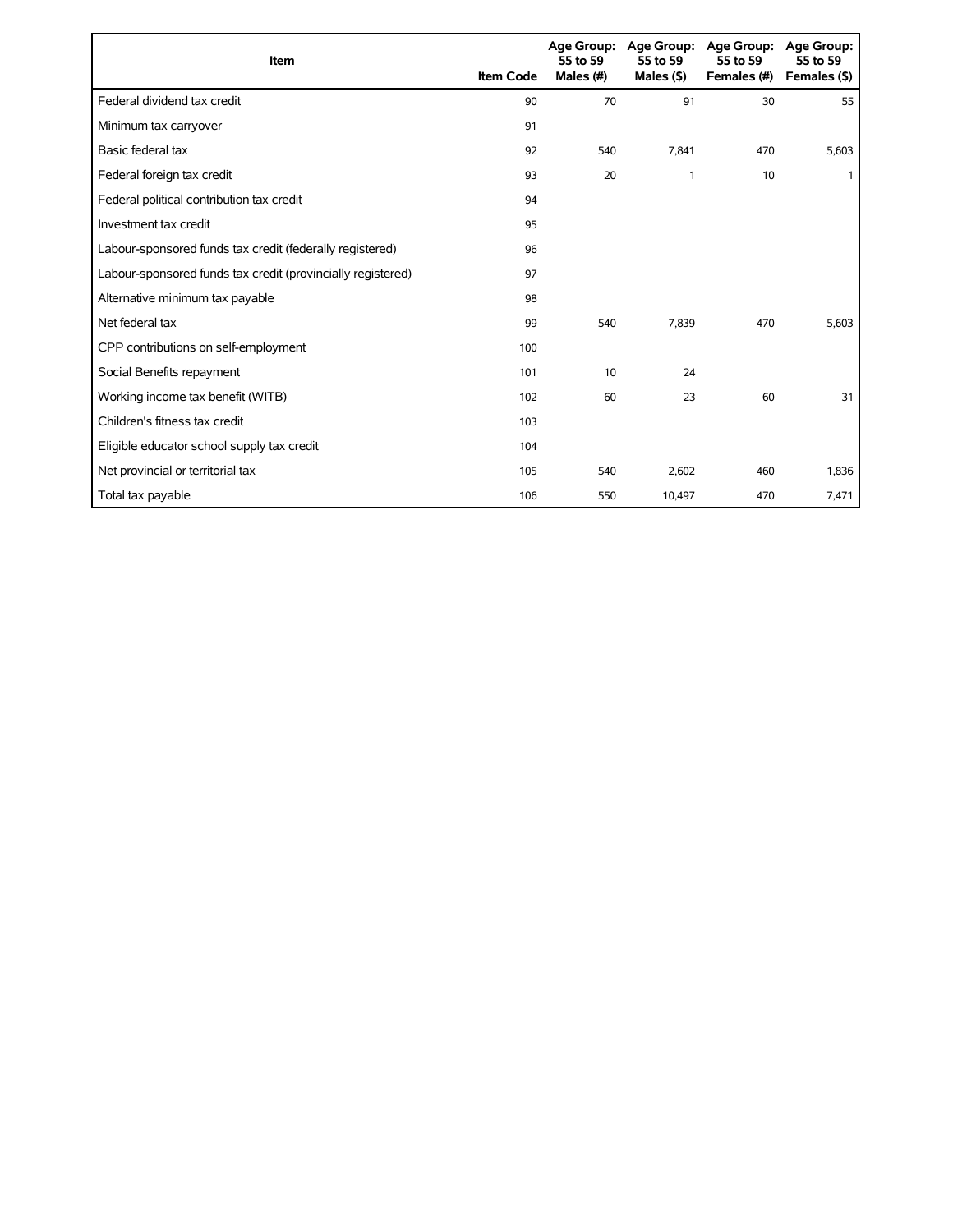| Item                                                                                          | Item<br>Code   | Age<br>Group:<br>60 to 64<br>Males (#) | Age<br>Group:<br>60 to 64<br>Males (\$) | Age<br>Group:<br>60 to 64<br>Females (#) | Age<br>Group:<br>60 to 64<br>Females (\$) |
|-----------------------------------------------------------------------------------------------|----------------|----------------------------------------|-----------------------------------------|------------------------------------------|-------------------------------------------|
| Number of taxable returns                                                                     | $\mathbf{1}$   | 400                                    |                                         | 330                                      |                                           |
| Number of non-taxable returns                                                                 | $\overline{2}$ | 130                                    |                                         | 120                                      |                                           |
| Total number of returns                                                                       | 3              | 530                                    |                                         | 450                                      |                                           |
| Employment income                                                                             | 4              | 420                                    | 35,416                                  | 340                                      | 26,663                                    |
| Commissions (from employment)                                                                 | 5              |                                        |                                         |                                          |                                           |
| Other employment income                                                                       | 6              | 30                                     | 309                                     | 20                                       | 328                                       |
| Old age security (OAS) pension                                                                | 7              |                                        |                                         |                                          |                                           |
| CPP or QPP benefits                                                                           | 8              | 220                                    | 1,283                                   | 230                                      | 1,371                                     |
| Other pensions and superannuation                                                             | 9              | 90                                     | 2,448                                   | 90                                       | 2,108                                     |
| Elected split-pension amount                                                                  | 10             |                                        |                                         |                                          |                                           |
| Universal child care benefit (UCCB)                                                           | 11             | 50                                     | 36                                      | 70                                       | 50                                        |
| Employment insurance and other benefits                                                       | 12             |                                        |                                         |                                          |                                           |
| Taxable amount of dividends from taxable Canadian corporations                                | 13             | 50                                     | 889                                     | 30                                       | 333                                       |
| Interest and other investment income                                                          | 14             | 70                                     | 109                                     | 50                                       | 84                                        |
| Net partnership income (limited or non-active partners only)                                  | 15             |                                        |                                         |                                          |                                           |
| Net rental income                                                                             | 16             | 20                                     | 142                                     | 30                                       | 27                                        |
| Taxable capital gains                                                                         | 17             | 30                                     | 56                                      |                                          |                                           |
| RRSP income                                                                                   | 18             | 40                                     | 331                                     | 30                                       | 215                                       |
| Other income                                                                                  | 19             | 80                                     | 953                                     | 60                                       | 480                                       |
| Net business income                                                                           | 20             | 30                                     | 614                                     | 20                                       | 394                                       |
| Net professional income                                                                       | 21             | 10                                     | 454                                     |                                          |                                           |
| Net commission income                                                                         | 22             |                                        |                                         |                                          |                                           |
| Net farming income                                                                            | 23             |                                        |                                         |                                          |                                           |
| Net fishing income                                                                            | 24             |                                        |                                         |                                          |                                           |
| Workers' compensation benefits                                                                | 25             |                                        |                                         |                                          |                                           |
| Social assistance payments                                                                    | 26             | 80                                     | 578                                     | 50                                       | 313                                       |
| Net federal supplements                                                                       | 27             |                                        |                                         |                                          |                                           |
| Total income assessed                                                                         | 28             | 520                                    | 44,494                                  | 440                                      | 34,093                                    |
| Registered pension plan (RPP) deduction                                                       | 29             | 190                                    | 1,540                                   | 190                                      | 1,664                                     |
| RRSP/PRPP deduction                                                                           | 30             | 110                                    | 1,207                                   | 80                                       | 750                                       |
| Deduction for elected split-pension amount                                                    | 31             |                                        |                                         |                                          |                                           |
| Annual union, professional, or like dues                                                      | 32             | 150                                    | 177                                     | 200                                      | 241                                       |
| Child care expenses                                                                           | 33             |                                        |                                         |                                          |                                           |
| Business investment loss                                                                      | 34             |                                        |                                         |                                          |                                           |
| Moving expenses                                                                               | 35             |                                        |                                         |                                          |                                           |
| Support payments made                                                                         | 36             |                                        |                                         |                                          |                                           |
| Carrying charges and interest expenses                                                        | 37             |                                        |                                         | 10                                       | 79                                        |
| Deduction for CPP/QPP contributions on self-employment and other earnings                     | 38             |                                        |                                         |                                          |                                           |
| Deduction for provincial parental insurance plan (PPIP) premiums on self-employment<br>income | 39             |                                        |                                         |                                          |                                           |
| Exploration and development expenses                                                          | 40             |                                        |                                         |                                          |                                           |
| Other employment expenses                                                                     | 41             |                                        |                                         |                                          |                                           |
| Clergy residence deduction                                                                    | 42             |                                        |                                         |                                          |                                           |
| Other deductions                                                                              | 43             |                                        |                                         | 10                                       | 8                                         |
| Total deductions before adjustments                                                           | 44             | 320                                    | 3,739                                   | 290                                      | 3,031                                     |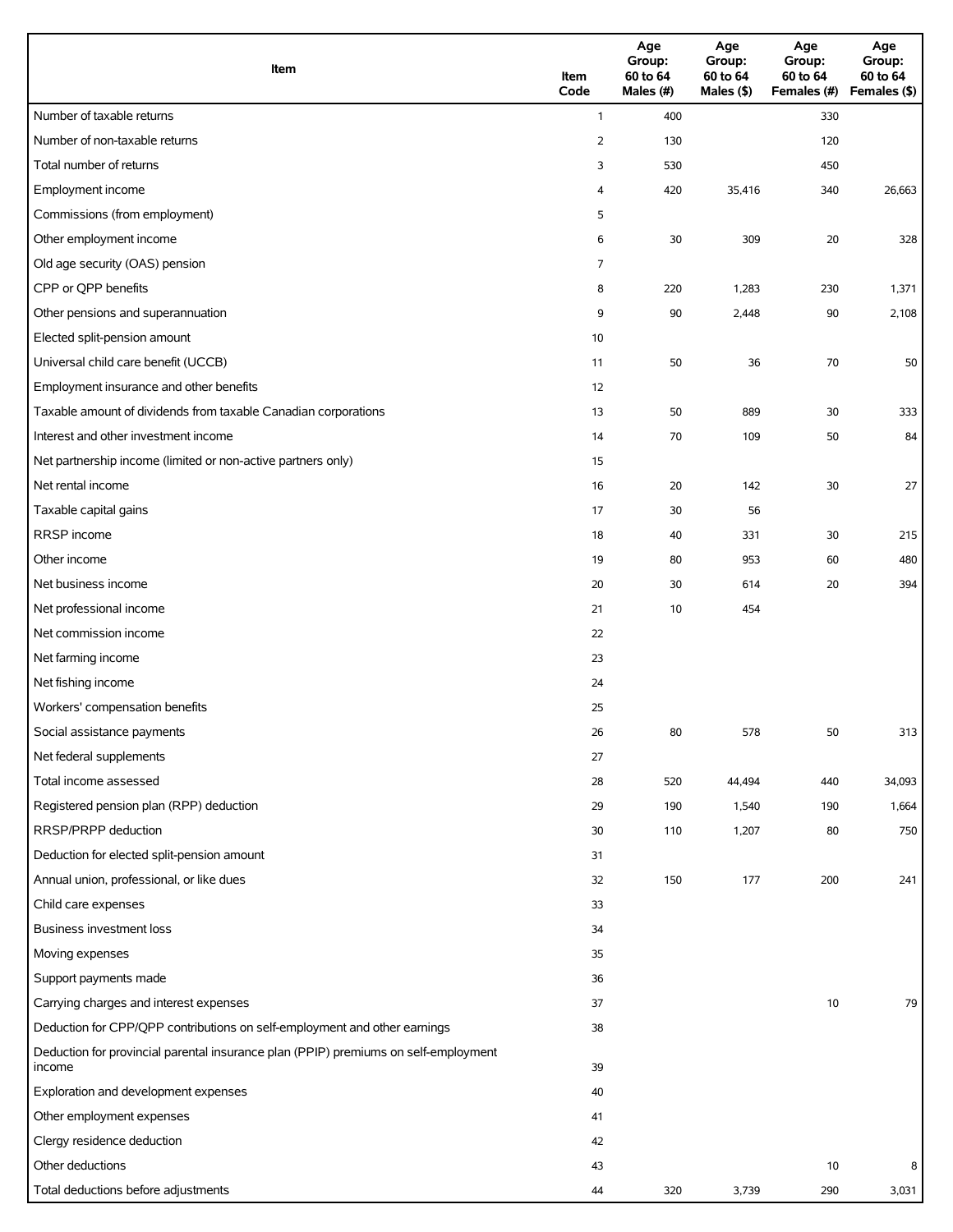| Item                                                                | <b>Item Code</b> | 60 to 64<br>Males (#) | 60 to 64<br>Males (\$) | Age Group: Age Group: Age Group: Age Group:<br>60 to 64<br>Females (#) | 60 to 64<br>Females (\$) |
|---------------------------------------------------------------------|------------------|-----------------------|------------------------|------------------------------------------------------------------------|--------------------------|
| Social benefits repayment                                           | 45               |                       |                        |                                                                        |                          |
| Net income                                                          | 46               | 520                   | 40,744                 | 440                                                                    | 31,085                   |
| Canadian Forces personnel and police deduction                      | 47               |                       |                        |                                                                        |                          |
| Security options deductions                                         | 48               |                       |                        |                                                                        |                          |
| Other payments deduction                                            | 49               |                       |                        | 60                                                                     | 521                      |
| Non-capital losses of other years                                   | 50               |                       |                        |                                                                        |                          |
| Net capital losses of other years                                   | 51               |                       |                        |                                                                        |                          |
| Capital gains deduction                                             | 52               |                       |                        |                                                                        |                          |
| Northern residents deductions                                       | 53               | 340                   | 2,604                  | 280                                                                    | 2,169                    |
| <b>Additional deductions</b>                                        | 54               |                       |                        |                                                                        |                          |
| Farming/fishing losses of prior years                               | 55               |                       |                        |                                                                        |                          |
| Total deductions from net income                                    | 56               | 390                   | 3,367                  | 320                                                                    | 2,691                    |
| Taxable income assessed                                             | 57               | 510                   | 37,378                 | 440                                                                    | 28,396                   |
| Basic personal amount                                               | 58               | 530                   | 6,047                  | 450                                                                    | 5.186                    |
| Age amount                                                          | 59               |                       |                        |                                                                        |                          |
| Spouse or common-law partner amount                                 | 60               | 100                   | 873                    | 30                                                                     | 178                      |
| Amount for an eligible dependant                                    | 61               |                       |                        | 30                                                                     | 311                      |
| Family caregiver amount for children under 18 years of age          | 62               |                       |                        |                                                                        |                          |
| Amount for infirm dependants age 18 or older                        | 63               |                       |                        |                                                                        |                          |
| CPP or QPP contributions through employment                         | 64               | 410                   | 816                    | 330                                                                    | 663                      |
| CPP or QPP contributions on self-employment and other earnings      | 65               |                       |                        |                                                                        |                          |
| Employment insurance premiums                                       | 66               | 370                   | 276                    | 300                                                                    | 237                      |
| PPIP premiums paid                                                  | 67               |                       |                        |                                                                        |                          |
| PPIP premiums payable on employment income                          | 68               |                       |                        |                                                                        |                          |
| PPIP premiums payable on self-employment income                     | 69               |                       |                        |                                                                        |                          |
| Volunteer firefighters' amount/search and rescue volunteers' amount | 70               |                       |                        |                                                                        |                          |
| Canada employment amount                                            | 71               | 430                   | 490                    | 340                                                                    | 385                      |
| Public transit amount                                               | 72               |                       |                        |                                                                        |                          |
| Children's arts amount                                              | 73               |                       |                        |                                                                        |                          |
| Home accessibility expenses                                         | 74               |                       |                        |                                                                        |                          |
| Home buyers' amount                                                 | 75               |                       |                        |                                                                        |                          |
| Pension income amount                                               | 76               | 100                   | 199                    | 120                                                                    | 240                      |
| Caregiver amount                                                    | 77               |                       |                        |                                                                        |                          |
| Disability amount                                                   | 78               | 10                    | 104                    |                                                                        |                          |
| Disability amount transferred from a dependant                      | 79               |                       |                        |                                                                        |                          |
| Interest paid on student loans                                      | 80               |                       |                        |                                                                        |                          |
| Tuition, education, and textbook amounts                            | 81               |                       |                        |                                                                        |                          |
| Tuition, education, and textbook amounts transferred from a child   | 82               |                       |                        |                                                                        |                          |
| Amounts transferred from spouse or common-law partner               | 83               | 20                    | 89                     | 30                                                                     | 151                      |
| Medical expenses                                                    | 84               | 10                    | 23                     | 20                                                                     | 75                       |
| Total tax credits on personal amounts                               | 85               | 530                   | 1,365                  | 450                                                                    | 1,136                    |
| Allowable charitable donations and government gifts                 | 86               | 80                    | 162                    | 90                                                                     | 266                      |
| Eligible cultural and ecological gifts                              | 87               |                       |                        |                                                                        |                          |
| Total tax credit on donations and gifts                             | 88               | 80                    | 46                     | 90                                                                     | 75                       |
| Total federal non-refundable tax credits                            | 89               | 530                   | 1,411                  | 450                                                                    | 1,211                    |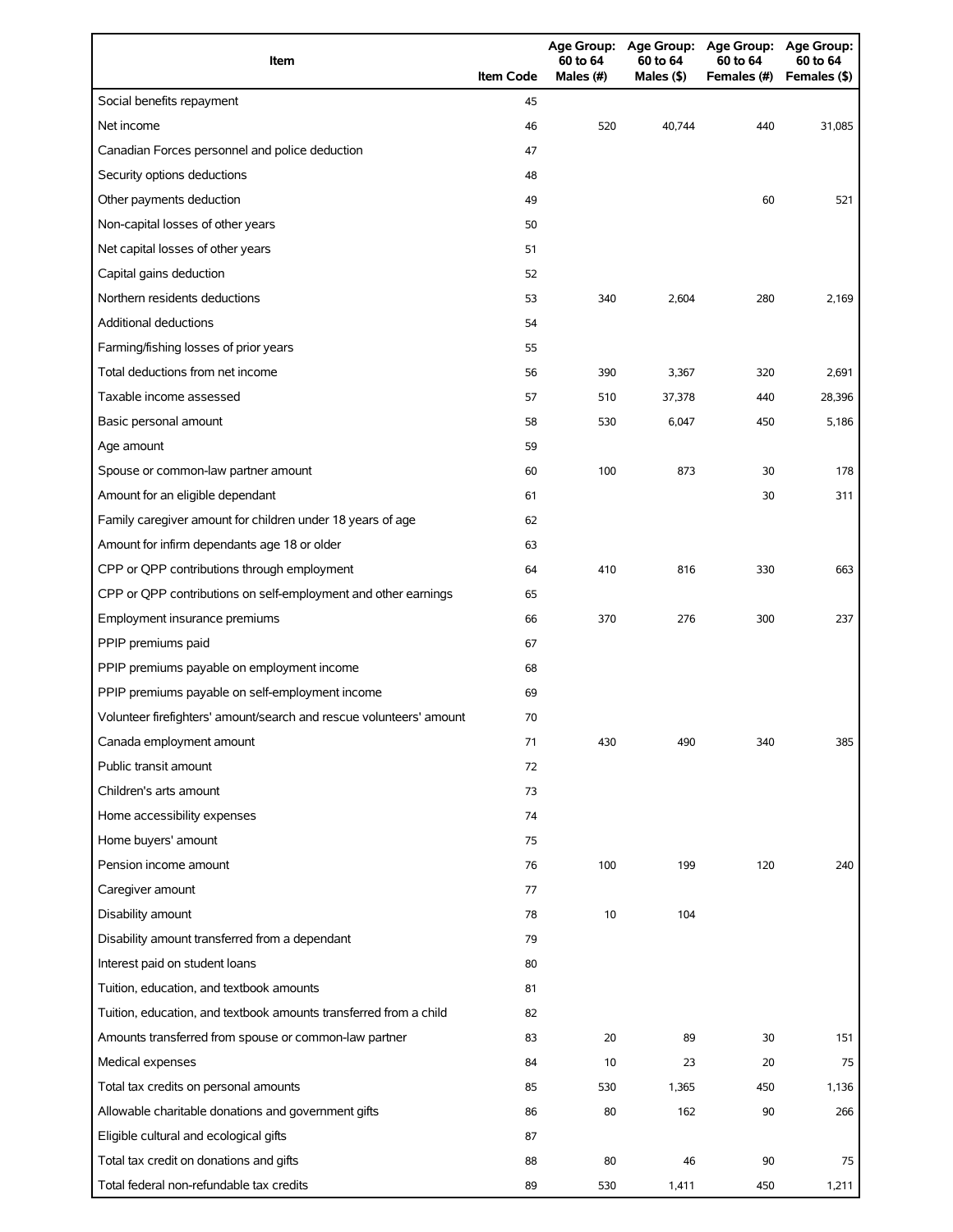| Item                                                        | <b>Item Code</b> | 60 to 64<br>Males (#) | Age Group: Age Group:<br>60 to 64<br>Males $($ \$ $)$ | <b>Age Group:</b><br>60 to 64<br>Females (#) | <b>Age Group:</b><br>60 to 64<br>Females (\$) |
|-------------------------------------------------------------|------------------|-----------------------|-------------------------------------------------------|----------------------------------------------|-----------------------------------------------|
| Federal dividend tax credit                                 | 90               | 50                    | 115                                                   | 30                                           | 39                                            |
| Minimum tax carryover                                       | 91               |                       |                                                       |                                              |                                               |
| Basic federal tax                                           | 92               | 390                   | 6.124                                                 | 330                                          | 4,292                                         |
| Federal foreign tax credit                                  | 93               |                       |                                                       |                                              |                                               |
| Federal political contribution tax credit                   | 94               |                       |                                                       |                                              |                                               |
| Investment tax credit                                       | 95               |                       |                                                       |                                              |                                               |
| Labour-sponsored funds tax credit (federally registered)    | 96               |                       |                                                       |                                              |                                               |
| Labour-sponsored funds tax credit (provincially registered) | 97               |                       |                                                       |                                              |                                               |
| Alternative minimum tax payable                             | 98               |                       |                                                       |                                              |                                               |
| Net federal tax                                             | 99               | 390                   | 6,113                                                 | 330                                          | 4,279                                         |
| CPP contributions on self-employment                        | 100              |                       |                                                       |                                              |                                               |
| Social Benefits repayment                                   | 101              |                       |                                                       |                                              |                                               |
| Working income tax benefit (WITB)                           | 102              |                       |                                                       |                                              |                                               |
| Children's fitness tax credit                               | 103              |                       |                                                       |                                              |                                               |
| Eligible educator school supply tax credit                  | 104              |                       |                                                       |                                              |                                               |
| Net provincial or territorial tax                           | 105              | 380                   | 2,051                                                 | 320                                          | 1,410                                         |
| Total tax payable                                           | 106              | 400                   | 8,224                                                 | 330                                          | 5,724                                         |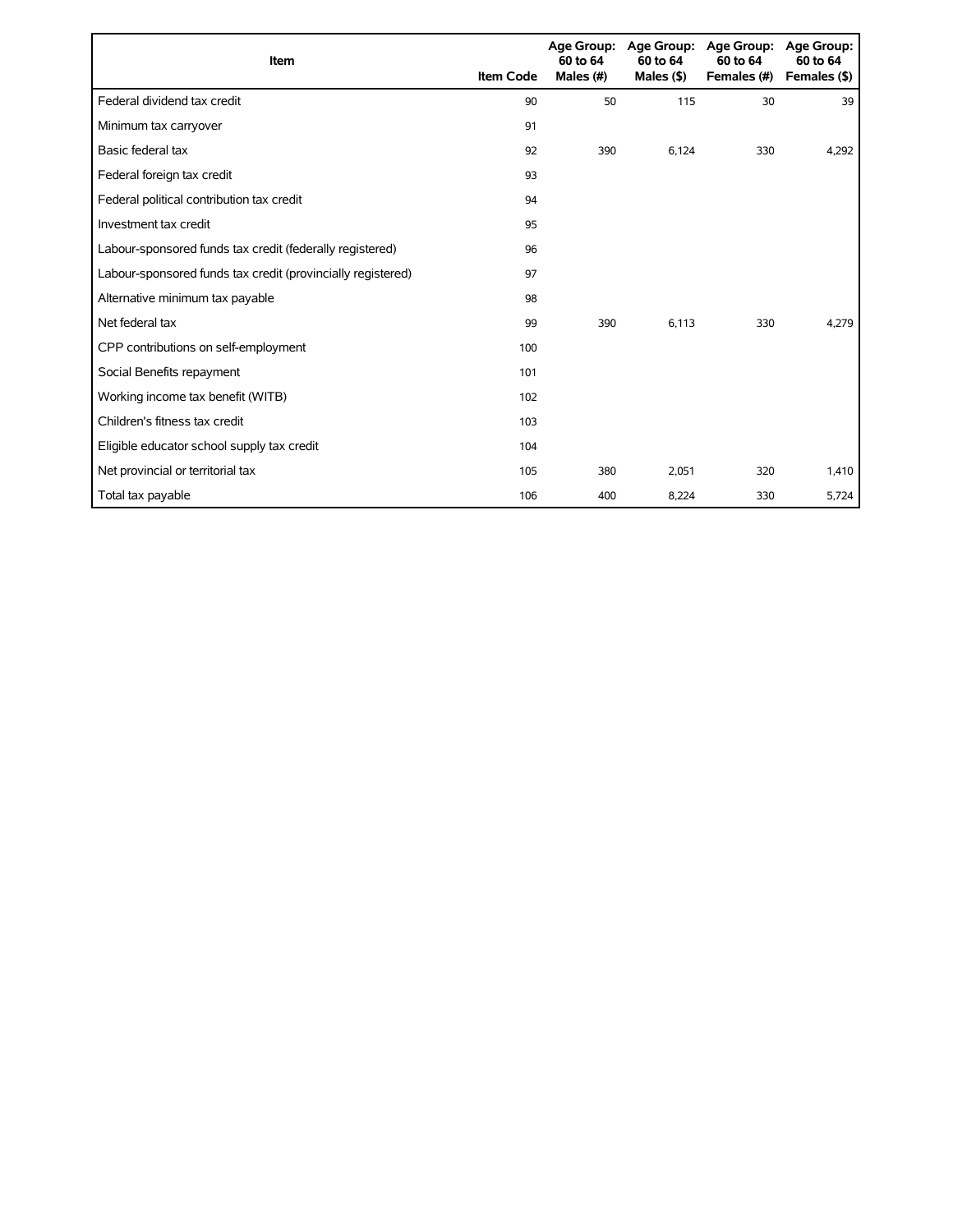| Item                                                                                          | Item<br>Code   | Age<br>Group:<br>65 to 69<br>Males (#) | Age<br>Group:<br>65 to 69<br>Males (\$) | Age<br>Group:<br>65 to 69<br>Females (#) | Age<br>Group:<br>65 to 69<br>Females (\$) |
|-----------------------------------------------------------------------------------------------|----------------|----------------------------------------|-----------------------------------------|------------------------------------------|-------------------------------------------|
| Number of taxable returns                                                                     | $\mathbf{1}$   | 210                                    |                                         | 170                                      |                                           |
| Number of non-taxable returns                                                                 | $\overline{2}$ | 130                                    |                                         | 140                                      |                                           |
| Total number of returns                                                                       | 3              | 340                                    |                                         | 310                                      |                                           |
| Employment income                                                                             | 4              | 240                                    | 14,763                                  | 200                                      | 10,643                                    |
| Commissions (from employment)                                                                 | 5              |                                        |                                         |                                          |                                           |
| Other employment income                                                                       | 6              | 10                                     | 27                                      |                                          |                                           |
| Old age security (OAS) pension                                                                | 7              | 270                                    | 1,723                                   | 240                                      | 1,536                                     |
| CPP or QPP benefits                                                                           | 8              | 290                                    | 2,379                                   | 260                                      | 1,722                                     |
| Other pensions and superannuation                                                             | 9              | 110                                    | 2,014                                   | 100                                      | 2,029                                     |
| Elected split-pension amount                                                                  | 10             | 20                                     | 144                                     |                                          |                                           |
| Universal child care benefit (UCCB)                                                           | 11             | 30                                     | 17                                      | 50                                       | 27                                        |
| Employment insurance and other benefits                                                       | 12             |                                        |                                         |                                          |                                           |
| Taxable amount of dividends from taxable Canadian corporations                                | 13             |                                        |                                         |                                          |                                           |
| Interest and other investment income                                                          | 14             | 30                                     | 119                                     | 30                                       | 80                                        |
| Net partnership income (limited or non-active partners only)                                  | 15             |                                        |                                         |                                          |                                           |
| Net rental income                                                                             | 16             |                                        |                                         |                                          |                                           |
| Taxable capital gains                                                                         | 17             | 10                                     | 94                                      | 10                                       | 77                                        |
| RRSP income                                                                                   | 18             | 20                                     | 392                                     | 20                                       | 146                                       |
| Other income                                                                                  | 19             | 50                                     | 171                                     | 40                                       | 108                                       |
| Net business income                                                                           | 20             | 30                                     | 694                                     | 20                                       | 217                                       |
| Net professional income                                                                       | 21             |                                        |                                         |                                          |                                           |
| Net commission income                                                                         | 22             |                                        |                                         |                                          |                                           |
| Net farming income                                                                            | 23             |                                        |                                         |                                          |                                           |
| Net fishing income                                                                            | 24             |                                        |                                         |                                          |                                           |
| Workers' compensation benefits                                                                | 25             |                                        |                                         |                                          |                                           |
| Social assistance payments                                                                    | 26             | 80                                     | 346                                     | $80\,$                                   | 236                                       |
| Net federal supplements                                                                       | 27             |                                        |                                         |                                          |                                           |
| Total income assessed                                                                         | 28             | 340                                    | 24,426                                  | 310                                      | 17,836                                    |
| Registered pension plan (RPP) deduction                                                       | 29             | 80                                     | 596                                     | 70                                       | 507                                       |
| RRSP/PRPP deduction                                                                           | 30             | 40                                     | 567                                     |                                          |                                           |
| Deduction for elected split-pension amount                                                    | 31             |                                        |                                         | 10                                       | 111                                       |
| Annual union, professional, or like dues                                                      | 32             | 80                                     | 92                                      | 90                                       | 95                                        |
| Child care expenses                                                                           | 33             |                                        |                                         |                                          |                                           |
| Business investment loss                                                                      | 34             |                                        |                                         |                                          |                                           |
| Moving expenses                                                                               | 35             |                                        |                                         |                                          |                                           |
| Support payments made                                                                         | 36             |                                        |                                         |                                          |                                           |
| Carrying charges and interest expenses                                                        | 37             | 10                                     | 49                                      |                                          |                                           |
| Deduction for CPP/QPP contributions on self-employment and other earnings                     | 38             |                                        |                                         |                                          |                                           |
| Deduction for provincial parental insurance plan (PPIP) premiums on self-employment<br>income | 39             |                                        |                                         |                                          |                                           |
| Exploration and development expenses                                                          | 40             |                                        |                                         |                                          |                                           |
| Other employment expenses                                                                     | 41             |                                        |                                         |                                          |                                           |
| Clergy residence deduction                                                                    | 42             |                                        |                                         |                                          |                                           |
| Other deductions                                                                              | 43             |                                        |                                         |                                          |                                           |
| Total deductions before adjustments                                                           | 44             | 180                                    | 1,762                                   | 130                                      | 981                                       |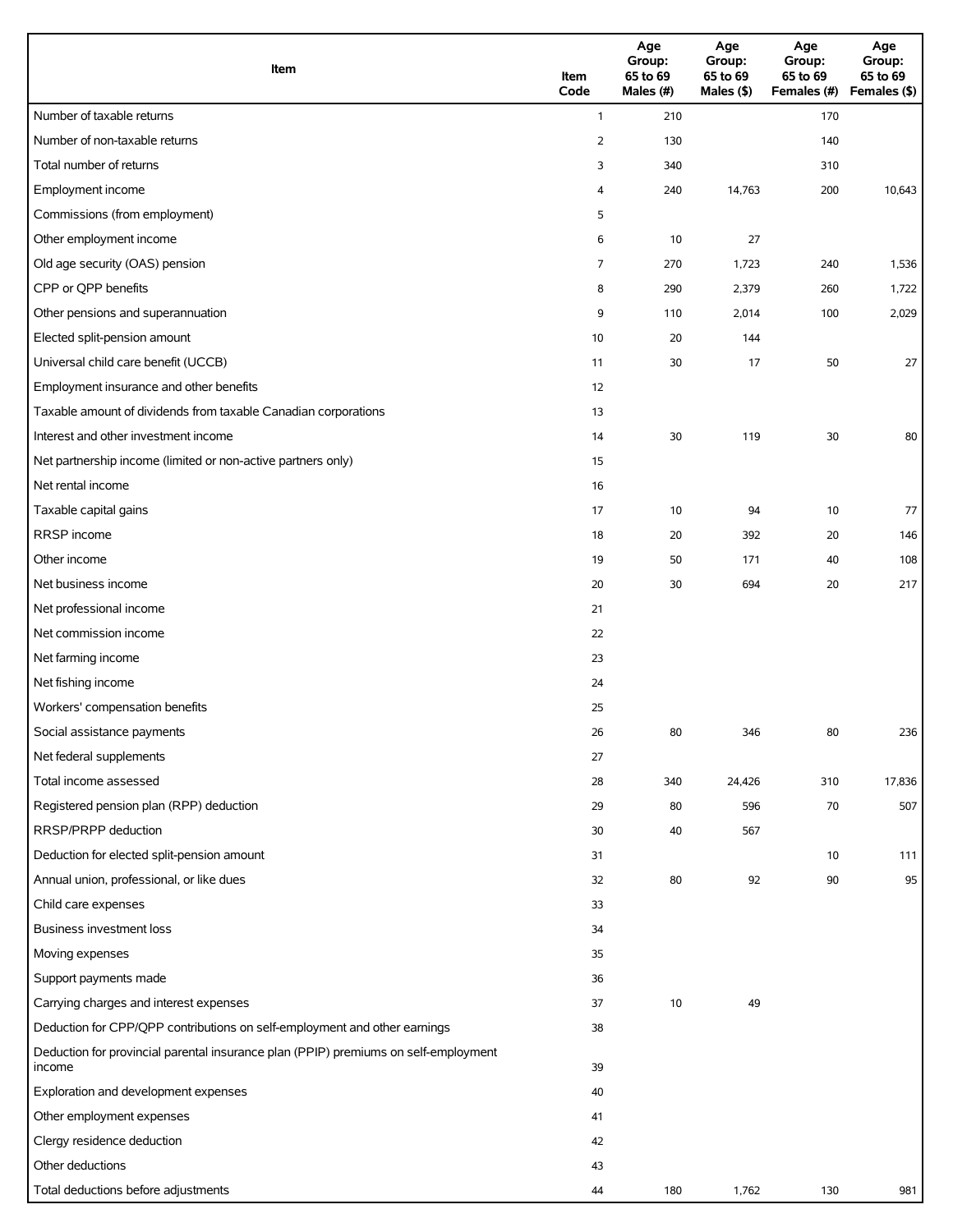| Item                                                                | <b>Item Code</b> | 65 to 69<br>Males $(H)$ | 65 to 69<br>Males (\$) | Age Group: Age Group: Age Group: Age Group:<br>65 to 69<br>Females (#) | 65 to 69<br>Females (\$) |
|---------------------------------------------------------------------|------------------|-------------------------|------------------------|------------------------------------------------------------------------|--------------------------|
| Social benefits repayment                                           | 45               |                         |                        |                                                                        |                          |
| Net income                                                          | 46               | 340                     | 22,337                 | 310                                                                    | 16,693                   |
| Canadian Forces personnel and police deduction                      | 47               |                         |                        |                                                                        |                          |
| Security options deductions                                         | 48               |                         |                        |                                                                        |                          |
| Other payments deduction                                            | 49               |                         |                        |                                                                        |                          |
| Non-capital losses of other years                                   | 50               |                         |                        |                                                                        |                          |
| Net capital losses of other years                                   | 51               |                         |                        |                                                                        |                          |
| Capital gains deduction                                             | 52               |                         |                        |                                                                        |                          |
| Northern residents deductions                                       | 53               | 200                     | 1,335                  | 170                                                                    | 1,163                    |
| <b>Additional deductions</b>                                        | 54               |                         |                        |                                                                        |                          |
| Farming/fishing losses of prior years                               | 55               |                         |                        |                                                                        |                          |
| Total deductions from net income                                    | 56               | 260                     | 2,111                  | 240                                                                    | 1,890                    |
| Taxable income assessed                                             | 57               | 340                     | 20,226                 | 310                                                                    | 14,802                   |
| Basic personal amount                                               | 58               | 340                     | 3,901                  | 310                                                                    | 3,511                    |
| Age amount                                                          | 59               | 230                     | 1,422                  | 240                                                                    | 1,439                    |
| Spouse or common-law partner amount                                 | 60               | 60                      | 423                    | 10                                                                     | 56                       |
| Amount for an eligible dependant                                    | 61               |                         |                        | 20                                                                     | 219                      |
| Family caregiver amount for children under 18 years of age          | 62               |                         |                        |                                                                        |                          |
| Amount for infirm dependants age 18 or older                        | 63               |                         |                        |                                                                        |                          |
| CPP or QPP contributions through employment                         | 64               | 210                     | 344                    | 190                                                                    | 250                      |
| CPP or QPP contributions on self-employment and other earnings      | 65               |                         |                        |                                                                        |                          |
| Employment insurance premiums                                       | 66               | 180                     | 118                    | 170                                                                    | 100                      |
| PPIP premiums paid                                                  | 67               |                         |                        |                                                                        |                          |
| PPIP premiums payable on employment income                          | 68               |                         |                        |                                                                        |                          |
| PPIP premiums payable on self-employment income                     | 69               |                         |                        |                                                                        |                          |
| Volunteer firefighters' amount/search and rescue volunteers' amount | 70               |                         |                        |                                                                        |                          |
| Canada employment amount                                            | 71               | 240                     | 268                    | 200                                                                    | 220                      |
| Public transit amount                                               | 72               |                         |                        |                                                                        |                          |
| Children's arts amount                                              | 73               |                         |                        |                                                                        |                          |
| Home accessibility expenses                                         | 74               |                         |                        |                                                                        |                          |
| Home buyers' amount                                                 | 75               |                         |                        |                                                                        |                          |
| Pension income amount                                               | 76               | 120                     | 234                    | 120                                                                    | 229                      |
| Caregiver amount                                                    | 77               |                         |                        |                                                                        |                          |
| Disability amount                                                   | 78               |                         |                        |                                                                        |                          |
| Disability amount transferred from a dependant                      | 79               |                         |                        |                                                                        |                          |
| Interest paid on student loans                                      | 80               |                         |                        |                                                                        |                          |
| Tuition, education, and textbook amounts                            | 81               |                         |                        |                                                                        |                          |
| Tuition, education, and textbook amounts transferred from a child   | 82               |                         |                        |                                                                        |                          |
| Amounts transferred from spouse or common-law partner               | 83               | 40                      | 266                    | 20                                                                     | 110                      |
| Medical expenses                                                    | 84               | 10                      | 72                     |                                                                        |                          |
| Total tax credits on personal amounts                               | 85               | 340                     | 1,079                  | 310                                                                    | 933                      |
| Allowable charitable donations and government gifts                 | 86               | 60                      | 161                    | 50                                                                     | 124                      |
| Eligible cultural and ecological gifts                              | 87               |                         |                        |                                                                        |                          |
| Total tax credit on donations and gifts                             | 88               | 50                      | 47                     | 50                                                                     | 35                       |
| Total federal non-refundable tax credits                            | 89               | 340                     | 1,126                  | 310                                                                    | 968                      |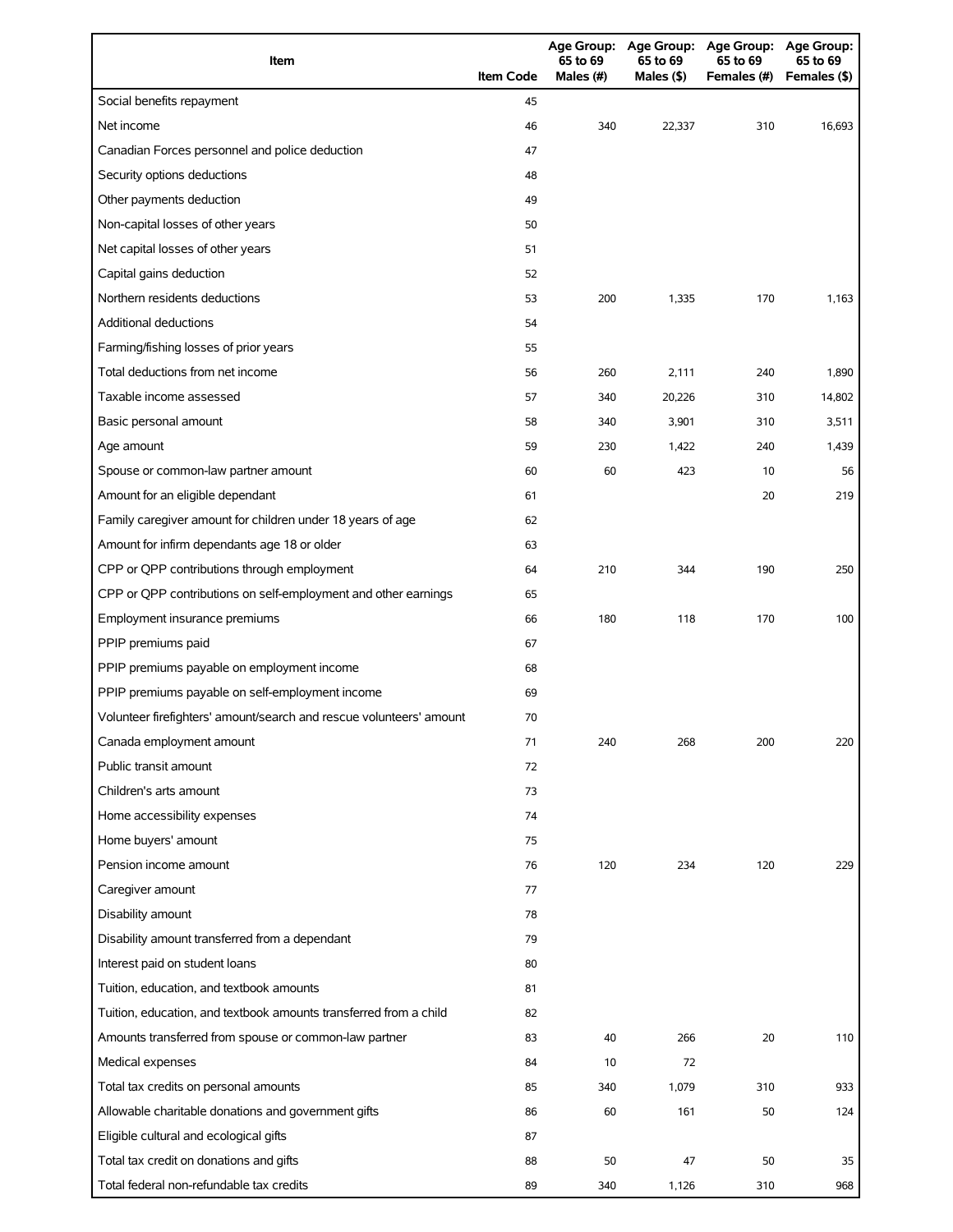| <b>Item</b>                                                 | <b>Item Code</b> | 65 to 69<br>Males (#) | Age Group: Age Group:<br>65 to 69<br>Males $($ \$ $)$ | <b>Age Group:</b><br>65 to 69<br>Females (#) | <b>Age Group:</b><br>65 to 69<br>Females (\$) |
|-------------------------------------------------------------|------------------|-----------------------|-------------------------------------------------------|----------------------------------------------|-----------------------------------------------|
| Federal dividend tax credit                                 | 90               |                       |                                                       |                                              |                                               |
| Minimum tax carryover                                       | 91               |                       |                                                       |                                              |                                               |
| Basic federal tax                                           | 92               | 210                   | 2.831                                                 | 170                                          | 1,907                                         |
| Federal foreign tax credit                                  | 93               |                       |                                                       | 10                                           | 2                                             |
| Federal political contribution tax credit                   | 94               |                       |                                                       |                                              |                                               |
| Investment tax credit                                       | 95               |                       |                                                       |                                              |                                               |
| Labour-sponsored funds tax credit (federally registered)    | 96               |                       |                                                       |                                              |                                               |
| Labour-sponsored funds tax credit (provincially registered) | 97               |                       |                                                       |                                              |                                               |
| Alternative minimum tax payable                             | 98               |                       |                                                       |                                              |                                               |
| Net federal tax                                             | 99               | 210                   | 2,829                                                 | 170                                          | 1,903                                         |
| CPP contributions on self-employment                        | 100              |                       |                                                       |                                              |                                               |
| Social Benefits repayment                                   | 101              |                       |                                                       |                                              |                                               |
| Working income tax benefit (WITB)                           | 102              | 10                    | 5                                                     |                                              |                                               |
| Children's fitness tax credit                               | 103              |                       |                                                       |                                              |                                               |
| Eligible educator school supply tax credit                  | 104              |                       |                                                       |                                              |                                               |
| Net provincial or territorial tax                           | 105              | 190                   | 935                                                   | 160                                          | 615                                           |
| Total tax payable                                           | 106              | 210                   | 4,118                                                 | 170                                          | 2,690                                         |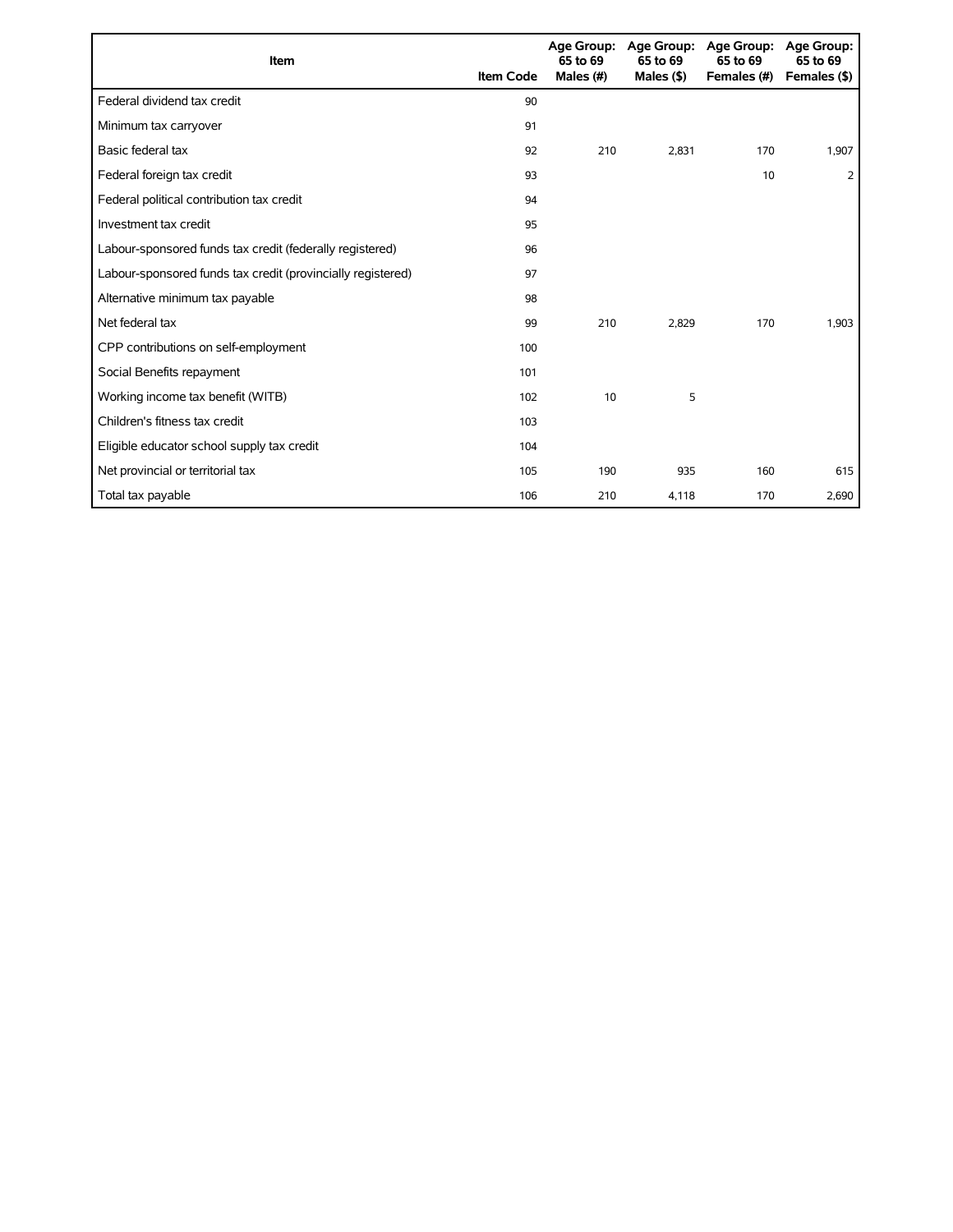| Item                                                                                          | Item<br>Code   | Age<br>Group:<br>70 to 74<br>Males (#) | Age<br>Group:<br>70 to 74<br>Males (\$) | Age<br>Group:<br>70 to 74<br>Females (#) | Age<br>Group:<br>70 to 74<br>Females (\$) |
|-----------------------------------------------------------------------------------------------|----------------|----------------------------------------|-----------------------------------------|------------------------------------------|-------------------------------------------|
| Number of taxable returns                                                                     | $\mathbf{1}$   | 90                                     |                                         | 60                                       |                                           |
| Number of non-taxable returns                                                                 | $\overline{2}$ | 100                                    |                                         | 120                                      |                                           |
| Total number of returns                                                                       | 3              | 190                                    |                                         | 180                                      |                                           |
| Employment income                                                                             | 4              | 130                                    | 5,046                                   | 110                                      | 1,959                                     |
| Commissions (from employment)                                                                 | 5              |                                        |                                         |                                          |                                           |
| Other employment income                                                                       | 6              |                                        |                                         |                                          |                                           |
| Old age security (OAS) pension                                                                | 7              | 180                                    | 1,238                                   | 180                                      | 1,235                                     |
| CPP or QPP benefits                                                                           | 8              | 180                                    | 1,401                                   | 170                                      | 1,008                                     |
| Other pensions and superannuation                                                             | 9              | 70                                     | 1,315                                   | 60                                       | 878                                       |
| Elected split-pension amount                                                                  | 10             |                                        |                                         |                                          |                                           |
| Universal child care benefit (UCCB)                                                           | 11             | 20                                     | 9                                       | 20                                       | 15                                        |
| Employment insurance and other benefits                                                       | 12             |                                        |                                         |                                          |                                           |
| Taxable amount of dividends from taxable Canadian corporations                                | 13             |                                        |                                         |                                          |                                           |
| Interest and other investment income                                                          | 14             | 10                                     | 25                                      |                                          |                                           |
| Net partnership income (limited or non-active partners only)                                  | 15             |                                        |                                         |                                          |                                           |
| Net rental income                                                                             | 16             |                                        |                                         |                                          |                                           |
| Taxable capital gains                                                                         | 17             |                                        |                                         |                                          |                                           |
| RRSP income                                                                                   | 18             |                                        |                                         |                                          |                                           |
| Other income                                                                                  | 19             | 30                                     | 239                                     | 20                                       | 75                                        |
| Net business income                                                                           | 20             |                                        |                                         |                                          |                                           |
| Net professional income                                                                       | 21             |                                        |                                         |                                          |                                           |
| Net commission income                                                                         | 22             |                                        |                                         |                                          |                                           |
| Net farming income                                                                            | 23             |                                        |                                         |                                          |                                           |
| Net fishing income                                                                            | 24             |                                        |                                         |                                          |                                           |
| Workers' compensation benefits                                                                | 25             |                                        |                                         |                                          |                                           |
| Social assistance payments                                                                    | 26             | 60                                     | 211                                     | 70                                       | 213                                       |
| Net federal supplements                                                                       | 27             |                                        |                                         |                                          |                                           |
| Total income assessed                                                                         | 28             | 190                                    | 11,716                                  | 180                                      | 6,307                                     |
| Registered pension plan (RPP) deduction                                                       | 29             |                                        |                                         |                                          |                                           |
| RRSP/PRPP deduction                                                                           | 30             | 10                                     | 126                                     |                                          |                                           |
| Deduction for elected split-pension amount                                                    | 31             |                                        |                                         |                                          |                                           |
| Annual union, professional, or like dues                                                      | 32             | 20                                     | 17                                      | 20                                       | 10                                        |
| Child care expenses                                                                           | 33             |                                        |                                         |                                          |                                           |
| Business investment loss                                                                      | 34             |                                        |                                         |                                          |                                           |
| Moving expenses                                                                               | 35             |                                        |                                         |                                          |                                           |
| Support payments made                                                                         | 36             |                                        |                                         |                                          |                                           |
| Carrying charges and interest expenses                                                        | 37             |                                        |                                         |                                          |                                           |
| Deduction for CPP/QPP contributions on self-employment and other earnings                     | 38             |                                        |                                         |                                          |                                           |
| Deduction for provincial parental insurance plan (PPIP) premiums on self-employment<br>income | 39             |                                        |                                         |                                          |                                           |
| Exploration and development expenses                                                          | 40             |                                        |                                         |                                          |                                           |
| Other employment expenses                                                                     | 41             |                                        |                                         |                                          |                                           |
| Clergy residence deduction                                                                    | 42             |                                        |                                         |                                          |                                           |
| Other deductions                                                                              | 43             |                                        |                                         |                                          |                                           |
| Total deductions before adjustments                                                           | 44             | 60                                     | 495                                     | 30                                       | 102                                       |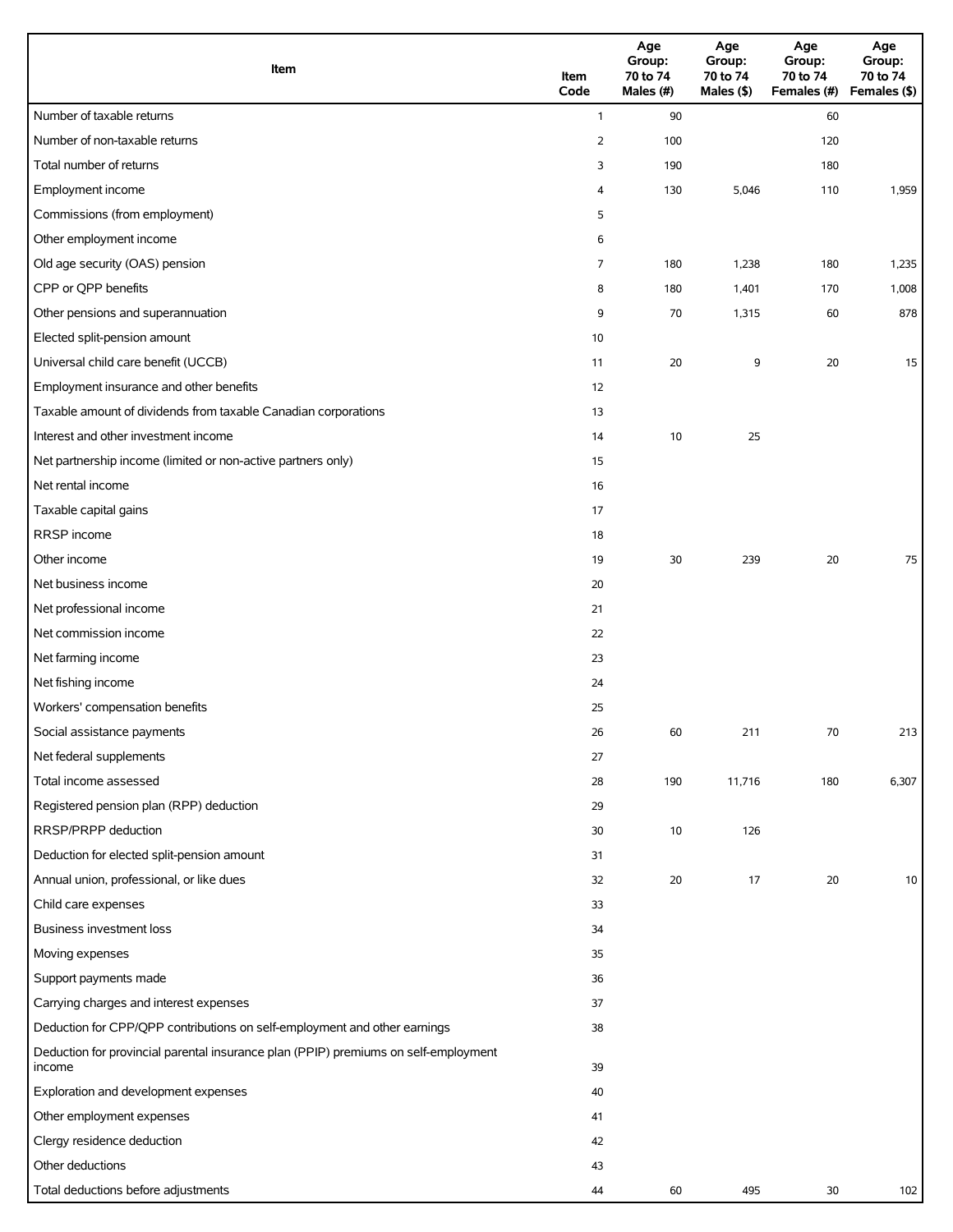| Item                                                                | <b>Item Code</b> | 70 to 74<br>Males (#) | 70 to 74<br>Males (\$) | Age Group: Age Group: Age Group: Age Group:<br>70 to 74<br>Females (#) | 70 to 74<br>Females (\$) |
|---------------------------------------------------------------------|------------------|-----------------------|------------------------|------------------------------------------------------------------------|--------------------------|
| Social benefits repayment                                           | 45               | 40                    | 189                    |                                                                        |                          |
| Net income                                                          | 46               | 190                   | 11,033                 | 180                                                                    | 6,123                    |
| Canadian Forces personnel and police deduction                      | 47               |                       |                        |                                                                        |                          |
| Security options deductions                                         | 48               |                       |                        |                                                                        |                          |
| Other payments deduction                                            | 49               |                       |                        |                                                                        |                          |
| Non-capital losses of other years                                   | 50               |                       |                        |                                                                        |                          |
| Net capital losses of other years                                   | 51               |                       |                        |                                                                        |                          |
| Capital gains deduction                                             | 52               |                       |                        |                                                                        |                          |
| Northern residents deductions                                       | 53               | 90                    | 590                    | 70                                                                     | 399                      |
| Additional deductions                                               | 54               |                       |                        |                                                                        |                          |
| Farming/fishing losses of prior years                               | 55               |                       |                        |                                                                        |                          |
| Total deductions from net income                                    | 56               | 150                   | 1,193                  | 150                                                                    | 1,145                    |
| Taxable income assessed                                             | 57               | 190                   | 9,840                  | 180                                                                    | 4,978                    |
| Basic personal amount                                               | 58               | 190                   | 2,192                  | 180                                                                    | 2,111                    |
| Age amount                                                          | 59               | 150                   | 990                    | 170                                                                    | 1,138                    |
| Spouse or common-law partner amount                                 | 60               | 20                    | 157                    |                                                                        |                          |
| Amount for an eligible dependant                                    | 61               |                       |                        |                                                                        |                          |
| Family caregiver amount for children under 18 years of age          | 62               |                       |                        |                                                                        |                          |
| Amount for infirm dependants age 18 or older                        | 63               |                       |                        |                                                                        |                          |
| CPP or QPP contributions through employment                         | 64               | 40                    | 33                     | 30                                                                     | 11                       |
| CPP or QPP contributions on self-employment and other earnings      | 65               |                       |                        |                                                                        |                          |
| Employment insurance premiums                                       | 66               | 70                    | 36                     |                                                                        |                          |
| PPIP premiums paid                                                  | 67               |                       |                        |                                                                        |                          |
| PPIP premiums payable on employment income                          | 68               |                       |                        |                                                                        |                          |
| PPIP premiums payable on self-employment income                     | 69               |                       |                        |                                                                        |                          |
| Volunteer firefighters' amount/search and rescue volunteers' amount | 70               |                       |                        |                                                                        |                          |
| Canada employment amount                                            | 71               | 130                   | 138                    | 110                                                                    | 106                      |
| Public transit amount                                               | 72               |                       |                        |                                                                        |                          |
| Children's arts amount                                              | 73               |                       |                        |                                                                        |                          |
| Home accessibility expenses                                         | 74               |                       |                        |                                                                        |                          |
| Home buyers' amount                                                 | 75               |                       |                        |                                                                        |                          |
| Pension income amount                                               | 76               | 80                    | 142                    | 70                                                                     | 135                      |
| Caregiver amount                                                    | 77               |                       |                        |                                                                        |                          |
| Disability amount                                                   | 78               |                       |                        |                                                                        |                          |
| Disability amount transferred from a dependant                      | 79               |                       |                        |                                                                        |                          |
| Interest paid on student loans                                      | 80               |                       |                        |                                                                        |                          |
| Tuition, education, and textbook amounts                            | 81               |                       |                        |                                                                        |                          |
| Tuition, education, and textbook amounts transferred from a child   | 82               |                       |                        |                                                                        |                          |
| Amounts transferred from spouse or common-law partner               | 83               | 30                    | 203                    | 20                                                                     | 92                       |
| Medical expenses                                                    | 84               |                       |                        |                                                                        |                          |
| Total tax credits on personal amounts                               | 85               | 190                   | 600                    | 180                                                                    | 564                      |
| Allowable charitable donations and government gifts                 | 86               | 30                    | 69                     | 20                                                                     | 49                       |
| Eligible cultural and ecological gifts                              | 87               |                       |                        |                                                                        |                          |
| Total tax credit on donations and gifts                             | 88               | 30                    | 20                     | 20                                                                     | 14                       |
| Total federal non-refundable tax credits                            | 89               | 190                   | 620                    | 180                                                                    | 578                      |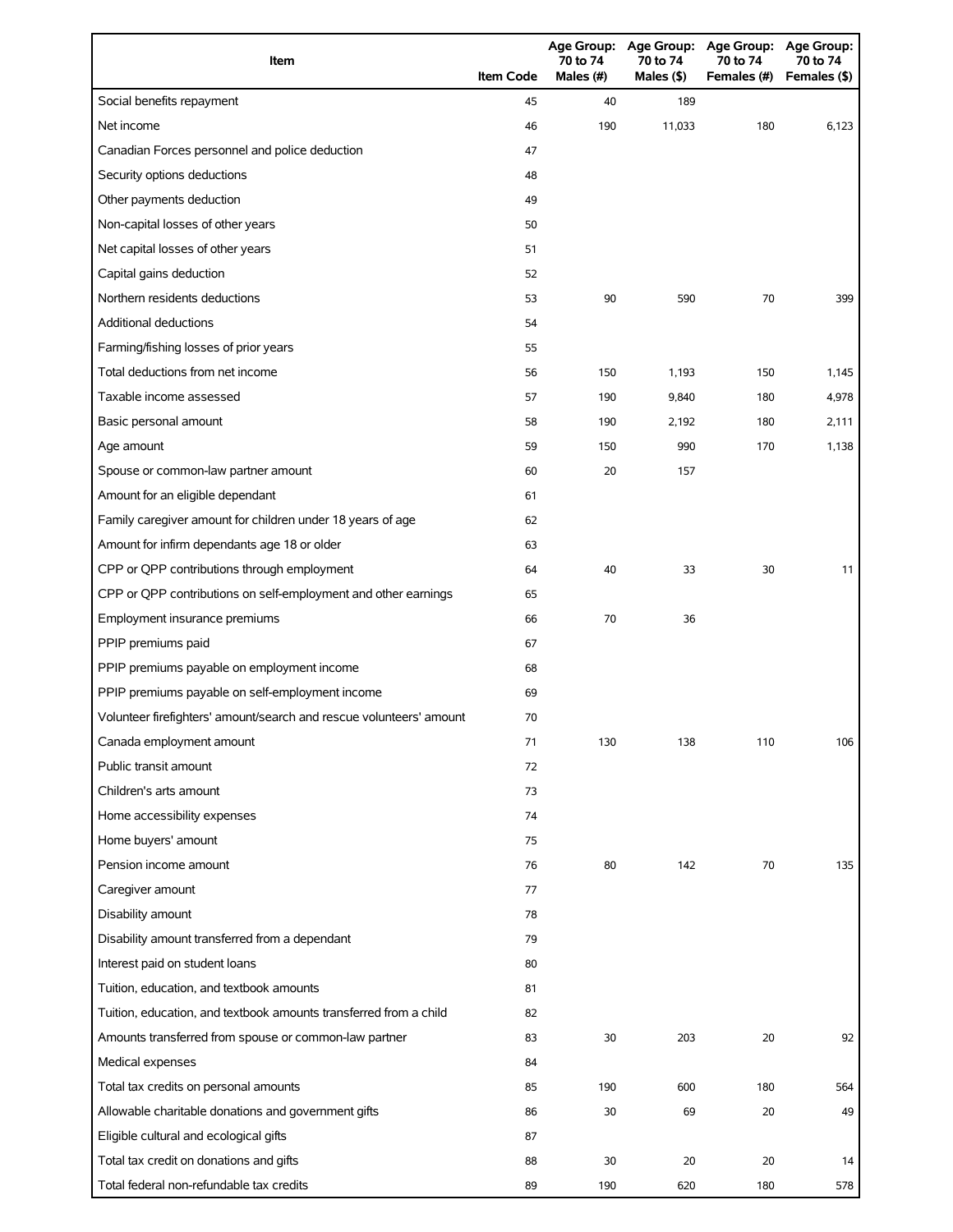| <b>Item</b>                                                 | <b>Item Code</b> | 70 to 74<br>Males (#) | Age Group: Age Group:<br>70 to 74<br>Males $($ \$ $)$ | <b>Age Group:</b><br>70 to 74<br>Females (#) | <b>Age Group:</b><br>70 to 74<br>Females (\$) |
|-------------------------------------------------------------|------------------|-----------------------|-------------------------------------------------------|----------------------------------------------|-----------------------------------------------|
| Federal dividend tax credit                                 | 90               |                       |                                                       |                                              |                                               |
| Minimum tax carryover                                       | 91               |                       |                                                       |                                              |                                               |
| Basic federal tax                                           | 92               | 90                    | 1.423                                                 | 60                                           | 405                                           |
| Federal foreign tax credit                                  | 93               |                       |                                                       |                                              |                                               |
| Federal political contribution tax credit                   | 94               |                       |                                                       |                                              |                                               |
| Investment tax credit                                       | 95               |                       |                                                       |                                              |                                               |
| Labour-sponsored funds tax credit (federally registered)    | 96               |                       |                                                       |                                              |                                               |
| Labour-sponsored funds tax credit (provincially registered) | 97               |                       |                                                       |                                              |                                               |
| Alternative minimum tax payable                             | 98               |                       |                                                       |                                              |                                               |
| Net federal tax                                             | 99               | 90                    | 1,422                                                 | 60                                           | 404                                           |
| CPP contributions on self-employment                        | 100              |                       |                                                       |                                              |                                               |
| Social Benefits repayment                                   | 101              | 40                    | 189                                                   |                                              |                                               |
| Working income tax benefit (WITB)                           | 102              |                       |                                                       |                                              |                                               |
| Children's fitness tax credit                               | 103              |                       |                                                       |                                              |                                               |
| Eligible educator school supply tax credit                  | 104              |                       |                                                       |                                              |                                               |
| Net provincial or territorial tax                           | 105              | 80                    | 479                                                   |                                              |                                               |
| Total tax payable                                           | 106              | 90                    | 2,095                                                 | 60                                           | 612                                           |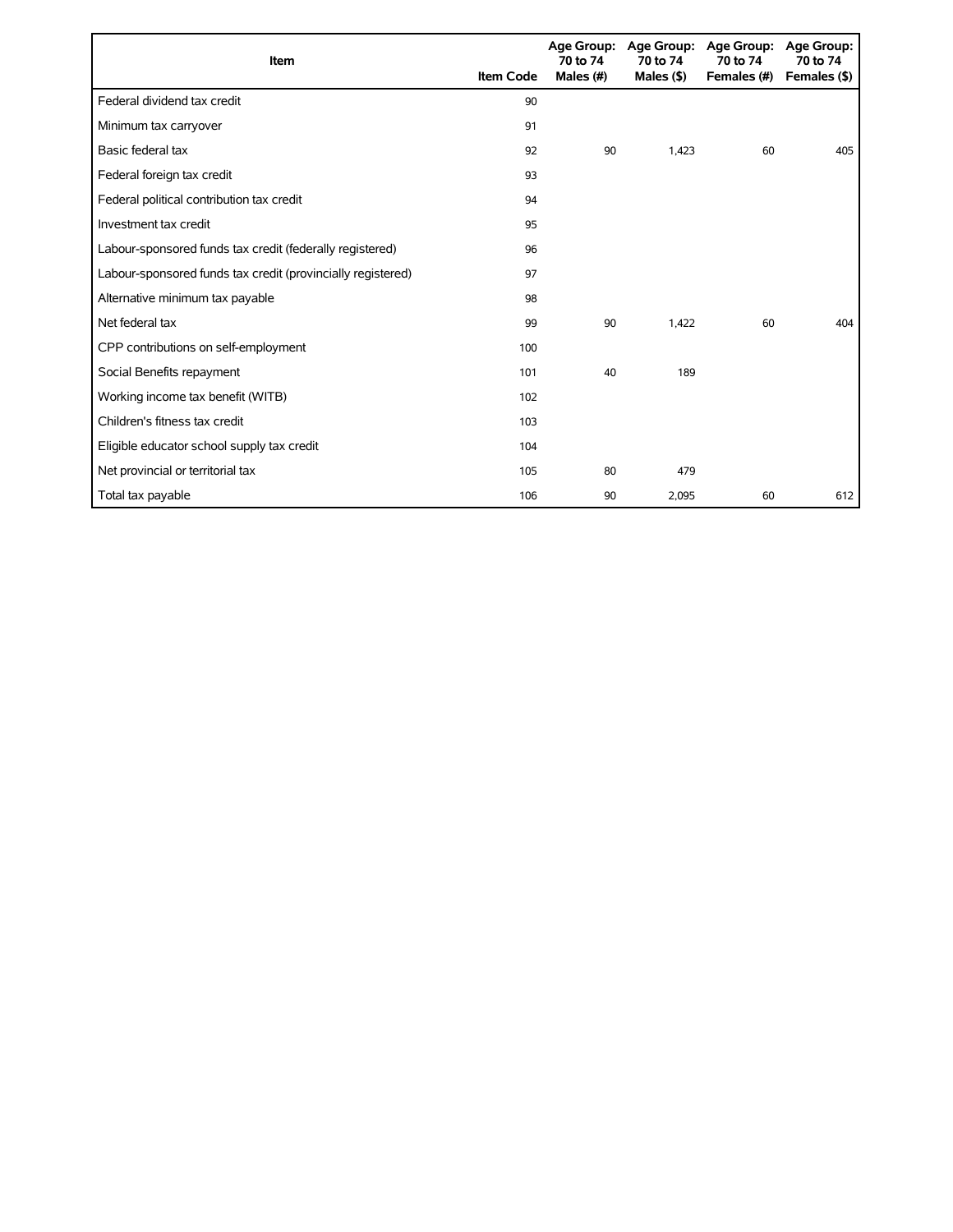| Item                                                                                          | Item<br>Code   | Age<br>Group:<br>75 to 79<br>Males (#)<br>Males (\$) |       | Age<br>Group:<br>75 to 79<br>Females (#) Females (\$) | Age<br>Group:<br>75 to 79 |
|-----------------------------------------------------------------------------------------------|----------------|------------------------------------------------------|-------|-------------------------------------------------------|---------------------------|
| Number of taxable returns                                                                     | $\mathbf{1}$   | 40                                                   |       | 20                                                    |                           |
| Number of non-taxable returns                                                                 | $\overline{2}$ | 70                                                   |       | 90                                                    |                           |
| Total number of returns                                                                       | 3              | 110                                                  |       | 120                                                   |                           |
| Employment income                                                                             | 4              | 60                                                   | 1,218 | 60                                                    | 877                       |
| Commissions (from employment)                                                                 | 5              |                                                      |       |                                                       |                           |
| Other employment income                                                                       | 6              |                                                      |       |                                                       |                           |
| Old age security (OAS) pension                                                                | 7              | 110                                                  | 722   | 120                                                   | 798                       |
| CPP or QPP benefits                                                                           | 8              | 110                                                  | 788   | 110                                                   | 561                       |
| Other pensions and superannuation                                                             | 9              | 50                                                   | 635   | 30                                                    | 328                       |
| Elected split-pension amount                                                                  | 10             |                                                      |       |                                                       |                           |
| Universal child care benefit (UCCB)                                                           | 11             |                                                      |       |                                                       |                           |
| Employment insurance and other benefits                                                       | 12             |                                                      |       |                                                       |                           |
| Taxable amount of dividends from taxable Canadian corporations                                | 13             |                                                      |       |                                                       |                           |
| Interest and other investment income                                                          | 14             |                                                      |       |                                                       |                           |
| Net partnership income (limited or non-active partners only)                                  | 15             |                                                      |       |                                                       |                           |
| Net rental income                                                                             | 16             |                                                      |       |                                                       |                           |
| Taxable capital gains                                                                         | 17             |                                                      |       |                                                       |                           |
| RRSP income                                                                                   | 18             |                                                      |       |                                                       |                           |
| Other income                                                                                  | 19             |                                                      |       | 10                                                    | 10                        |
| Net business income                                                                           | 20             |                                                      |       |                                                       |                           |
| Net professional income                                                                       | 21             |                                                      |       |                                                       |                           |
| Net commission income                                                                         | 22             |                                                      |       |                                                       |                           |
| Net farming income                                                                            | 23             |                                                      |       |                                                       |                           |
| Net fishing income                                                                            | 24             |                                                      |       |                                                       |                           |
| Workers' compensation benefits                                                                | 25             |                                                      |       |                                                       |                           |
| Social assistance payments                                                                    | 26             | 60                                                   | 197   | 80                                                    | 205                       |
| Net federal supplements                                                                       | 27             | 60                                                   | 266   | 90                                                    | 490                       |
| Total income assessed                                                                         | 28             | 110                                                  | 4,074 | 120                                                   | 3,412                     |
| Registered pension plan (RPP) deduction                                                       | 29             |                                                      |       |                                                       |                           |
| RRSP/PRPP deduction                                                                           | 30             |                                                      |       |                                                       |                           |
| Deduction for elected split-pension amount                                                    | 31             | 10                                                   | 94    |                                                       |                           |
| Annual union, professional, or like dues                                                      | 32             |                                                      |       |                                                       |                           |
| Child care expenses                                                                           | 33             |                                                      |       |                                                       |                           |
| Business investment loss                                                                      | 34             |                                                      |       |                                                       |                           |
| Moving expenses                                                                               | 35             |                                                      |       |                                                       |                           |
| Support payments made                                                                         | 36             |                                                      |       |                                                       |                           |
| Carrying charges and interest expenses                                                        | 37             |                                                      |       |                                                       |                           |
| Deduction for CPP/QPP contributions on self-employment and other earnings                     | 38             |                                                      |       |                                                       |                           |
| Deduction for provincial parental insurance plan (PPIP) premiums on self-employment<br>income | 39             |                                                      |       |                                                       |                           |
| Exploration and development expenses                                                          | 40             |                                                      |       |                                                       |                           |
| Other employment expenses                                                                     | 41             |                                                      |       |                                                       |                           |
| Clergy residence deduction                                                                    | 42             |                                                      |       |                                                       |                           |
| Other deductions                                                                              | 43             |                                                      |       |                                                       |                           |
| Total deductions before adjustments                                                           | 44             | 20                                                   | 108   |                                                       |                           |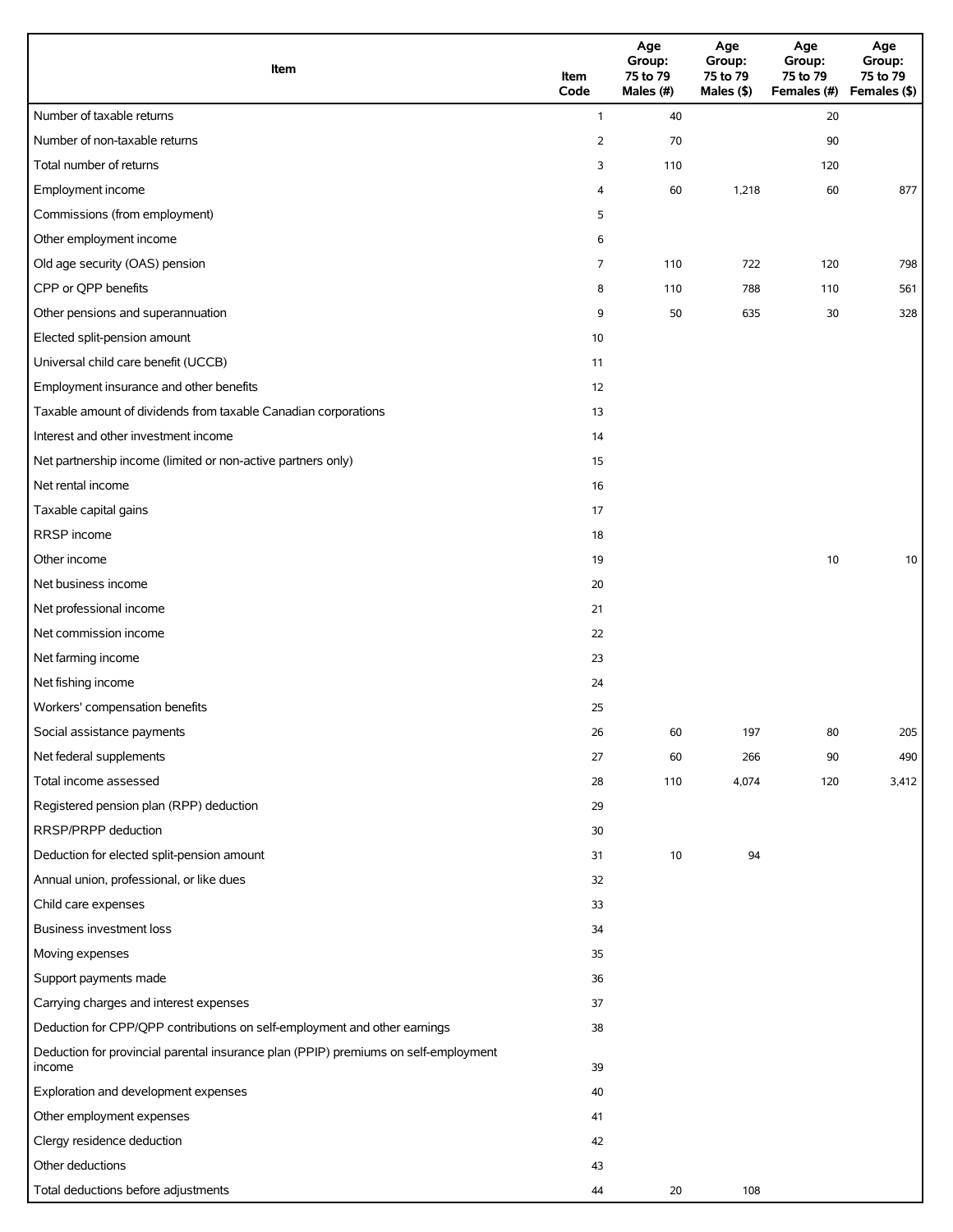| Item                                                                | <b>Item Code</b> | 75 to 79<br>Males (#) | 75 to 79<br>Males $($ \$) | Age Group: Age Group: Age Group: Age Group:<br>75 to 79<br>Females (#) | 75 to 79<br>Females (\$) |
|---------------------------------------------------------------------|------------------|-----------------------|---------------------------|------------------------------------------------------------------------|--------------------------|
| Social benefits repayment                                           | 45               |                       |                           |                                                                        |                          |
| Net income                                                          | 46               | 110                   | 3,922                     | 120                                                                    | 3,367                    |
| Canadian Forces personnel and police deduction                      | 47               |                       |                           |                                                                        |                          |
| Security options deductions                                         | 48               |                       |                           |                                                                        |                          |
| Other payments deduction                                            | 49               |                       |                           | 90                                                                     | 719                      |
| Non-capital losses of other years                                   | 50               |                       |                           |                                                                        |                          |
| Net capital losses of other years                                   | 51               |                       |                           |                                                                        |                          |
| Capital gains deduction                                             | 52               |                       |                           |                                                                        |                          |
| Northern residents deductions                                       | 53               | 60                    | 296                       | 40                                                                     | 197                      |
| <b>Additional deductions</b>                                        | 54               |                       |                           |                                                                        |                          |
| Farming/fishing losses of prior years                               | 55               |                       |                           |                                                                        |                          |
| Total deductions from net income                                    | 56               | 100                   | 766                       | 110                                                                    | 978                      |
| Taxable income assessed                                             | 57               | 110                   | 3,157                     | 120                                                                    | 2,388                    |
| Basic personal amount                                               | 58               | 110                   | 1,239                     | 120                                                                    | 1,342                    |
| Age amount                                                          | 59               | 100                   | 664                       | 110                                                                    | 780                      |
| Spouse or common-law partner amount                                 | 60               | 10                    | 30                        |                                                                        |                          |
| Amount for an eligible dependant                                    | 61               |                       |                           | 10                                                                     | 115                      |
| Family caregiver amount for children under 18 years of age          | 62               |                       |                           |                                                                        |                          |
| Amount for infirm dependants age 18 or older                        | 63               |                       |                           |                                                                        |                          |
| CPP or QPP contributions through employment                         | 64               |                       |                           |                                                                        |                          |
| CPP or QPP contributions on self-employment and other earnings      | 65               |                       |                           |                                                                        |                          |
| Employment insurance premiums                                       | 66               |                       |                           |                                                                        |                          |
| PPIP premiums paid                                                  | 67               |                       |                           |                                                                        |                          |
| PPIP premiums payable on employment income                          | 68               |                       |                           |                                                                        |                          |
| PPIP premiums payable on self-employment income                     | 69               |                       |                           |                                                                        |                          |
| Volunteer firefighters' amount/search and rescue volunteers' amount | 70               |                       |                           |                                                                        |                          |
| Canada employment amount                                            | 71               | 60                    | 59                        | 60                                                                     | 56                       |
| Public transit amount                                               | 72               |                       |                           |                                                                        |                          |
| Children's arts amount                                              | 73               |                       |                           |                                                                        |                          |
| Home accessibility expenses                                         | 74               |                       |                           |                                                                        |                          |
| Home buyers' amount                                                 | 75               |                       |                           |                                                                        |                          |
| Pension income amount                                               | 76               | 50                    | 87                        | 40                                                                     | 66                       |
| Caregiver amount                                                    | 77               |                       |                           |                                                                        |                          |
| Disability amount                                                   | 78               |                       |                           |                                                                        |                          |
| Disability amount transferred from a dependant                      | 79               |                       |                           |                                                                        |                          |
| Interest paid on student loans                                      | 80               |                       |                           |                                                                        |                          |
| Tuition, education, and textbook amounts                            | 81               |                       |                           |                                                                        |                          |
| Tuition, education, and textbook amounts transferred from a child   | 82               |                       |                           |                                                                        |                          |
| Amounts transferred from spouse or common-law partner               | 83               | 30                    | 165                       |                                                                        |                          |
| Medical expenses                                                    | 84               |                       |                           |                                                                        |                          |
| Total tax credits on personal amounts                               | 85               | 110                   | 344                       | 120                                                                    | 366                      |
| Allowable charitable donations and government gifts                 | 86               | 10                    | 18                        |                                                                        |                          |
| Eligible cultural and ecological gifts                              | 87               |                       |                           |                                                                        |                          |
| Total tax credit on donations and gifts                             | 88               | 10                    | 5                         |                                                                        |                          |
| Total federal non-refundable tax credits                            | 89               | 110                   | 348                       | 120                                                                    | 367                      |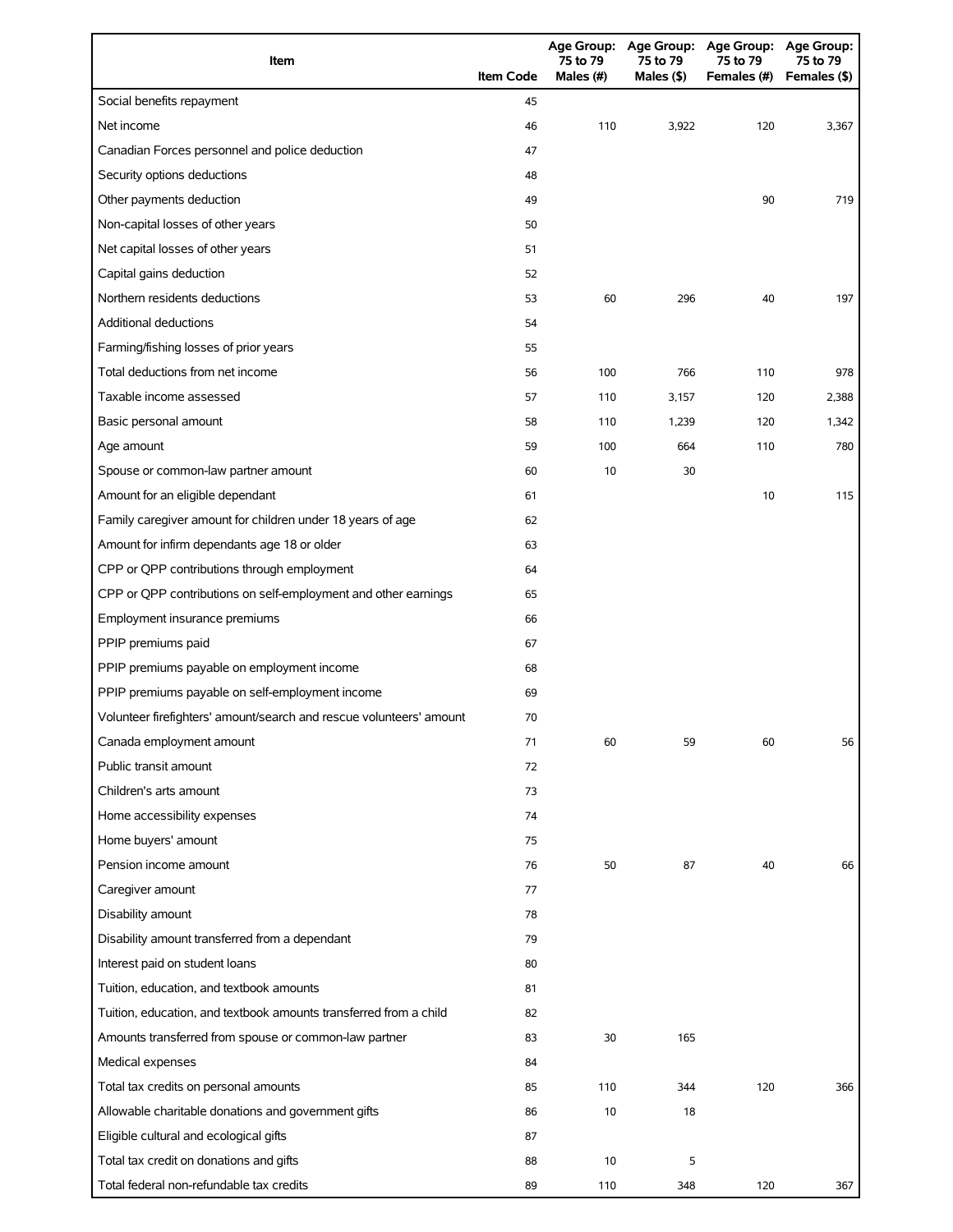| <b>Item</b>                                                 | <b>Item Code</b> | Age Group:<br>75 to 79<br>Males $(#)$ | 75 to 79<br>Males $($ \$ $)$ | Age Group: Age Group:<br>75 to 79<br>Females (#) | Age Group:<br>75 to 79<br>Females (\$) |
|-------------------------------------------------------------|------------------|---------------------------------------|------------------------------|--------------------------------------------------|----------------------------------------|
| Federal dividend tax credit                                 | 90               |                                       |                              |                                                  |                                        |
| Minimum tax carryover                                       | 91               |                                       |                              |                                                  |                                        |
| Basic federal tax                                           | 92               | 40                                    | 251                          | 20                                               | 151                                    |
| Federal foreign tax credit                                  | 93               |                                       |                              |                                                  |                                        |
| Federal political contribution tax credit                   | 94               |                                       |                              |                                                  |                                        |
| Investment tax credit                                       | 95               |                                       |                              |                                                  |                                        |
| Labour-sponsored funds tax credit (federally registered)    | 96               |                                       |                              |                                                  |                                        |
| Labour-sponsored funds tax credit (provincially registered) | 97               |                                       |                              |                                                  |                                        |
| Alternative minimum tax payable                             | 98               |                                       |                              |                                                  |                                        |
| Net federal tax                                             | 99               | 40                                    | 251                          | 20                                               | 151                                    |
| CPP contributions on self-employment                        | 100              |                                       |                              |                                                  |                                        |
| Social Benefits repayment                                   | 101              |                                       |                              |                                                  |                                        |
| Working income tax benefit (WITB)                           | 102              |                                       |                              |                                                  |                                        |
| Children's fitness tax credit                               | 103              |                                       |                              |                                                  |                                        |
| Eligible educator school supply tax credit                  | 104              |                                       |                              |                                                  |                                        |
| Net provincial or territorial tax                           | 105              | 30                                    | 75                           | 20                                               | 47                                     |
| Total tax payable                                           | 106              | 40                                    | 370                          | 20                                               | 221                                    |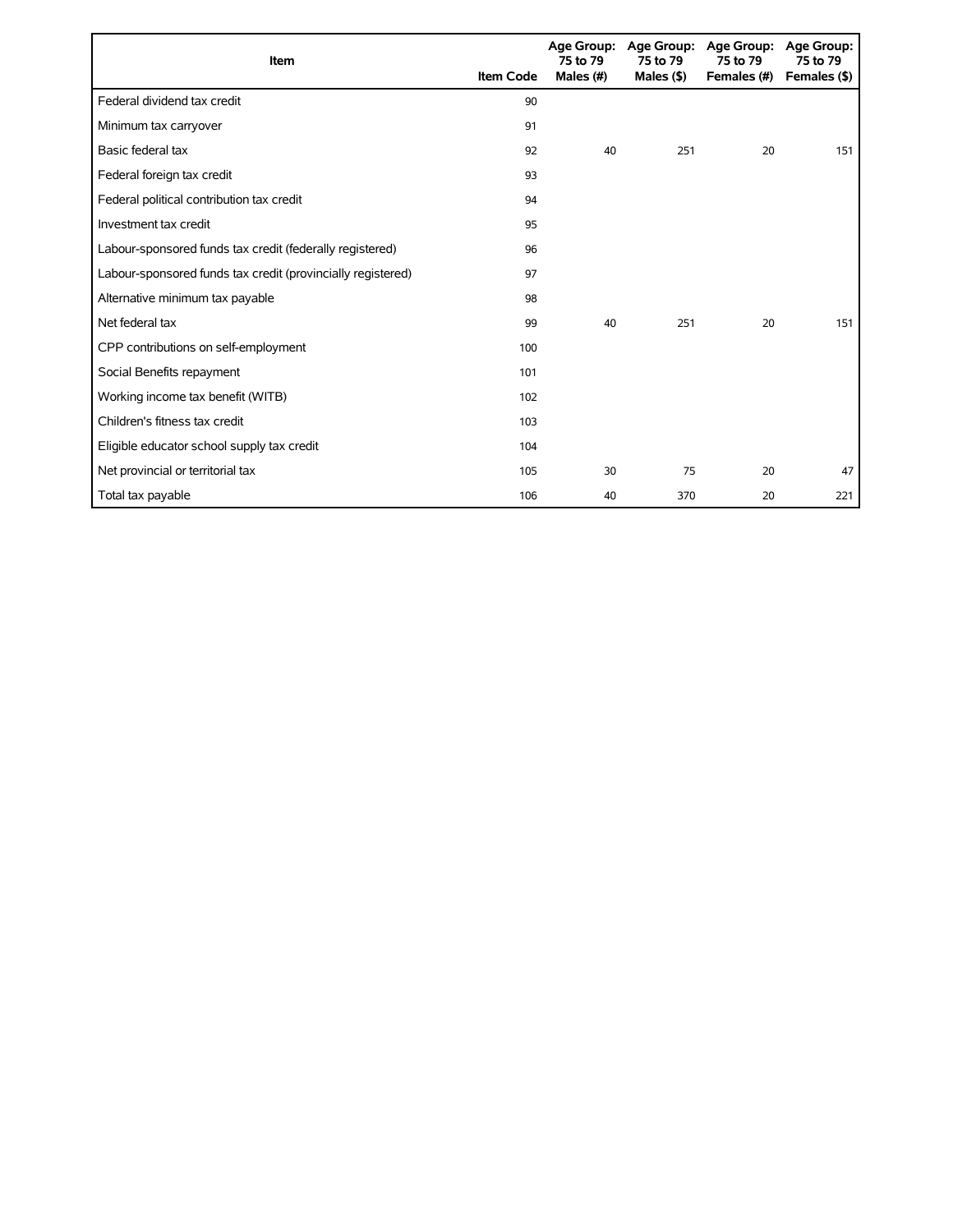| Item                                                                                          | Item<br>Code   | Age<br>Group:<br>80 and<br>over Males<br>(#) | Age<br>Group:<br>80 and<br>over Males<br>(5) | Age<br>Group:<br>80 and<br>over<br>Females (#) | Age<br>Group:<br>80 and<br>over<br>Females (\$) |
|-----------------------------------------------------------------------------------------------|----------------|----------------------------------------------|----------------------------------------------|------------------------------------------------|-------------------------------------------------|
| Number of taxable returns                                                                     | $\mathbf{1}$   | 20                                           |                                              | 10                                             |                                                 |
| Number of non-taxable returns                                                                 | $\overline{2}$ | 40                                           |                                              | 80                                             |                                                 |
| Total number of returns                                                                       | 3              | 60                                           |                                              | 90                                             |                                                 |
| Employment income                                                                             | 4              | 20                                           | 101                                          | 30                                             | 115                                             |
| Commissions (from employment)                                                                 | 5              |                                              |                                              |                                                |                                                 |
| Other employment income                                                                       | 6              |                                              |                                              |                                                |                                                 |
| Old age security (OAS) pension                                                                | 7              | 60                                           | 436                                          | 90                                             | 597                                             |
| CPP or QPP benefits                                                                           | 8              | 60                                           | 509                                          | 80                                             | 366                                             |
| Other pensions and superannuation                                                             | 9              | 20                                           | 452                                          | 20                                             | 181                                             |
| Elected split-pension amount                                                                  | 10             |                                              |                                              |                                                |                                                 |
| Universal child care benefit (UCCB)                                                           | 11             |                                              |                                              |                                                |                                                 |
| Employment insurance and other benefits                                                       | 12             |                                              |                                              |                                                |                                                 |
| Taxable amount of dividends from taxable Canadian corporations                                | 13             |                                              |                                              |                                                |                                                 |
| Interest and other investment income                                                          | 14             |                                              |                                              |                                                |                                                 |
| Net partnership income (limited or non-active partners only)                                  | 15             |                                              |                                              |                                                |                                                 |
| Net rental income                                                                             | 16             |                                              |                                              |                                                |                                                 |
| Taxable capital gains                                                                         | 17             |                                              |                                              |                                                |                                                 |
| RRSP income                                                                                   | 18             |                                              |                                              |                                                |                                                 |
| Other income                                                                                  | 19             |                                              |                                              | 10                                             | 16                                              |
| Net business income                                                                           | 20             |                                              |                                              |                                                |                                                 |
| Net professional income                                                                       | 21             |                                              |                                              |                                                |                                                 |
| Net commission income                                                                         | 22             |                                              |                                              |                                                |                                                 |
| Net farming income                                                                            | 23             |                                              |                                              |                                                |                                                 |
| Net fishing income                                                                            | 24             |                                              |                                              |                                                |                                                 |
| Workers' compensation benefits                                                                | 25             |                                              |                                              |                                                |                                                 |
| Social assistance payments                                                                    | 26             | 40                                           | 120                                          | 70                                             | 176                                             |
| Net federal supplements                                                                       | 27             | 40                                           | 184                                          | 80                                             | 479                                             |
| Total income assessed                                                                         | 28             | 60                                           | 2,227                                        | 90                                             | 1,973                                           |
| Registered pension plan (RPP) deduction                                                       | 29             |                                              |                                              |                                                |                                                 |
| RRSP/PRPP deduction                                                                           | 30             |                                              |                                              |                                                |                                                 |
| Deduction for elected split-pension amount                                                    | 31             |                                              |                                              |                                                |                                                 |
| Annual union, professional, or like dues                                                      | 32             |                                              |                                              |                                                |                                                 |
| Child care expenses                                                                           | 33             |                                              |                                              |                                                |                                                 |
| Business investment loss                                                                      | 34             |                                              |                                              |                                                |                                                 |
| Moving expenses                                                                               | 35             |                                              |                                              |                                                |                                                 |
| Support payments made                                                                         | 36             |                                              |                                              |                                                |                                                 |
| Carrying charges and interest expenses                                                        | 37             |                                              |                                              |                                                |                                                 |
| Deduction for CPP/QPP contributions on self-employment and other earnings                     | 38             |                                              |                                              |                                                |                                                 |
| Deduction for provincial parental insurance plan (PPIP) premiums on self-employment<br>income | 39             |                                              |                                              |                                                |                                                 |
| Exploration and development expenses                                                          | 40             |                                              |                                              |                                                |                                                 |
| Other employment expenses                                                                     | 41             |                                              |                                              |                                                |                                                 |
| Clergy residence deduction                                                                    | 42             |                                              |                                              |                                                |                                                 |
| Other deductions                                                                              | 43             |                                              |                                              |                                                |                                                 |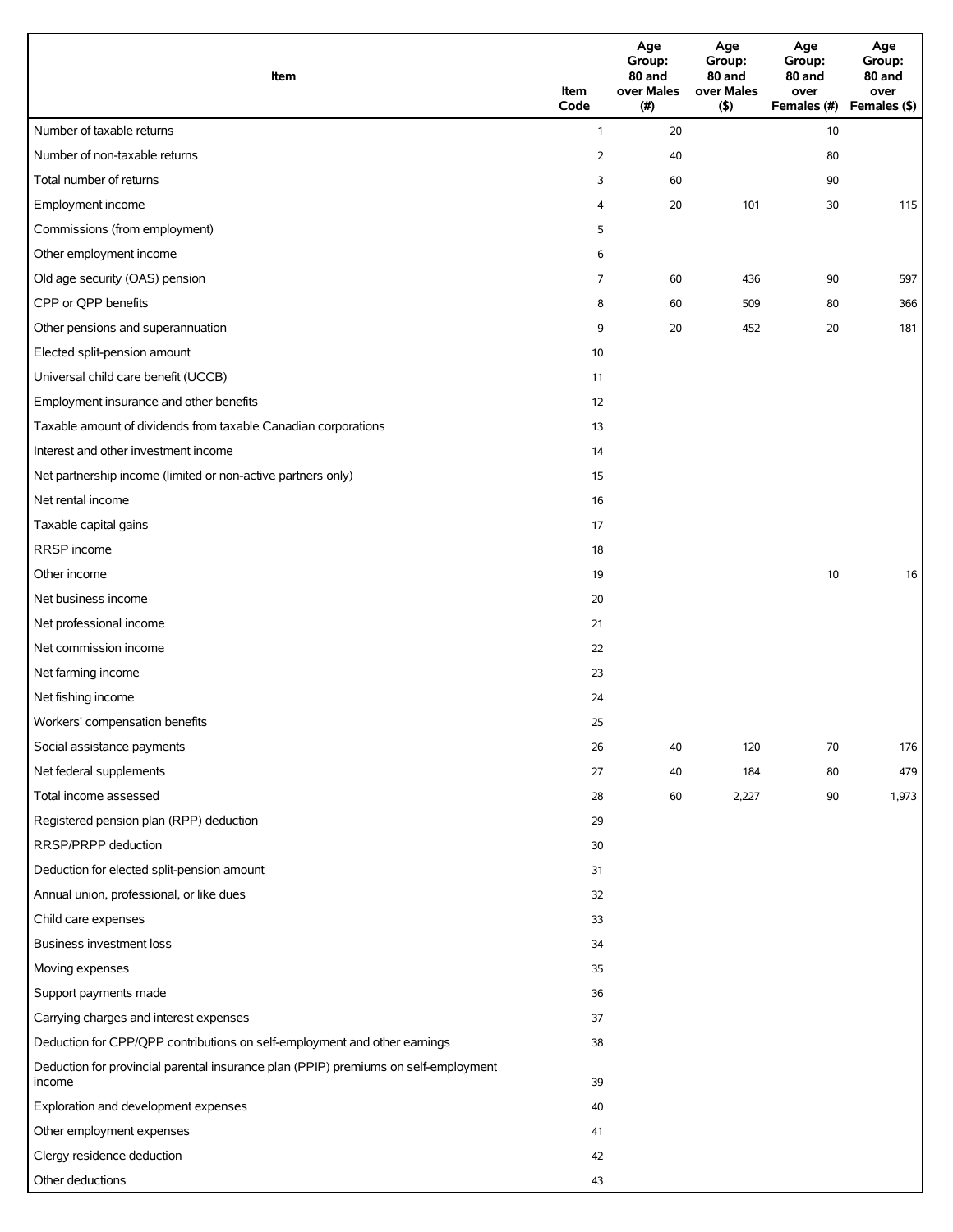| Item                                                                |                  | 80 and<br>over Males | 80 and<br>over Males | Age Group: Age Group: Age Group: Age Group:<br>80 and<br>over | 80 and<br>over |
|---------------------------------------------------------------------|------------------|----------------------|----------------------|---------------------------------------------------------------|----------------|
|                                                                     | <b>Item Code</b> | (#)                  | $($ \$)              | Females (#)                                                   | Females (\$)   |
| Total deductions before adjustments                                 | 44               |                      |                      |                                                               |                |
| Social benefits repayment                                           | 45               |                      |                      |                                                               |                |
| Net income                                                          | 46               | 60                   | 2,127                | 90                                                            | 1,973          |
| Canadian Forces personnel and police deduction                      | 47               |                      |                      |                                                               |                |
| Security options deductions                                         | 48               |                      |                      |                                                               |                |
| Other payments deduction                                            | 49               |                      |                      | 80                                                            | 675            |
| Non-capital losses of other years                                   | 50               |                      |                      |                                                               |                |
| Net capital losses of other years                                   | 51               |                      |                      |                                                               |                |
| Capital gains deduction                                             | 52               |                      |                      |                                                               |                |
| Northern residents deductions                                       | 53               | 30                   | 133                  | 30                                                            | 123            |
| <b>Additional deductions</b>                                        | 54               |                      |                      |                                                               |                |
| Farming/fishing losses of prior years                               | 55               |                      |                      |                                                               |                |
| Total deductions from net income                                    | 56               | 60                   | 478                  | 80                                                            | 799            |
| Taxable income assessed                                             | 57               | 60                   | 1,649                | 90                                                            | 1,173          |
| Basic personal amount                                               | 58               | 60                   | 734                  | 90                                                            | 1,033          |
| Age amount                                                          | 59               | 60                   | 418                  | 90                                                            | 633            |
| Spouse or common-law partner amount                                 | 60               |                      |                      |                                                               |                |
| Amount for an eligible dependant                                    | 61               |                      |                      |                                                               |                |
| Family caregiver amount for children under 18 years of age          | 62               |                      |                      |                                                               |                |
| Amount for infirm dependants age 18 or older                        | 63               |                      |                      |                                                               |                |
| CPP or QPP contributions through employment                         | 64               |                      |                      |                                                               |                |
| CPP or QPP contributions on self-employment and other earnings      | 65               |                      |                      |                                                               |                |
| Employment insurance premiums                                       | 66               |                      |                      |                                                               |                |
| PPIP premiums paid                                                  | 67               |                      |                      |                                                               |                |
| PPIP premiums payable on employment income                          | 68               |                      |                      |                                                               |                |
| PPIP premiums payable on self-employment income                     | 69               |                      |                      |                                                               |                |
| Volunteer firefighters' amount/search and rescue volunteers' amount | 70               |                      |                      |                                                               |                |
| Canada employment amount                                            | 71               | 20                   | 23                   | 30                                                            | 26             |
| Public transit amount                                               | 72               |                      |                      |                                                               |                |
| Children's arts amount                                              | 73               |                      |                      |                                                               |                |
| Home accessibility expenses                                         | 74               |                      |                      |                                                               |                |
| Home buyers' amount                                                 | 75               |                      |                      |                                                               |                |
| Pension income amount                                               | 76               | 20                   | 44                   | 20                                                            | 41             |
| Caregiver amount                                                    | 77               |                      |                      |                                                               |                |
| Disability amount                                                   | 78               |                      |                      |                                                               |                |
| Disability amount transferred from a dependant                      | 79               |                      |                      |                                                               |                |
| Interest paid on student loans                                      | 80               |                      |                      |                                                               |                |
| Tuition, education, and textbook amounts                            | 81               |                      |                      |                                                               |                |
| Tuition, education, and textbook amounts transferred from a child   | 82               |                      |                      |                                                               |                |
| Amounts transferred from spouse or common-law partner               | 83               | 10                   | 87                   |                                                               |                |
| Medical expenses                                                    | 84               |                      |                      |                                                               |                |
| Total tax credits on personal amounts                               | 85               | 60                   | 204                  | 90                                                            | 272            |
| Allowable charitable donations and government gifts                 | 86               | 10                   | 13                   |                                                               |                |
| Eligible cultural and ecological gifts                              | 87               |                      |                      |                                                               |                |